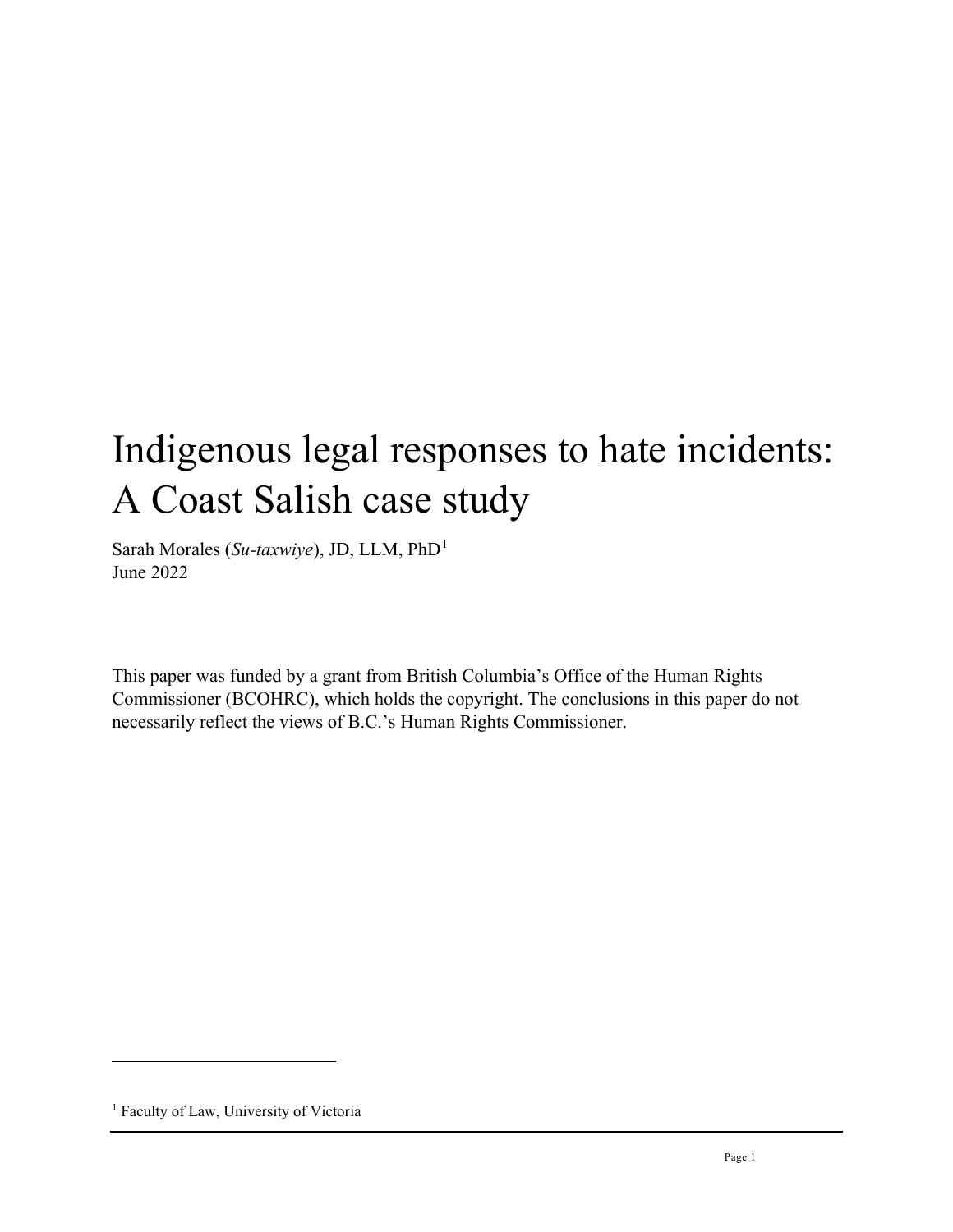# **Contents**

| Engage in collective deliberation to determine the best response to harm or families |  |
|--------------------------------------------------------------------------------------|--|
|                                                                                      |  |
|                                                                                      |  |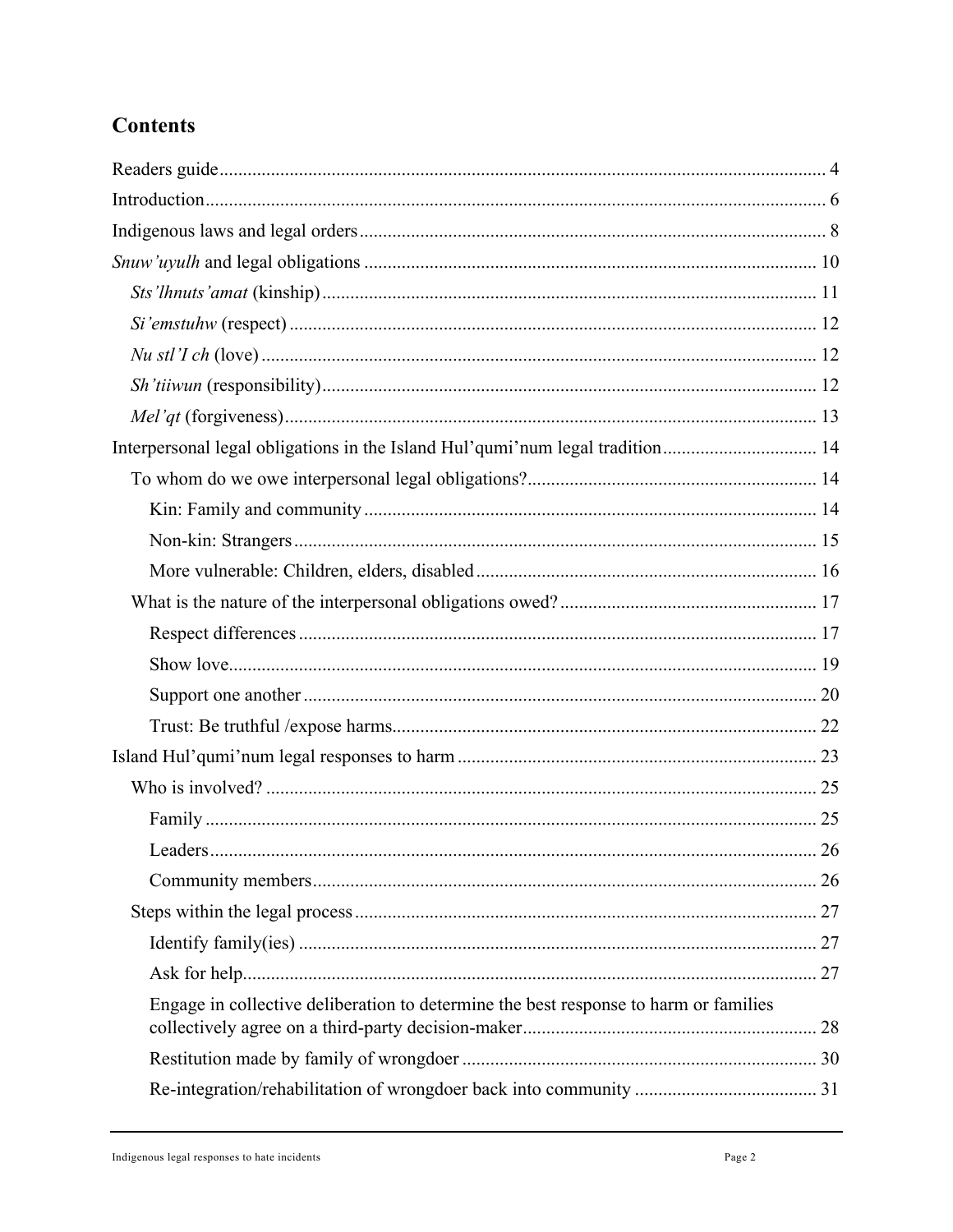| Incorporating Indigenous laws and legal orders into existing legal frameworks  32 |  |
|-----------------------------------------------------------------------------------|--|
|                                                                                   |  |
| Lessons learned from Island Hul'qumi'num legal responses to interpersonal harm 33 |  |
|                                                                                   |  |
|                                                                                   |  |
|                                                                                   |  |
|                                                                                   |  |
|                                                                                   |  |
|                                                                                   |  |
|                                                                                   |  |
|                                                                                   |  |
|                                                                                   |  |
|                                                                                   |  |
|                                                                                   |  |
|                                                                                   |  |
|                                                                                   |  |
|                                                                                   |  |
|                                                                                   |  |
|                                                                                   |  |
|                                                                                   |  |
|                                                                                   |  |
|                                                                                   |  |
|                                                                                   |  |
|                                                                                   |  |
|                                                                                   |  |
|                                                                                   |  |
|                                                                                   |  |
|                                                                                   |  |
|                                                                                   |  |
|                                                                                   |  |
|                                                                                   |  |
|                                                                                   |  |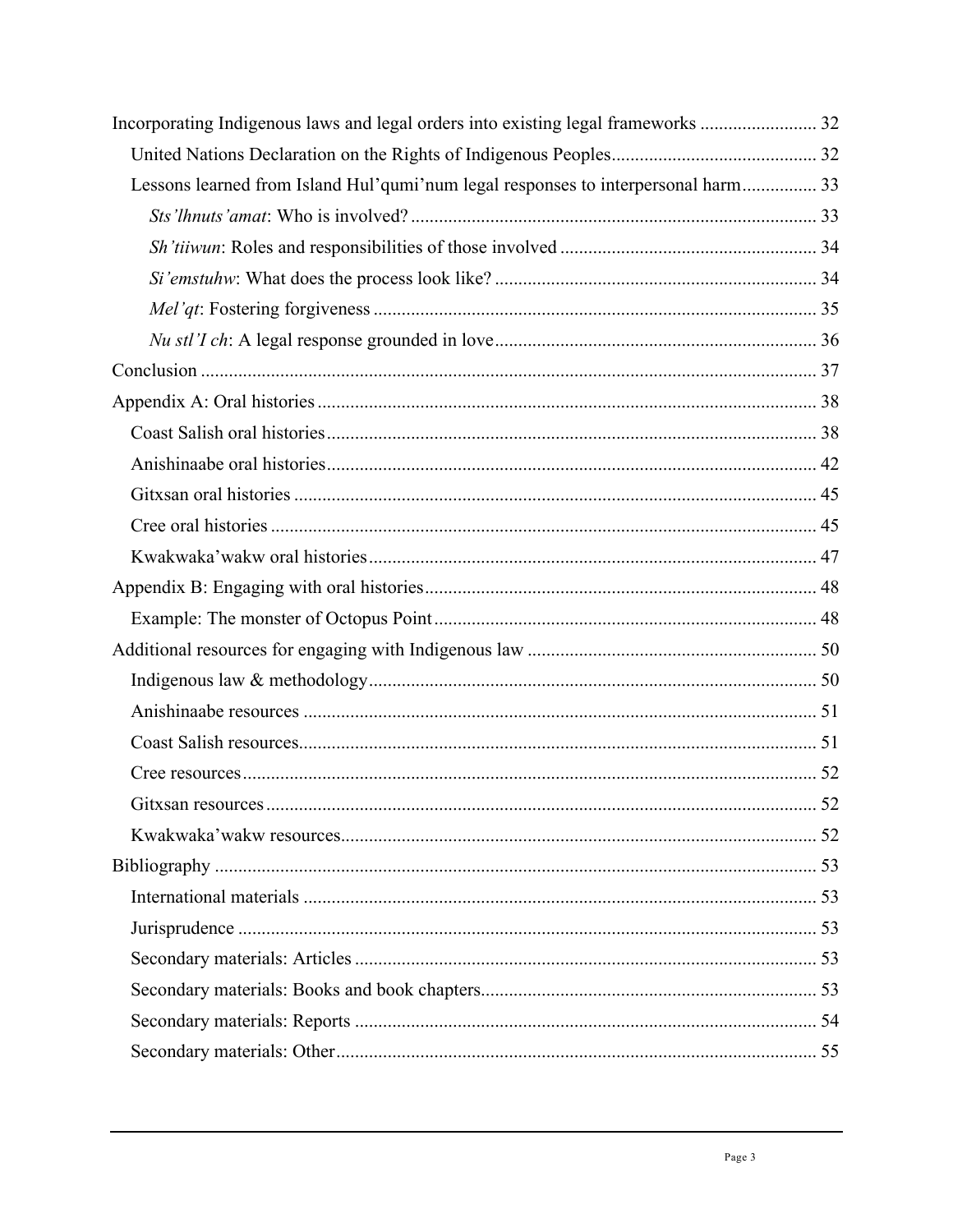# <span id="page-3-0"></span>**Readers guide**

There are a few considerations that are important to note before engaging with this report:

First, for the purposes of the BC's Office of the Human Rights Commissioner's inquiry, "hate incidents" are "actions and speech rooted in prejudice that, in the view of the person who experiences or witnesses it, are: aimed at a person or group of people because of their actual or perceived individual, collective or intersecting characteristics including age, disability, gender expression or identity, ethnicity, Indigenous identity, place of origin, race, immigration status, religion, sex, sexual orientation and social condition; and intended to, or does, significantly dehumanize, humiliate, degrade, injure, silence and /or victimize the targeted individual or group."[2](#page-3-1) As one can imagine, it is challenging to find Indigenous oral histories that focus directly on these types of incidents. In thinking about how to engage with the topic of "hate incidents" from an Indigenous legal perspective, taking into account that it was beyond the scope of this report to conduct primary interviews, I have decided to focus on interpersonal harms – harms caused as a result of interhuman interaction. Although not all the stories relied upon have hate incidents at their roots, they all refer to important laws and legal responses about what constitutes an interpersonal harm and how to respond to interpersonal harms (whether caused by an action captured by the definition of hate incidents or not). As we know, Indigenous laws and legal orders are living, so it is appropriate to consider how the laws and legal responses captured in these stories could evolve, or be interpreted, to respond to hate incidents in our ever-changing societies.

Second, as you will read in this report, Indigenous laws and legal orders are distinct and numerous, specific to societies, cultures, geographies, histories, etc. In order to avoid a pan-Indigenous approach to Indigenous law and legal orders in this report, I have chosen to focus my analysis on the Coast Salish legal order, specifically the laws and legal processes of the Hul'qumi'num-speaking First Nations of southeast Vancouver Island (the Hul'qumi'num people or Hul'qumi'num Mustimuhw). As a member of one of these communities, Cowichan Tribes, this is the legal tradition with which I am most familiar and have spent the most time researching, thinking about and engaging with. However, this is not to say that the laws and legal principles described in this report are not shared by other Coast Salish communities or other Indigenous Nations across Canada, simply that I am not in a position to make those assumptions at this point in time. Accordingly, this report, and the analysis contained within it, can be seen as a case study of sorts. It provides a framework of analysis that can be drawn on when considering other Indigenous laws and legal orders.

Finally, in order to ensure that this report is accessible to a variety of readers, I have included additional resources and appendices to help guide the research and analysis that may be required for other Indigenous legal orders. A bibliography of resources to guide the reader to additional materials on Indigenous law generally, and other specific Indigenous legal orders, has been

<span id="page-3-1"></span><sup>2</sup> British Columbia's Office of the Human Rights Commissioner (BCOHRC), "Inquiry Details," online: *BCHumanRights* [https://hateinquiry.bchumanrights.ca/inquiry-details/.](https://hateinquiry.bchumanrights.ca/inquiry-details/)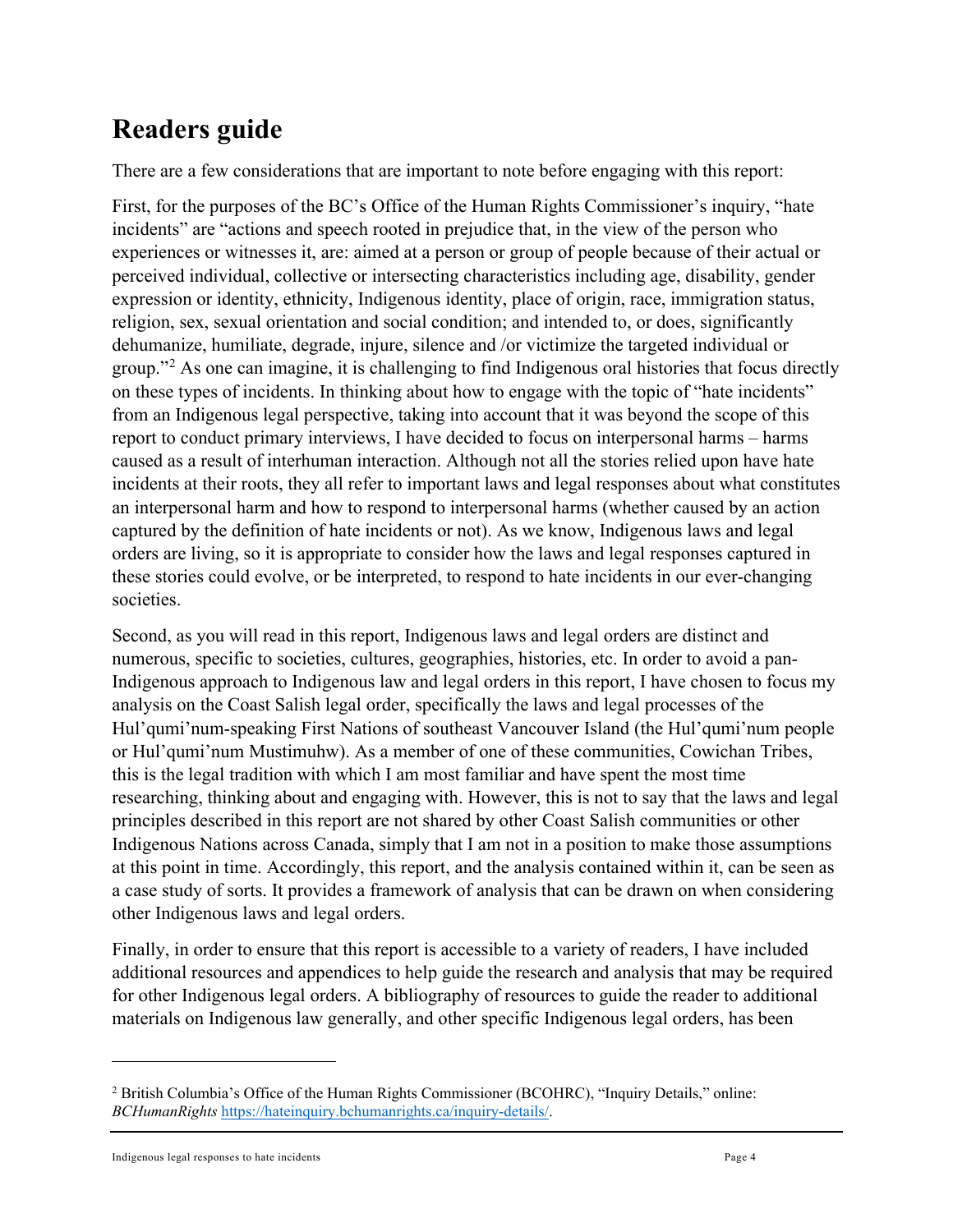included. Although not exhaustive, it provides readers with a starting point for thinking about and engaging with Indigenous laws and legal orders. Appendix A is a resource created by my research assistants, two fourth-year students in the University of Victoria's joint JD/JID degree (focusing on Indigenous law and Canadian common law), which attempts to analyze the oral traditions of other Indigenous legal orders that may be of relevance to the question of appropriate legal responses to hate incidents in B.C. and Canada. Again, while not comprehensive, it can serve as a useful tool for drawing connections between the analysis found in this report and the ongoing work of meaningfully engaging with Indigenous laws and legal orders in the Canadian legal system. Throughout the report, you will find footnotes that direct you to Appendix A and suggest parallels that may be drawn across different Indigenous legal orders. Finally, Appendix B draws on the work of Dr. Hadley Friedland and the Wahkotowin Law and Governance Lodge and the Indigenous Legal Research Unit, and outlines a methodology for engaging with Indigenous oral histories.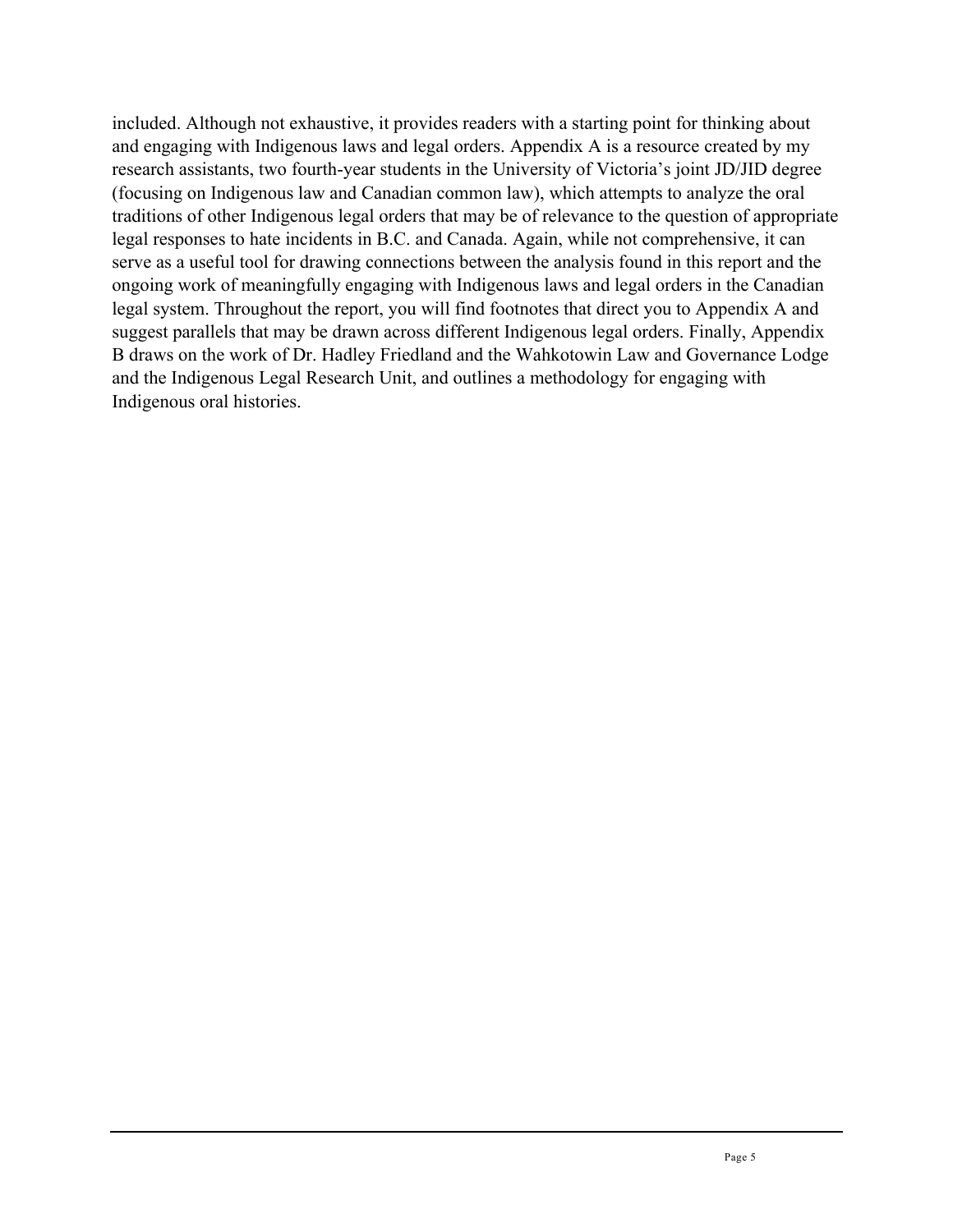# <span id="page-5-0"></span>**Introduction**

Indigenous peoples have unique histories and experiences of harms and injustices that many others in Canada have not encountered. Countless commissions, studies and reports provide overwhelming evidence of racial discrimination and harms effected against Indigenous peoples living all across the country.<sup>[3](#page-5-1)</sup> These findings illustrate that oppression, racism and discrimination are unrelenting, pervasive and present in today's society, especially for its Indigenous citizens.

The COVID-19 pandemic has increased awareness of hate-motivated offences in Canada. In July 2021, Statistics Canada reported that hate crimes rose 37% from 2019 to 2020, during the first year of the pandemic, and in particular, police-reported hate incidents against Indigenous peoples jumped 152% in 2020. [4](#page-5-2) In late January 2021, as the Cowichan Tribes' community was dealing with a COVID-19 outbreak, Chief William Seymour reported numerous hate incidents involving Cowichan Tribes' members and other Indigenous peoples. In some instances, visibly racialized community members were asked by employees of local businesses if they were Cowichan Tribes' members, and if they responded "yes," they were refused service.<sup>[5](#page-5-3)</sup> In other situations, businesses refused to make deliveries, e.g., food to the reserve.<sup>[6](#page-5-4)</sup> Other incidents illustrated a complete disregard for the human rights of Cowichan Tribes' members. Several online comments called for Indigenous employees to be terminated, and members also reported the

<span id="page-5-1"></span><sup>3</sup> Canada, Royal Commission on Aboriginal Peoples, *Report of the Royal Commission on Aboriginal Peoples*, (Ottawa: Canada Communication Group - Publishing, 1996); Canada, National Inquiry into Missing and Murdered Indigenous Women and Girls, *Reclaiming Power and Place: The Final Report of the National Inquiry into Missing and Murdered Indigenous Women and Girls*, (Vancouver, B.C.: Privy Council Office, 2019); Truth and Reconciliation Commission of Canada, *Truth and Reconciliation Commission of Canada: Calls to Action*, (Winnipeg: Truth and Reconciliation Commission of Canada, 2015); Saskatchewan, Commission of Inquiry Into Matters Relating to the Death of Neil Stonechild, *Report of the Commission of Inquiry into Matters Relating to the Death of Neil Stonechild* (Regina: Queen's Printer, 2004) [*Stonechild Inquiry*]; Saskatchewan, Commission on First Nations and Métis Peoples and Justice Reform, *Final Report of the Commission on First Nations and Métis Peoples and Justice Reform: Legacy of Hope: An Agenda for Change*, vol. 1 (Regina: Queen's Printer, 2004); Canada, Royal Commission on Aboriginal Peoples, *Bridging the Cultural Divide: A Report on Aboriginal People and Criminal Justice Canada* (Ottawa: Minister of Supply and Services, 1996) [*Bridging Cultural Divide*]; Manitoba, Aboriginal Justice Implementation Commission, *Aboriginal Justice Implementation Commission Recommendation on Policing*, (Winnipeg: Queen's Printer, 1991); Alberta, Task Force on the Criminal Justice System and Its Impact on the Indian and Métis People of Alberta, *Justice on Trial: Report of the Task Force on the Criminal Justice System and Its Impact on the Indian and Métis People of Alberta* (Edmonton: Province of Alberta, 1991); Michael Jackson, *Locking up natives in Canada: a report of the Committee of the Canadian Bar Association on Imprisonment and Release*, (Ottawa: The Association, 1988); Jonathan Rudin, *Aboriginal Peoples and the Criminal Justice System*, (Toronto: Ipperwash Inquiry, 2005).<br><sup>4</sup> Statistics Canada, *Police-reported crime statistics in Canada, 2020*, by Greg Moreau, Catalogue No. 85-002-X

<span id="page-5-2"></span><sup>(</sup>Ottawa: Statistics Canada, 27 July 2021).

<span id="page-5-3"></span><sup>5</sup> Lindsay Kines, "Cowichan Tribes still facing racism in wake of COVID-19 outbreak," *Times Colonist* (23 January 2021), online[: https://www.timescolonist.com/local-news/cowichan-tribes-still-facing-racism-in-wake-of-covid-19](https://www.timescolonist.com/local-news/cowichan-tribes-still-facing-racism-in-wake-of-covid-19-outbreak-4687018) [outbreak-4687018.](https://www.timescolonist.com/local-news/cowichan-tribes-still-facing-racism-in-wake-of-covid-19-outbreak-4687018)

<span id="page-5-4"></span><sup>6</sup> *Ibid*.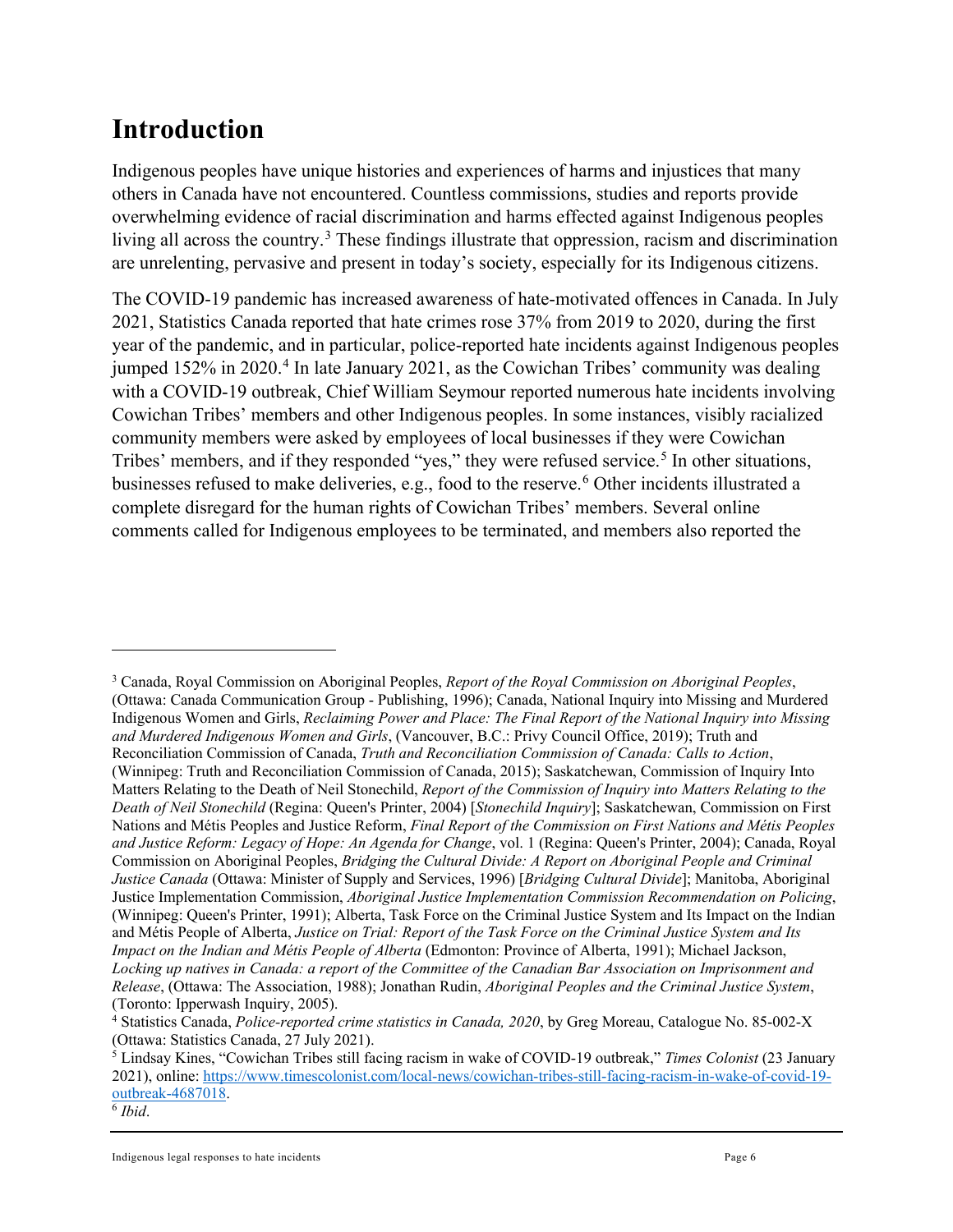cancellation of medical appointments after being asked for their ethnic background and connection to the Cowichan Tribes community.[7](#page-6-0)

Reducing racism, bias, prejudice and hatred are important goals for democratic societies pursuing equality and the protection of human rights. Responding to the increase in hate incidents during the pandemic, Human Rights Commissioner Kasari Govender has stated: "It is an ugly and disturbing trend. Some members of our communities are being treated as less than human and therefore somehow deserving of vitriol and violence. It is devastating and unacceptable."[8](#page-6-1) As such, BC's Office of the Human Rights Commissioner (BCOHRC) launched a year-long inquiry (the Inquiry) in August 2021 to examine hate in all its forms: not only racism and racial hate, but also hate directed at groups experiencing poverty or homelessness, and at groups protected under B.C.'s *Human Rights Code*, including hate perpetuated on the basis of religion, gender identity, disability, Indigenous identity and sexual orientation.

At the close of the Inquiry, the Commissioner will release a final report with recommendations to address, prevent and eliminate incidents of hate during times of crisis. The final report will attempt to respond to some of the overarching questions: How do we achieve these goals? And when hate incidents occur, what are appropriate responses?<sup>[9](#page-6-2)</sup> This report attempts to respond to these questions from an Indigenous law perspective. In particular, it will draw on the Coast Salish legal tradition, focusing on the laws of the Island Hul'qumi'num peoples to answer questions such as: What are our obligations to one another? What are appropriate responses when harm occurs? Who should be involved in these processes? Finally, it will consider how Indigenous laws and legal orders can inform the current human rights processes and help to develop a system that captures the legal principles and processes of all members of society.<sup>[10](#page-6-3)</sup>

<span id="page-6-0"></span><sup>7</sup> Scott Cunningham, "Treat everyone equally: Island First Nation faces spike in racism as COVID-19 cases climb," *CTV News* (11 January 2021), online: [https://vancouverisland.ctvnews.ca/treat-everyone-equally-island-first-nation](https://vancouverisland.ctvnews.ca/treat-everyone-equally-island-first-nation-faces-spike-in-racism-as-covid-19-cases-climb-1.5262742)[faces-spike-in-racism-as-covid-19-cases-climb-1.5262742.](https://vancouverisland.ctvnews.ca/treat-everyone-equally-island-first-nation-faces-spike-in-racism-as-covid-19-cases-climb-1.5262742)

<span id="page-6-1"></span><sup>8</sup> BCOHRC, "1 in 4 British Columbians have experienced or witnessed hate incidents since start of pandemic" (2 February 2022), online: *BCHumanRights* [https://bchumanrights.ca/news/1-in-4-british-columbians-have](https://bchumanrights.ca/news/1-in-4-british-columbians-have-experienced-or-witnessed-hate-incidents-since-start-of-pandemic/)[experienced-or-witnessed-hate-incidents-since-start-of-pandemic/.](https://bchumanrights.ca/news/1-in-4-british-columbians-have-experienced-or-witnessed-hate-incidents-since-start-of-pandemic/)

<span id="page-6-2"></span> $9$  For the purposes of this Inquiry, "hate incidents" are "actions and speech rooted in prejudice that, in the view of the person who experiences or witnesses it, are: aimed at a person or group of people because of their actual or perceived individual, collective or intersecting characteristics including age, disability, gender expression or identity, ethnicity, Indigenous identity, place of origin, race, immigration status, religious, sex, sexual orientation and social condition; and intended to, or does, significantly dehumanize, humiliate, degrade, injure, silence and /or victimize the targeted individual or group." (BCOHRC *supra* note 2).

<span id="page-6-3"></span><sup>&</sup>lt;sup>10</sup> I have chosen to focus my analysis on stories and oral traditions of the Island Hul'qumi'num Mustimuhw that illustrate the interpersonal legal obligations that we owe to one another in the context of harm, and that relate to, or can provide insight into, the topic of hate incidents and the proper legal response to such incidents.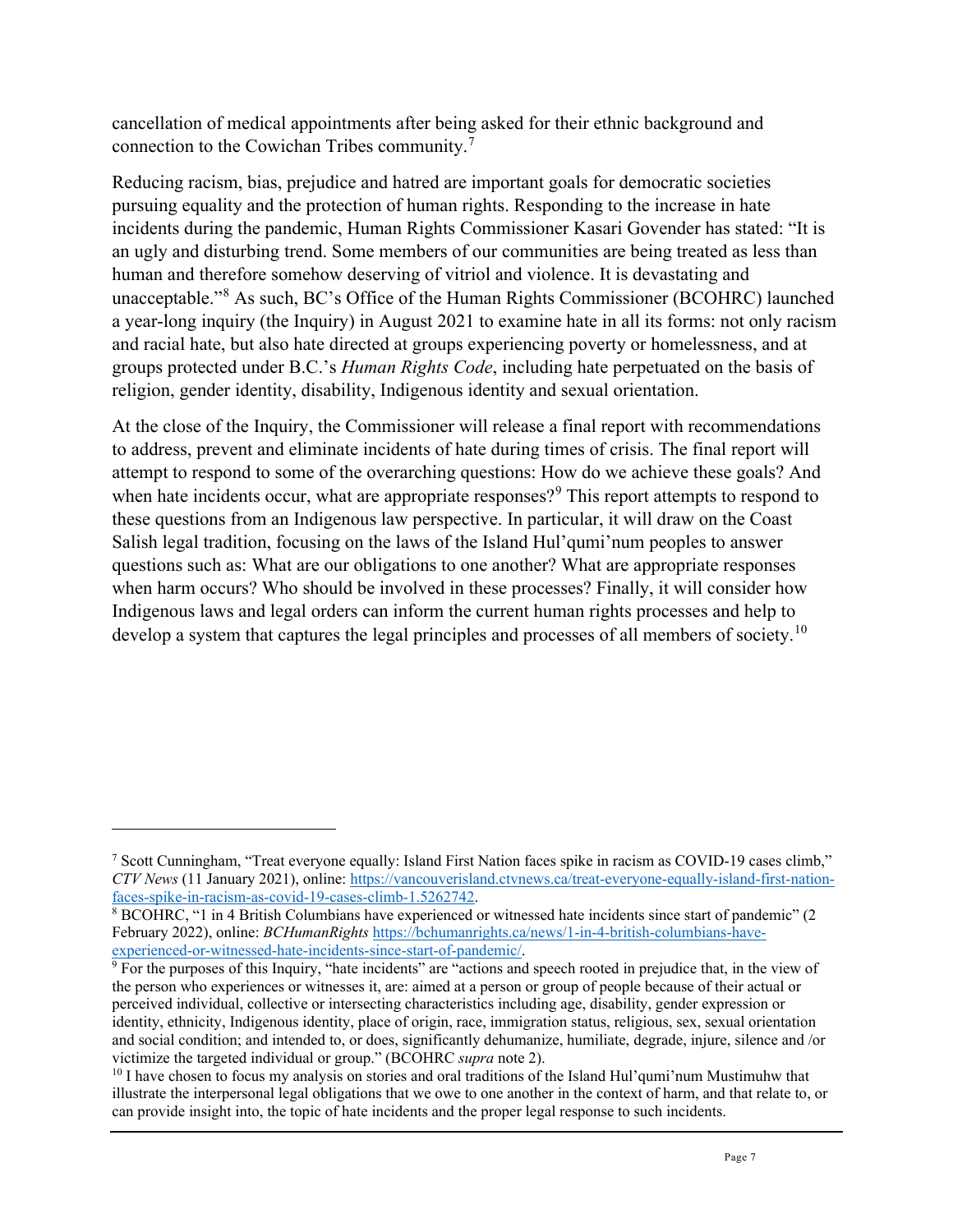# <span id="page-7-0"></span>**Indigenous laws and legal orders**

Before we can begin to unpack how Indigenous laws and legal orders may inform human rights processes in British Columbia, we first need to consider what we mean by Indigenous laws and legal orders. As Indigenous scholars have noted, the question of what is law is one that has preoccupied legal scholars, legal practitioners, students, politicians, government officials and community members.[11](#page-7-1) Notions about law are varied and vast because, as Val Napoleon, Law Foundation Chair of Indigenous Justice and Governance at the University of Victoria, has so aptly stated: "We all hold expectations for what law is and what it should do in our world and beyond."[12](#page-7-2) One commonality is that law is a practice, or an activity, which comes to life in people's lives, not just their minds. As Val Napoleon describes: "… law is a human endeavour. It is an active collaborative and public process and is never insulated from the larger social and political forces around it. Rather, law can be understood as being formed by and forming those constant social, economic and political dynamics."[13](#page-7-3) As stated by John Borrows, Canadian Research Chair in Indigenous Law at the University of Victoria: "Laws arise whenever interpersonal interactions create expectations and obligations about proper conduct."[14](#page-7-4) As such, in order to understand law, we need to consider it within the cultural, or societal, context in which it takes place.<sup>[15](#page-7-5)</sup>

Indigenous peoples were the first legal practitioners in what is now referred to as Canada. Long before European settlers arrived, Indigenous peoples developed social, political and spiritual customs to guide their interactions and relations both within and outside of their communities. These customs developed into systems of laws, many of which continue to guide Indigenous peoples today.[16](#page-7-6) There are a number of sources of Indigenous laws. John Borrows has developed a taxonomy of different sources of Indigenous law: sacred, deliberative, custom, positive and natural.<sup>[17](#page-7-7)</sup> Other scholars have added to this taxonomy, including human interaction and general

<span id="page-7-1"></span><sup>11</sup> Val Napoleon, "What is Indigenous Law? A Small Discussion" at 2, online (pdf): *University of Victoria Indigenous Law Research Unit,*

[https://www.uvic.ca/law/assets/docs/ilru/What%20is%20Indigenous%20Law%20Oct%2028%202016.pdf;](https://www.uvic.ca/law/assets/docs/ilru/What%20is%20Indigenous%20Law%20Oct%2028%202016.pdf) Sarah Morales, *Snuw'uyulh: Fostering an Understanding of the Hul'qumi'num Legal Tradition* (PhD Dissertation, University of Victoria, 2014) [unpublished] at 3–4; John Borrows, "Heroes, Tricksters, Monsters, and Caretakers: Indigenous Law and Legal Education" (2016) 61:4 McGill LJ 795; Hadley Friedland & Val Napoleon, "Gathering the Threads: Developing a Methodology for Researching and Rebuilding Indigenous Legal Traditions" (2015–2016) 1:1 *Lakehead Law Journal* 16.

<span id="page-7-2"></span><sup>12</sup> Napoleon, *supra* note 11 at 1.

<span id="page-7-3"></span><sup>13</sup> *Ibid.* at 1.

<span id="page-7-4"></span><sup>14</sup> John Borrows, *Canada's Indigenous Constitution*, (Toronto: University of Toronto Press, 2010) at 7.

<span id="page-7-5"></span><sup>15</sup> See generally, *Ibid*.

<span id="page-7-6"></span><sup>16</sup> See generally, *Ibid.* 

<span id="page-7-7"></span><sup>17</sup> *Ibid.* at 23–58. Sacred laws are laws that "stem from the Creator, creation stories or revered ancient teachings that have withstood the test of time." Natural laws are based on "observations of the physical world" and "attempts to develop rules for regulation and conflict resolution from a study of the world's behaviour." Deliberative law is "[a]n especially broad source of Indigenous legal tradition [that] is formed through processes of persuasion, deliberation, council, and discussion." Positivistic law is "legal rules, regulations and teachings that people follow based solely on their perception of the authority of the person or persons proclaiming them." "Customary law can be defined as those practices developed through repetitive patterns of social interaction that are accepted as binding on those who participate in them."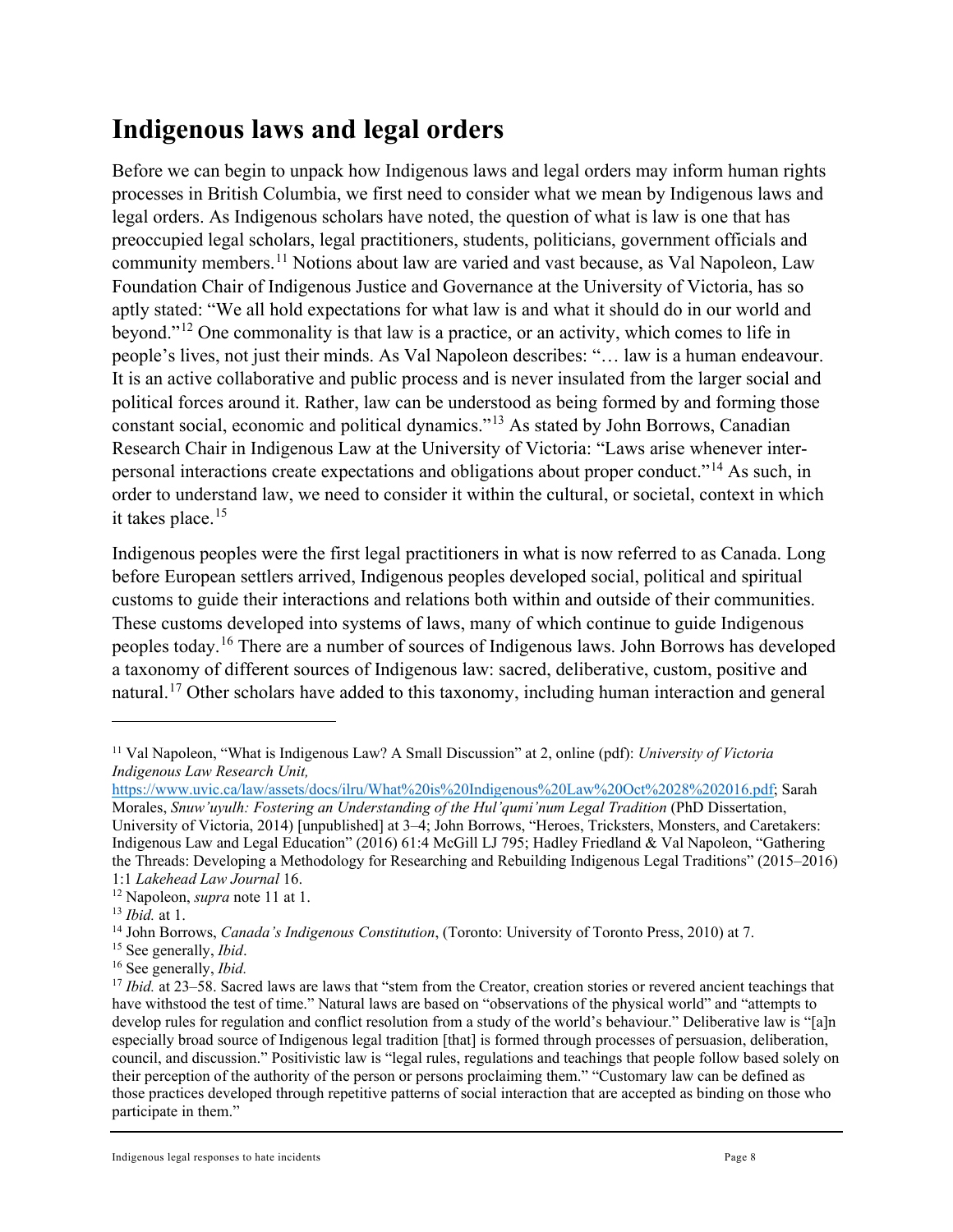patterns of how we treat one another over time.<sup>[18](#page-8-0)</sup> However, these sources should not be treated as mutually exclusive because, in practice, "Indigenous legal traditions usually involve the interaction of two or more ... sources."<sup>[19](#page-8-1)</sup>

While much has been written about Canada's common law and civil law traditions, there has been much less written about Indigenous legal traditions. This is due, in large part, to Canada's colonial history and the dark shadow it has cast over Indigenous laws and legal processes. When Europeans arrived in Indigenous territories, they brought with them other systems of law. Those systems sought to transform and subordinate Indigenous governance systems, laws and legal processes. They undermined Indigenous peoples' relationships with their kin, their lands, their ancestors and other Indigenous peoples. As such, the laws of Indigenous peoples, including their laws relating to societal obligations, were generally not observed or respected by colonial authorities because of their "perceived incompatibility with, or supposed inferiority within, the legal hierarchy."<sup>[20](#page-8-2)</sup>

Despite the immense pressure to displace Indigenous legal traditions, they did not disappear. Rather, these laws, teachings, traditions and processes are lived in present day through stories, songs, dances, ceremonies, family gatherings, declarations, decision-making processes and innumerable other practices and customs. Accordingly, John Borrows has argued that "Canada is a legally pluralistic state: civil law, common law, and Indigenous legal traditions organize dispute resolution in our country in different ways."<sup>[21](#page-8-3)</sup> It is also important to note the legal pluralism that exists within Indigenous legal orders. As previously stated, law cannot be separated from culture.<sup>[22](#page-8-4)</sup> As such, there are numerous different Indigenous legal traditions across the country. As Val Napoleon describes:

> In each Indigenous society, citizens organized in various ways were, and are, responsible for the maintenance of their legal order. For example, in Cree society, there are four decision-making groups, and their role and authority depend on the type of legal decision required: the family, medicine people, elders, and the whole community. Another example is Gitxsan society where law operates through the matrilineal kinship units of extended families and overarching clans.[23](#page-8-5)

This requires that when we are considering Indigenous laws and legal orders and their impacts on decision-making (both substantively and procedurally), we must take a distinctions-based approach – one that is grounded in the society, norms and practices of the individuals or

<span id="page-8-0"></span><sup>&</sup>lt;sup>18</sup> Val Napoleon, "Thinking About Indigenous Legal Orders" (revised) in Colleen Shepard & Kirsten Anker, eds., *Dialogues on Human Rights and Legal Pluralism* (Dordrecht, Heidelberg, New York, London: Springer, 2012) 229 at 233.

<span id="page-8-1"></span><sup>19</sup> *Ibid.* at 55.

<span id="page-8-2"></span><sup>20</sup> Borrows, *supra* note 14, at 8.

<span id="page-8-3"></span><sup>21</sup> *Ibid.* at 8.

<span id="page-8-4"></span><sup>22</sup> *Ibid.* at 118.

<span id="page-8-5"></span><sup>23</sup> Napoleon, *supra* note 11, at 2.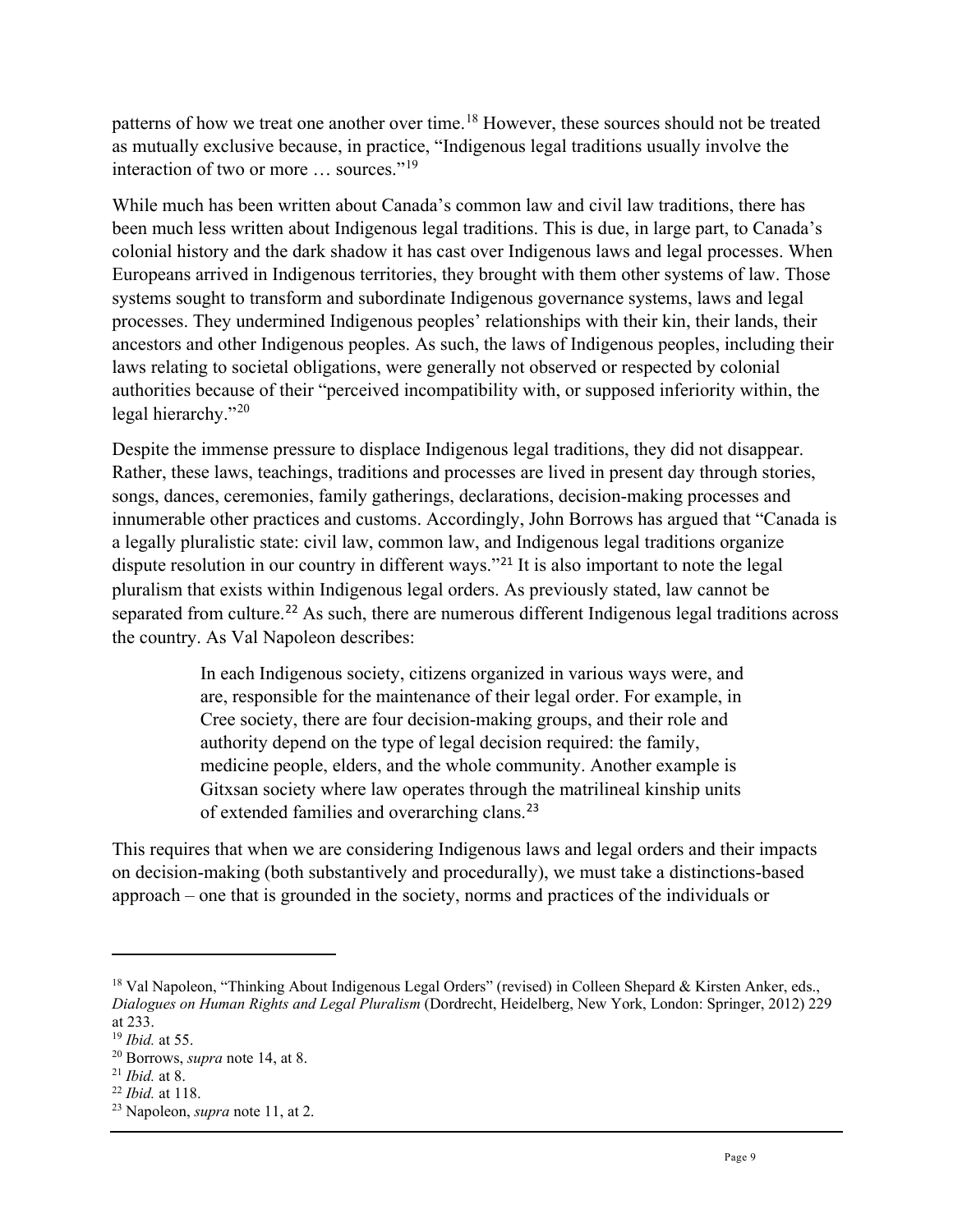communities involved, recognizing that law necessarily changes and adapts to respond to the different needs of each generation.<sup>[24](#page-9-1)</sup>

With this approach in mind, this report will focus on the legal tradition of the Island Hul'qumi'num-speaking communities. The Island Hul'qumi'num peoples, also referred to as Hul'qumi'num Mustimuhw,<sup>[25](#page-9-2)</sup> are an Indigenous community of approximately 7,500 people living in and around the southeast coast of Vancouver Island, British Columbia, Canada. Culturally and linguistically, they are Coast Salish peoples who have lived in this area since time immemorial. They are communities with whom I have worked closely over an extended period of time and with whom I have kinship relations. However, at this point in time in my research (as noted in the Readers Guide at the beginning of this report), I do not feel comfortable generalizing their principles and practices as the Coast Salish legal tradition, although there are aspects of their laws and legal order which are held in common with other Coast Salish communities.

# <span id="page-9-0"></span>*Snuw'uyulh* **and legal obligations**

When discussing the notion of law and legal processes with Island Hul'qumi'num Elders and Knowledge Holders, the word that kept coming up in our discussions was *snuw'uyulh*. *Snuw'uyulh* is a Hul'qumi'num word that has many interpretations in English, from "the teachings" to "our way of life" or "our way of being on Mother Earth."[26](#page-9-3) Accordingly, it touches on all aspects of life and is inseparable from Island Hul'qumi'num peoples' relations to each other, the natural world and the spiritual world.<sup>[27](#page-9-4)</sup> It is also legal in nature. Through the principles that emanate from *snuw'uyulh*, Island Hul'qumi'num peoples can determine standards and practices for judgment and decision-making that help to regulate relationships and resolve disputes. As articulated by late Stz'uminus First Nation Elder Willie Seymour:

> *Snuw'uyulh* is incorporated into everything ... The old people used to say, do you want an easy life or a hard life? You want an easy life; you listen to the traditional ways, the traditional laws. You're going to be kind to people. You're going to help people. You're going to support people. You want a tough life? Then you go and challenge people and you will become known for that.<sup>[28](#page-9-5)</sup>

As this understanding suggests, *snuw'uyulh*, and the teachings or principles contained within it, provide the Island Hul'qumi'num people with the legal framework of thinking, planning and decision-making so that right choices lead to "living a good life."

<span id="page-9-1"></span><sup>24</sup> *Ibid.* at 2.

<span id="page-9-2"></span><sup>&</sup>lt;sup>25</sup> The Island Hul'qumi'num peoples profiled in this report include member First Nations of the Hul'qumi'num Treaty Group (HTG), a political organization formed in 1993 to engage in comprehensive negotiations with the federal and provincial governments for the recognition of Hul'qumi'num peoples' rights, title and governance. The five First Nations members of this organization include Cowichan Tribes, Penelakut Tribe, Lyackson First Nation, Halalt First Nation and Lake Cowichan First Nation.

<span id="page-9-3"></span><sup>26</sup> See Morales, *supra* note 11, at 6.

<span id="page-9-4"></span><sup>27</sup> *Ibid.* at 18.

<span id="page-9-5"></span><sup>28</sup> Interview with Willie Seymour (23 June 2010) in Morales, *supra* note 11, at 220.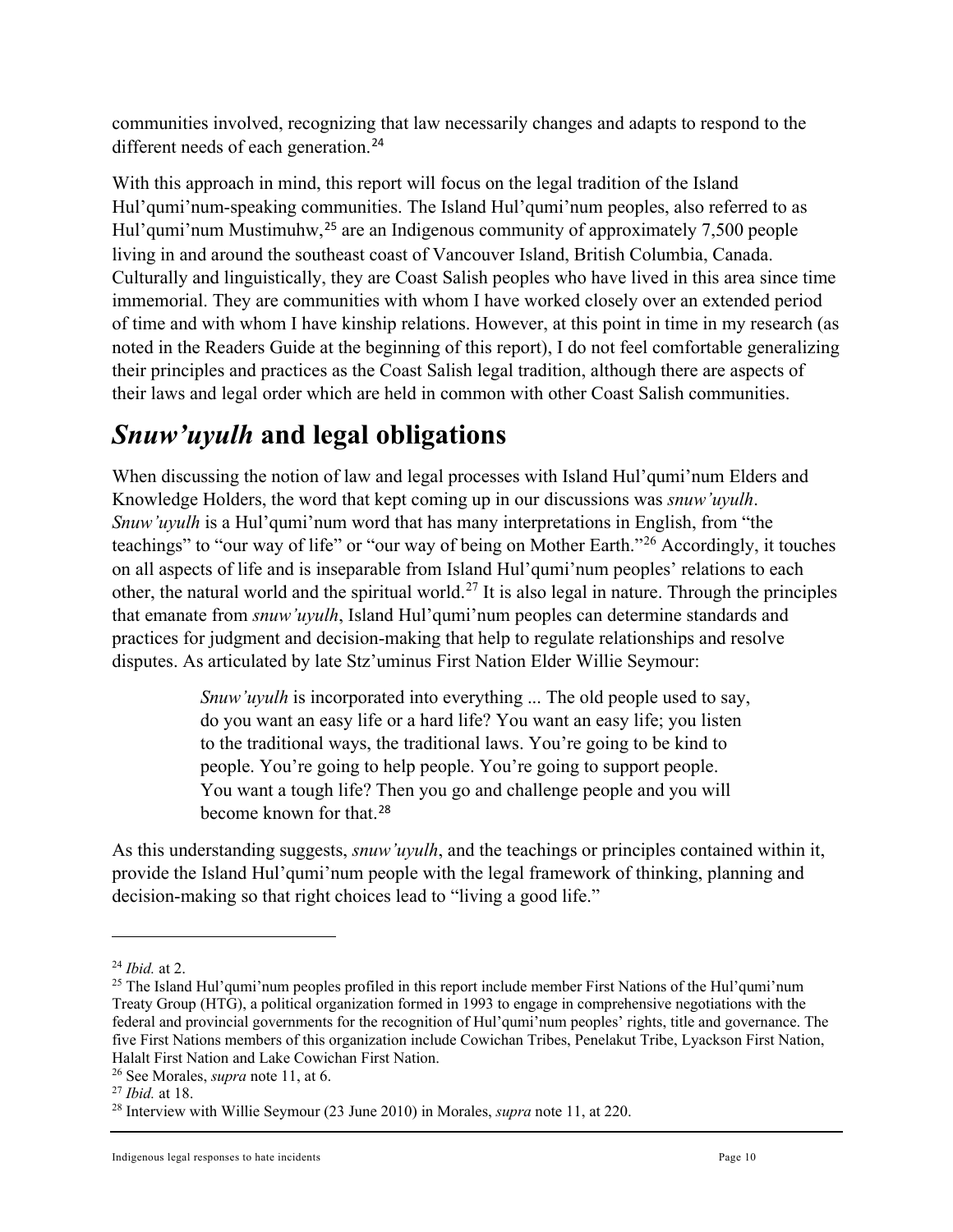There are seven teachings that have been identified to me as comprising *snuw'uyulh*. [29](#page-10-1) These teachings are:

- *Sts'lhnuts'amat* (kinship/family)
- *Si'emstuhw* (respect)
- *Thu'it* (trust)
- *Hw'uywulh* (sharing/support)
- *Nu stl'i ch* (love)
- *Mel'qt* (forgiveness)
- *Sh-tiiwun* (responsibility).<sup>[30](#page-10-2)</sup>

These are key teachings with deep roots in Hul'qumi'num Mustimuhw customs and traditions, which are applied as guiding norms and values in virtually every important area of life in the community. In essence, they represent a set of overarching teachings that seek to foster harmony, peacefulness, solidarity and kinship between all living beings and nature in the world.[31](#page-10-3)

Although an in-depth examination of each of these teachings is beyond the scope of this report, a number of them are of particular importance when considering appropriate responses to hate incidents: *sts'lhnuts'amat* (kinship); *si'emstuhw* (respect); *nu stl'I ch* (love); *mel'qt* (forgiveness) and *sh'tiiwun* (responsibility). These teachings significantly influence the laws and legal processes associated with obligations and with the remedies for breaches of such obligations. As such, the following section attempts to broadly explain these teachings within the context of hate incidents.

# <span id="page-10-0"></span>*Sts'lhnuts'amat* **(kinship)**

The notion of kinship, or relationality, is inherent to *snuw'uyulh*, or "living a good life." Family is often viewed with the utmost importance for Hul'qumi'num Mustimuhw because family is what holds us in relationship as individuals and bridges us as individuals into our communities and nations. Because kinship was, and still is, the primary vehicle through which the ethics of sharing is exercised, Hul'qumi'num communities value strengthening their relationships and kinship ties with those around them. $32$ 

In Hul'qumi'num communities, *snuw'uyulh* reinforces the teaching of relationality through values and virtues that include respect, kindness, cooperation, friendliness, reciprocal relations and love. The Hul'qumi'num language, traditional stories, ceremonies and songs contain and reinforce values that Hul'qumi'num Mustimuhw express through kinship relations. These values emanate from the principle of kinship and prescribe norms and practices that Hul'qumi'num Mustimuhw must follow when interacting with all their relations – animate, inanimate and

<span id="page-10-1"></span><sup>&</sup>lt;sup>29</sup> Interview with Joe Norris (1 July 2010); Interview with Florence James (19 July 2010); Interview with Arvid

<span id="page-10-2"></span>Charlie (23 June 2010); Interview with Willie Seymour (23 June 2010) in Morales, *supra* note 11, at 221.<br><sup>30</sup> Translations provided by Florence James via email on August 7, 2010, in Morales, *supra* note 11, at 221.<br><sup>31</sup>

<span id="page-10-4"></span><span id="page-10-3"></span><sup>32</sup> Brian Thom, *Coast Salish Senses of Place: Dwelling, Meaning, Power, Property, and Territory in the Coast Salish World* (PhD, McGill University Department of Anthropology, 2005) [unpublished] at 358.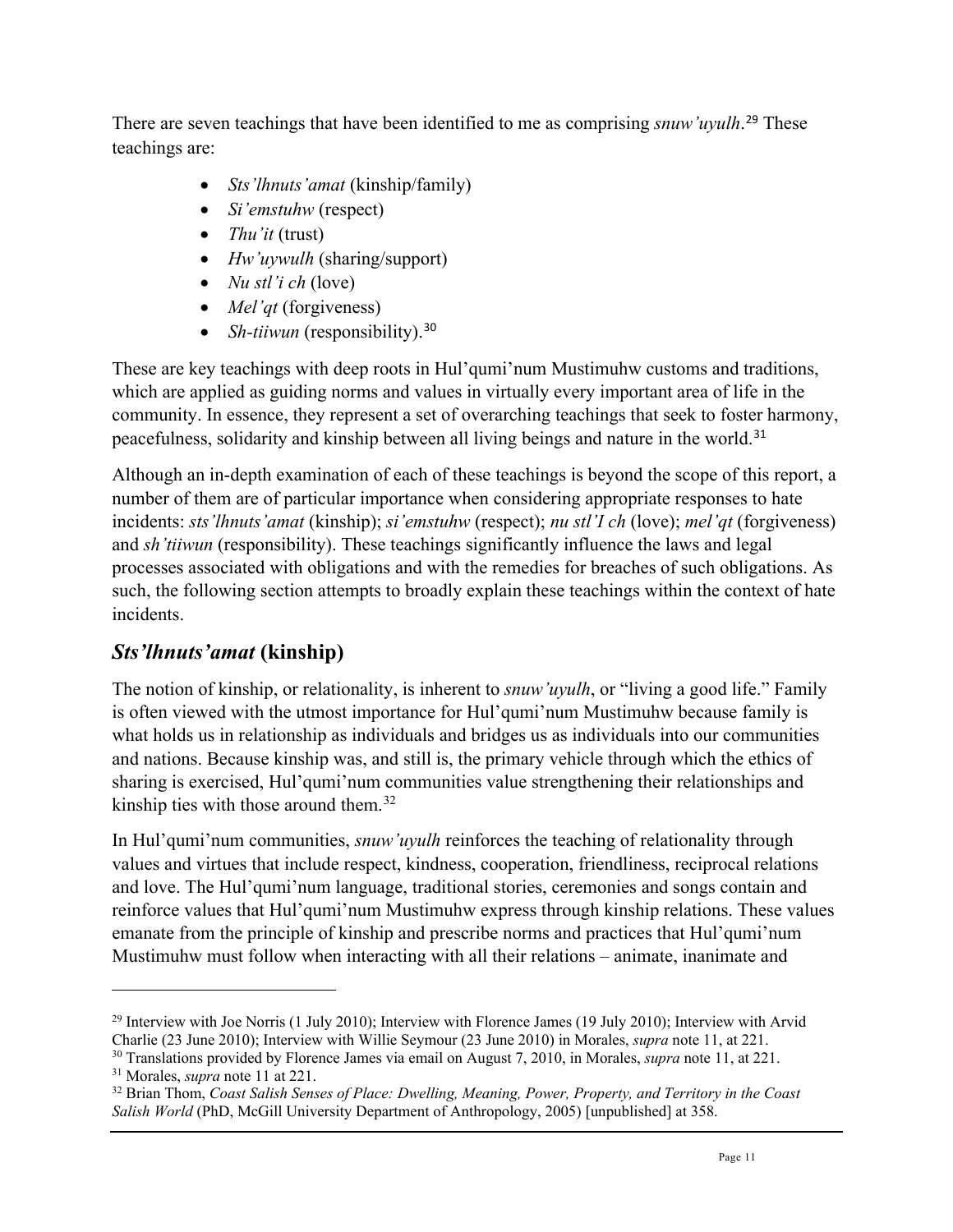spiritual. As one can imagine, if creating and maintaining good relations is one of the primary objectives of a legal tradition, then this would greatly influence the legal obligations between individuals and also legal responses.

### <span id="page-11-0"></span>*Si'emstuhw* **(respect)**

Respect is another teaching of *snuw'uyulh* that is relevant to our understanding of hate incidents and appropriate responses. Ellen White, the late Snuneymuxw First Nation Elder, author and academic, describes the concept of respect as, "... respect for others and their differences and for the power of love. The teachings [*snuw'uyulh*] show that we are all different, but the power of love and commitment transcends all differences."<sup>[33](#page-11-3)</sup> Implicit in this statement is the understanding that differences are to be celebrated and viewed as a strength to the community. As such, we all have obligations to offer respect in all our interactions with the natural world – animate and inanimate.

# <span id="page-11-1"></span>*Nu stl'I ch* **(love)**

The teaching of love arguably touches on all of the teachings of *snuw'uyulh*. When considering its importance to the topic of hate incidents, I was reminded of a phrase echoed often by late Stz'uminus Elder Roy Edwards: "*Uy'ye'thut ch 'u'suw ts'its'uwatul'ch*.*"* It is a Hul'qumi'num phrase that translates loosely into: "Treat each other well, and you will help each other." I believe that this idiom reflects how Hul'qumi'num Mustimuhw can show love to one another in a way that reflects the teachings of *snuw'uyulh*. In it is a recognition that we are all related, therefore we need to treat each other with love and respect, and doing so will benefit us all.

#### <span id="page-11-2"></span>*Sh'tiiwun* **(responsibility)**

Although relationality is a guiding principle in the Hul'qumi'num legal tradition, approaching issues with a kinship orientation does not mean that individual rights and freedoms always give way to community interests. Hul'qumi'num law respects individual rights, but they must be exercised responsibly within a community context, just as is the case in Canadian constitutionalism.[34](#page-11-4) Hul'qumi'num Mustimuhw have the freedom to do what they want, but they must do so in a manner that respects the collective nature of their relationships.

Although there is a high level of respect for individual freedom within Hul'qumi'num communities, it is balanced by fundamental responsibilities and duties. Hul'qumi'num Mustimuhw have a deep respect for kinship or family. As noted, the respect for kinship encompasses extensive responsibilities and respect for others. The others include spouses, children, immediate blood relations, community relations, Coast Salish people in general and

<span id="page-11-3"></span><sup>33</sup> S. Marlo Paige, *In the voices of the Sul-hween/Elders, on the Snuw'uyulh teachings of Respect: their greatest concerns regarding Snuw'uyulh today in the Coast Salish Hul'qumi'num Treaty Group territory* (MA Thesis, Malaspina University-College, 2004) [unpublished] at 11.

<span id="page-11-4"></span><sup>34</sup> For the importance of balancing individual and collective rights see generally *Dagenais v. Canadian Broadcasting Corp.* [1994] 3 SCR 835, 120 DLR (4th) 12; *R v. Keegstra* [1990] 3 SCR 697, [1991] 2 WWR 1.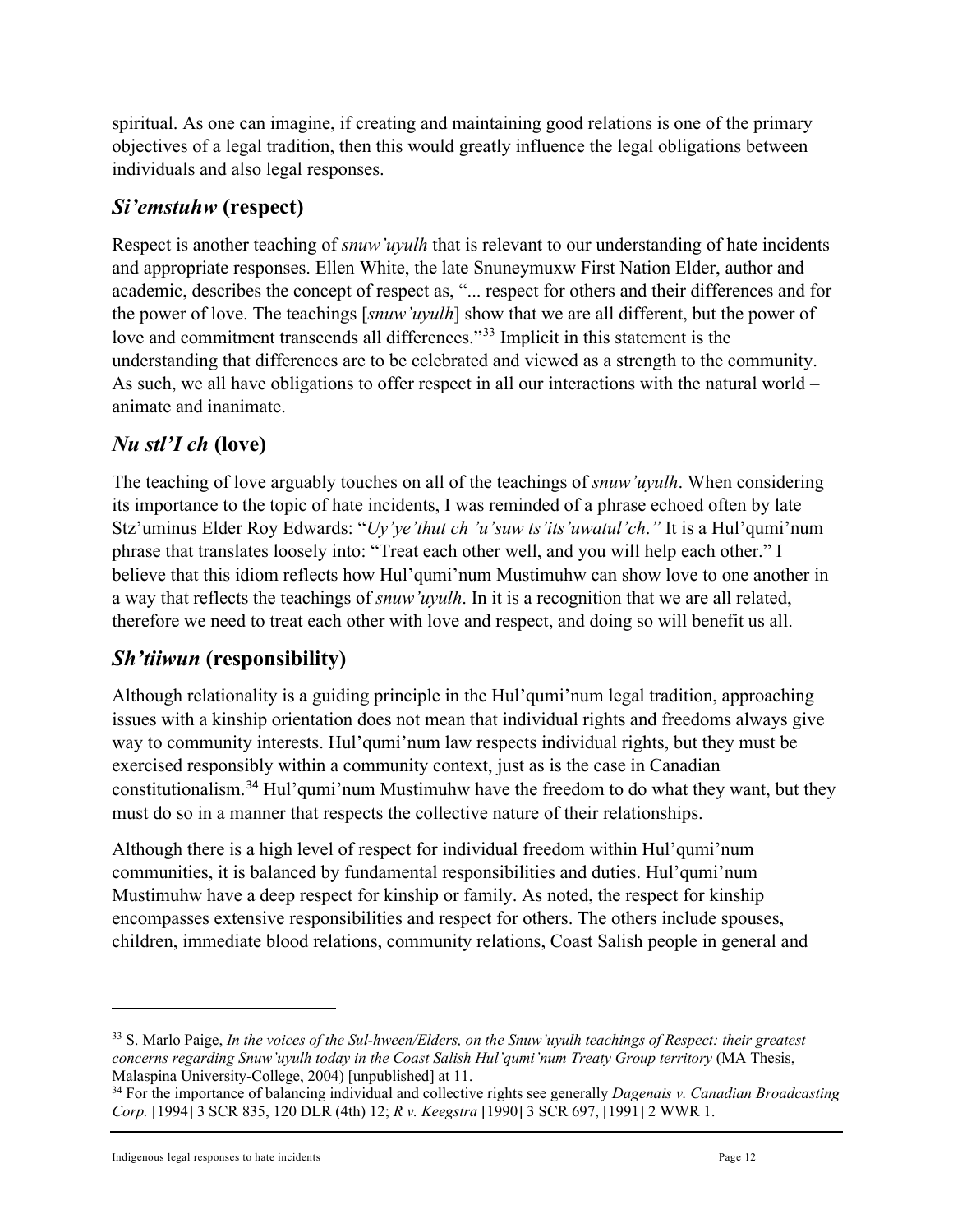non-Coast Salish individuals. Even ancestors and plants and animals are included under this principle of responsibility.

A Hul'qumi'num person also has a responsibility to *snuw'uyulh* itself. Florence James, Penelakut Elder and Hul'qumi'num language instructor, described this teaching to me with the following words:

> Once you are passed down the traditional teachings, you had to believe it in your heart – all the rules and ways to live ... It's not just about saying it. You have to live it for it to be creditable. When you just say it, then it won't have meaning if you aren't living it in your heart. So that is what makes us authentic when we tell you the law ... *Sni'niw* means that you know the knowledge of *snuw'uyulh*.

> ... Once they teach you these laws, the *snuw'uyulh*, as soon as I say it to you, you are now responsible. That is why we say *sni'niw* – you are a responsible person of the traditional ways. So that is why they say to you – you are responsible.

> If you are behaving badly and breaking all the laws of our First Nation ways then you have not followed any of the teachings. You are breaking one after another all the laws that you have been given to live by. Your whole life is guided by that law.<sup>[35](#page-12-1)</sup>

As this passage demonstrates, responsibility not only entails duties, it also entails accountability. As we will see in the following sections of this report, responsibility and accountability play an integral role in Hul'qumi'num dispute resolution processes and other legal processes designed to restore harmony when obligations have been breached.

# <span id="page-12-0"></span>*Mel'qt* **(forgiveness)**

Forgiveness is a corollary teaching to responsibility. As numerous stories within the Hul'qumi'num legal tradition illustrate,<sup>[36](#page-12-2)</sup> forgiveness is a necessary and integral part of restoring harmony and healing within a community when a breach of obligations has occurred. There is a recognition that fostering hard feelings not only harms the individual responsible for the breach of obligation, but also continues to hurt the individual harmed. As such, we often see this principle embedded into dispute resolution processes.

<span id="page-12-2"></span><span id="page-12-1"></span><sup>&</sup>lt;sup>35</sup> Interview with Florence James (19 July 2010) in Morales, *supra* note 11, at 236.<br><sup>36</sup> See Willie Seymour's story in Morales, *supra* note 11, at 238-239; Dr. Ellen Rice White (Kwulasulwut), "The Boys Who Became a Killer Whale," in Dr. Ellen Rice White (Kwulasulwut), *Legends and Teachings of Xeel's, The Creator*, (Penticton, B.C.: Theytus Books, 2018); "Siamtunaat's Story," in Beryl Mildred Cryer, *Two Houses Half-Buried in Sand: Oral Traditions of the Hul'qumi'num Coast Salish of Kuper Island and Vancouver Island*, (Vancouver, B.C.: Talonbooks, 2007) 136.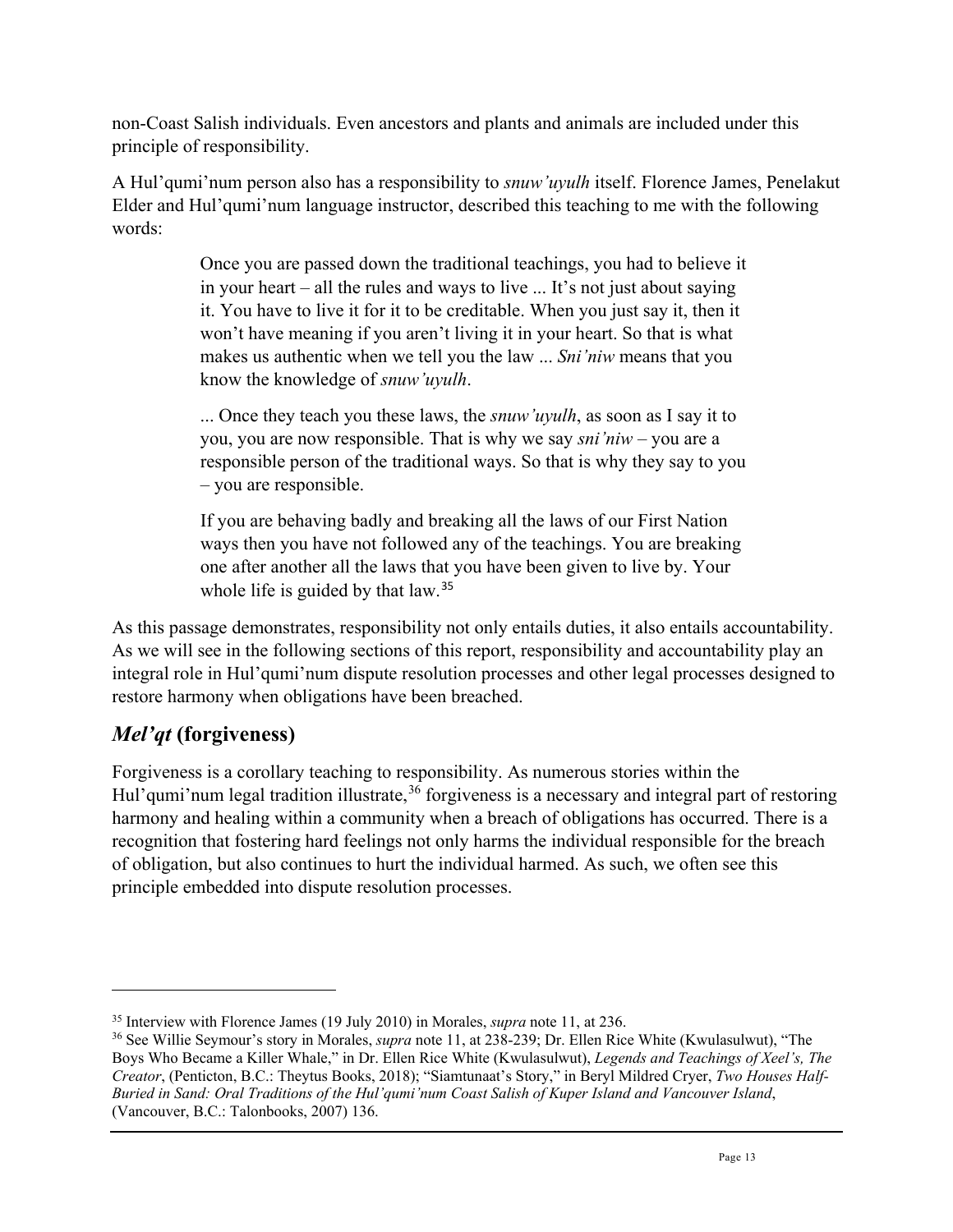# <span id="page-13-0"></span>**Interpersonal legal obligations in the Island Hul'qumi'num legal tradition**

As discussed in the Readers Guide at the beginning of this report, for the purposes of this Inquiry, hate incidents are "actions and speech rooted in prejudice that, in the view of the person who experiences or witnesses it, are: aimed at a person or group of people because of their actual or perceived individual, collective or intersecting characteristics including age, disability, gender expression or identity, ethnicity, Indigenous identity, place of origin, race, immigration status, religion, sex, sexual orientation and social condition; and intended to, or does, significantly dehumanize, humiliate, degrade, injure, silence and /or victimize the targeted individual or group."<sup>[37](#page-13-3)</sup> As one can imagine, there are few, if any, Indigenous oral traditions focusing solely on the topic of hate incidents. Accordingly, I have chosen to focus my analysis on stories and oral traditions of the Island Hul'qumi'num Mustimuhw that illustrate the interpersonal legal obligations that we owe to one another and that relate to, or can provide insight into, the topic of hate incidents and the proper legal response to such incidents. Although not a comprehensive enumeration, the following sections will attempt to describe the different categories of individuals to whom interpersonal legal obligations are owed and the nature of those legal obligations in the Island Hul'qumi'num legal tradition.

# <span id="page-13-1"></span>**To whom do we owe interpersonal legal obligations?**

As described in the previous section, kinship, or relationality, is an inherent legal principle within the Island Hul'qumi'num legal tradition. Because of the perceived benefit of creating and maintaining relationships, Island Hul'qumi'num people seek to foster good relations with not only their kin and community, but also with strangers and non-community members, as they have the potential to become kin.

# <span id="page-13-2"></span>*Kin: Family and community*

Interpersonal legal obligations are owed by individuals to their family and community members, i.e., their kin. Stories within the oral traditions of the Coast Salish speak to the high level of obligations owed to family and kin, encompassing not only the duty not to cause harm, but also the duty to protect – a more positive legal obligation.<sup>[38](#page-13-4)</sup> The importance of these interpersonal legal obligations is also illustrated in the way that *snuw'uyulh* is taught to Coast Salish children. Children learn proper attitudes and behaviours that promote appropriate conflict avoidance and resolution. A study of the Northwest Intertribal Court System (NICS), a consortium of Indigenous nations in the Pacific Northwest United States, described these interpersonal legal obligations in the following way:

> The family was the most important social group. When conflict arose within a family, every effort was made to resolve the issue within the

<span id="page-13-3"></span><sup>37</sup> BCOHRC, *supra* note 2.

<span id="page-13-4"></span><sup>38</sup> See generally Cryer, *supra* note 36; Morales dissertation at *supra* note 11.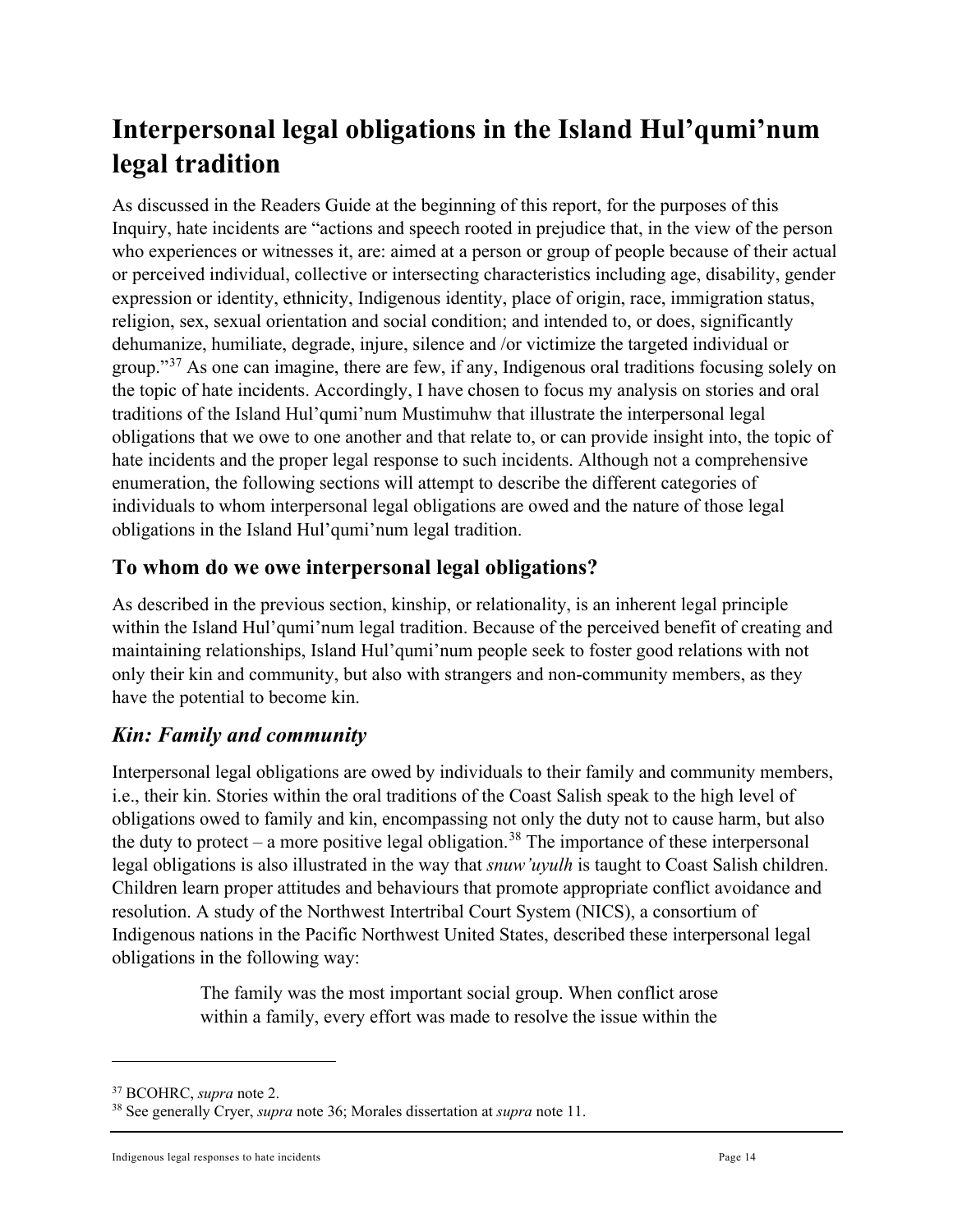family. Dispute resolution was learned from birth. Proper attitude and behaviour were taught – primarily by elders – by example, lecture, story telling and recounting of family history. Story telling, history and advice that was passed on from generation to generation within the families ensure the continuity of tradition and identity.

Children were trained from an early age in the qualities that led to continuity and flexibility within the communities. They learned to respect their elders and teachers, to refrain from boastfulness, and to value qualities of self-discipline, self-control, generosity, peaceful attitude and hospitability. Their training prepared them for their role in a society that was structured to minimize open expression of dispute.<sup>[39](#page-14-1)</sup>

As one can see from this passage, obligations premised on the principles of relationality, respect, love and responsibility are of the utmost importance in Coast Salish society, including amongst Island Hul'qumi'num Mustimuhw.

#### <span id="page-14-0"></span>*Non-kin: Strangers*

As stated previously, interpersonal obligations are also owed to non-kin. These obligations are premised on the notion that all non-kin have the potential to become kin and bring value to a family, community, territory, etc. Accordingly, the principles of *snuw'uyulh,* such as respect and love, also apply to those we are not yet in a kinship relation with.

This teaching is evidenced in several oral histories of the Island Hul'qumi'num Mustimuhw. In part of the story *The Stequham and the Spoll* (The Grouse and The Raven), [40](#page-14-2) Raven, a chief of his village, goes into the forest to hunt for a deer. Shortly after beginning his hunt, he spots a large deer and shoots it with his arrow. He removes its heart and wraps it up to give it to his youngest son, and then puts the deer on his back and starts for home. On his way home, he meets an old man. Admiring the deer, the old man asks Raven for the heart. Raven refuses, stating that he does not give away food to strangers and that the old man ought to be fine enough to get food for himself. The old man replies that he is old and his limbs are feeble, and that it prevents him from killing deer like he did when he was young. Raven responds by telling him he should be dead, because those who cannot provide for themselves should not live. The old man tells Raven that the old people live to provide counsel to the young and to make the burden of others light. He then breathes on the deer and tells Raven to be on his way. When he gets to his house, Raven throws the deer down outside and walks into his house. He takes out the deer's heart and throws it towards his youngest son. But as soon as the heart leaves his hands, it turns to stone. The stone strikes the boy and kills him. Raven then tells his eldest son to go outside and bring in the deer. But when his eldest son goes out, he cannot find the deer. All he notices is a big piece of wood

<span id="page-14-1"></span><sup>&</sup>lt;sup>39</sup> Northwest Intertribal Court System (NICS), Traditional and Informal Dispute Resolution Processes in Tribes of the Puget Sound and Olympic Peninsula Region (Edmonds, WA: NICS, 1991) at 4–5.

<span id="page-14-2"></span><sup>40</sup> Diamond Jenness, *Faith of a Coast Salish Indian: Memoirs in Anthropology no 3* (Victoria, B.C.: British Columbia Provincial Museum, 1955) at 5. The full story is not summarized here, just the points of significance to the discussion for the subject matter of this section.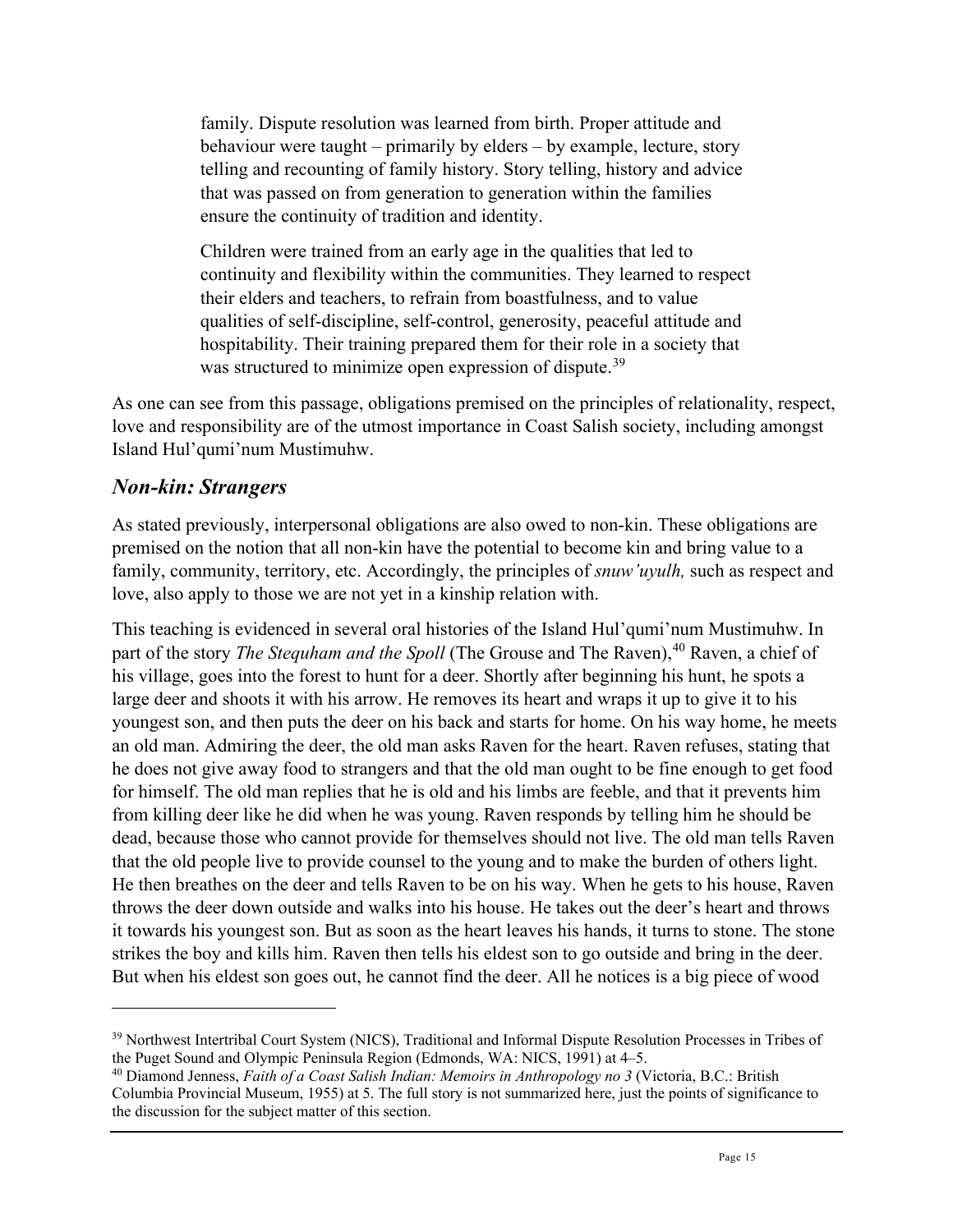shaped like a deer. He tells his father that he cannot find the deer and Raven goes out to look for the deer. When he sees the wood, he cries out in despair. He becomes very upset because he knows that if his food continues to disappear in this manner, he soon will become old and feeble like the old man of the forest. This story teaches the importance of showing respect and love to strangers, recognizing that everyone has gifts that they bring with them to community.

#### <span id="page-15-0"></span>*More vulnerable: Children, elders, disabled*

The story of The Grouse and The Raven also demonstrates another special category of individuals to whom interpersonal legal obligations are owed: the more vulnerable. Obligations owed to those who are more at risk of either physical or spiritual harm, or for whom the physical or spiritual harm is greater, are viewed with the utmost importance. In the story of The Grouse and The Raven, the importance of caring for the elderly and feeble was illustrated by the severity of the consequence, or response to the breach of that obligation.<sup>[41](#page-15-1)</sup> Raven not only lost his son; he also lost his ability to provide food for himself and his family.[42](#page-15-2)

In many Indigenous communities, including Coast Salish communities like the Hul'qumi'num Mustimuhw, Indigenous children are viewed as the most important segment of society. Not only are they viewed as being more susceptible to physical and spiritual harm, but they are viewed as being the future of the community. As such, they are to be shielded from harm whenever possible. Coast Salish oral traditions contain many stories that outline the severe consequences that can befall an individual who harms a child. The story of *Slal-acum-cul-cul-aith* (The Evil Woman of the Fraser River Flats)<sup>[43](#page-15-3)</sup> is a narrative that has similar iterations in many different Coast Salish communities.[44](#page-15-4) In this story, two bad (*slal-acum*) women (remembered as *Cul-culaith*) preyed on young children, travelling from village to village and putting them in the baskets on their back. One day, one of the women went to the village of Lummi and snatched several children. At night, she lit a fire and instructed the children to close their eyes and dance around her. The older children cautiously peeked through their fingers at times to see what she was doing, and when they got their opportunity, they pushed her into a hole near the fire where she was burned. Her evil spirit continued to live on after that, as it was transformed into mosquitoes and blown about by the wind out of her ashes. Again, the severity of the consequence

Indigenous legal responses to hate incidents **Page 16** and  $P$  and  $P$  and  $P$  and  $P$  and  $P$  and  $P$  and  $P$  and  $P$  and  $P$  and  $P$  and  $P$  and  $P$  and  $P$  and  $P$  and  $P$  and  $P$  and  $P$  and  $P$  and  $P$  and  $P$  and  $P$ 

<span id="page-15-1"></span><sup>&</sup>lt;sup>41</sup> See also Appendix A, "The Giant Skunk." This Cree story also teaches about the obligation to protect the vulnerable from harm.

<span id="page-15-2"></span> $42$  See also Appendix A, "Butterflies." This Anishinaabe story recounts how the manitou (spirit) of the milkweed offered its own nectar as medicine to a butterfly that was being constantly tormented/sought after by birds. This story also teaches that one has an obligation to help those who are more vulnerable, especially when one has resources available that can be of help.

<span id="page-15-3"></span><sup>43</sup> Robert Brown, John Hayman, *Robert Brown and the Vancouver Island Exploring Expedition*, (Vancouver:

<span id="page-15-4"></span><sup>&</sup>lt;sup>44</sup> Suzanne Fournier, *Stolen from our embrace: the abduction of First Nations children and the restoration of aboriginal communities* (Vancouver, B.C.: Douglas & McIntyre, 1997) at Preface.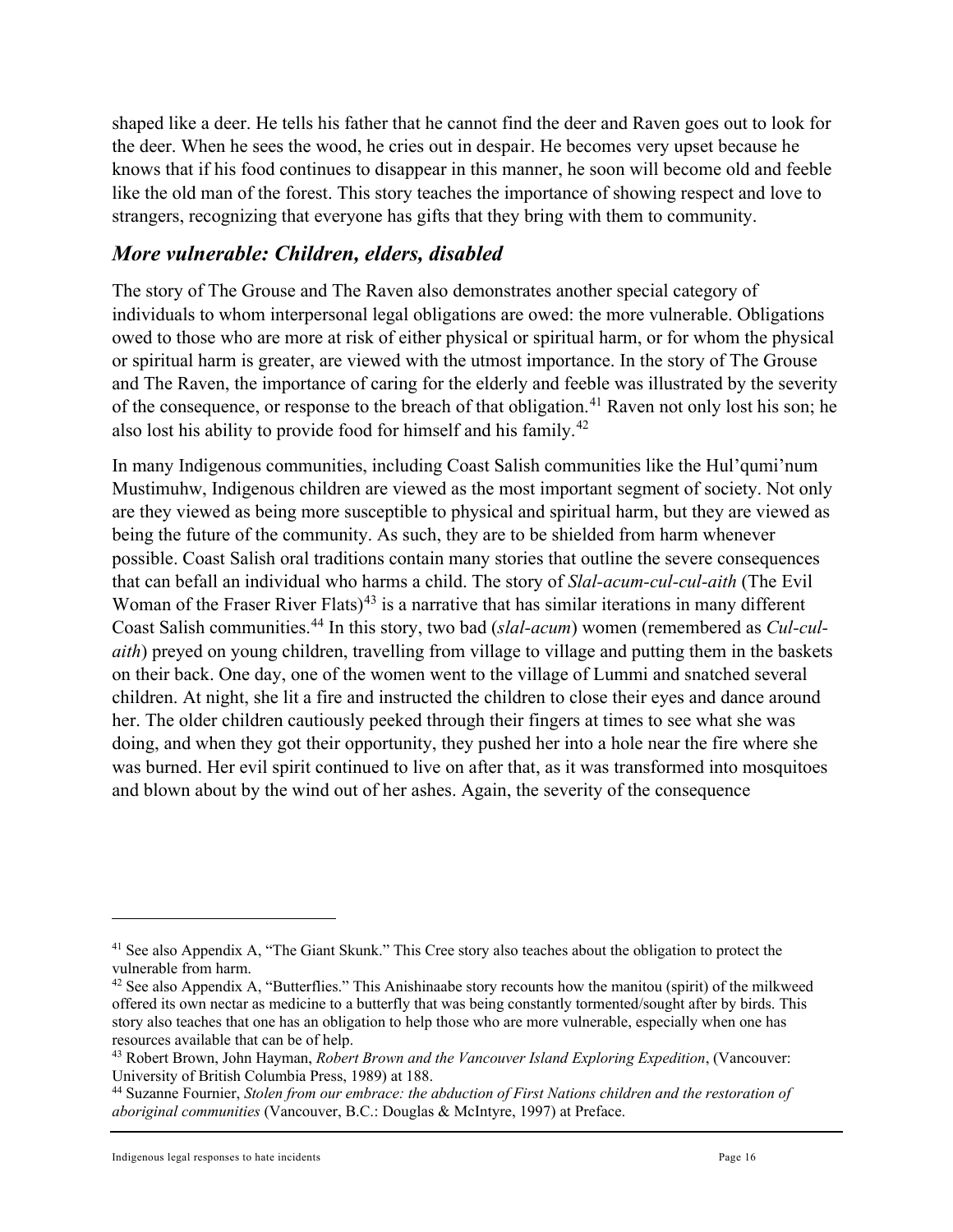(transformation) illustrates the importance of Island Hul'qumi'num peoples' legal obligations to prevent harm to children.[45](#page-16-2)

In the context of acts of hate, there is an increased responsibility to protect vulnerable people. Family members, community and third parties are all responsible to prevent harm, provide assistance and support vulnerable individuals. When harm has occurred, Island Hul'qumi'num oral histories<sup>[46](#page-16-3)</sup> teach that the remedy will be proportionate to the grave nature of harm against a vulnerable person.<sup>[47](#page-16-4)</sup> This is illustrated in more detail in the section below.

# <span id="page-16-0"></span>**What is the nature of the interpersonal obligations owed?**

As detailed earlier, this report does not attempt to examine all Coast Salish or Island Hul'qumi'num interpersonal obligations. Rather, it focuses on those interpersonal obligations related to the concept of hate incidents. As such, the following section will examine four teachings, or legal principles, that I have identified as being of significance when considering whether an individual has acted in a lawful manner or breached their obligations to one another: 1) respect differences; 2) show love; 3) support one another; and 4) be truthful/expose harms.

# <span id="page-16-1"></span>*Respect differences*

Respect is an inherent legal principle of *snuw'uyulh*. Embedded in the oral tradition of the Island Hul'qumi'num Mustimuhw is the notion that we show respect by honouring differences and treating individuals in the way that we would treat our closest of kin. In speaking with me about this concept, late Cowichan Elder Wes Modeste shared the following:

> One story that intrigued me is that there used to be stories of giants. I suppose they were something like Goliath.

One day, a man came across a very large bow when he was hunting. He was looking at it. He could see that it wasn't a natural branch that had fallen in the forest. After he had satisfied his curiosity, he continued on.

It wasn't long after that he came across human remains – but they were from a very large person. "This man must have been accidently killed," he thought to himself. So he went walking around the mountain, looking for a resting place for the bones. He came across a crack in the rock. So

<span id="page-16-3"></span><sup>46</sup> See "*Skelechun*, the Lightning-Eyed" in Brown & Hayman, *supra* note 36, at 185; "*Xeel's* Makes Raven a Bird" in Barnett Richling, ed., *The WSANEC and their Neighbours*, (Rock's Mills Press, 2016) at 136; "*Slal-acum-cul-cul-*<sup>47</sup> The Anishinaabe oral history, "Mosquitos" (Appendix A) also provides insight into the notion of proportionality. In this story, Crying Dog was treated in the exact same way – with the same psychological manipulation and

<span id="page-16-4"></span>physical treatment – as he treated the mosquitos and other flies with.

<span id="page-16-2"></span><sup>&</sup>lt;sup>45</sup> See also "Wiigyet Brings Light to the World" in Appendix A. This Gitxsan oral history also illustrates the higher level of obligation owed to children as compared to others. Similarly, the story "*E-hep*" in Appendix A also addresses the special duty owed to children in the Cree legal tradition.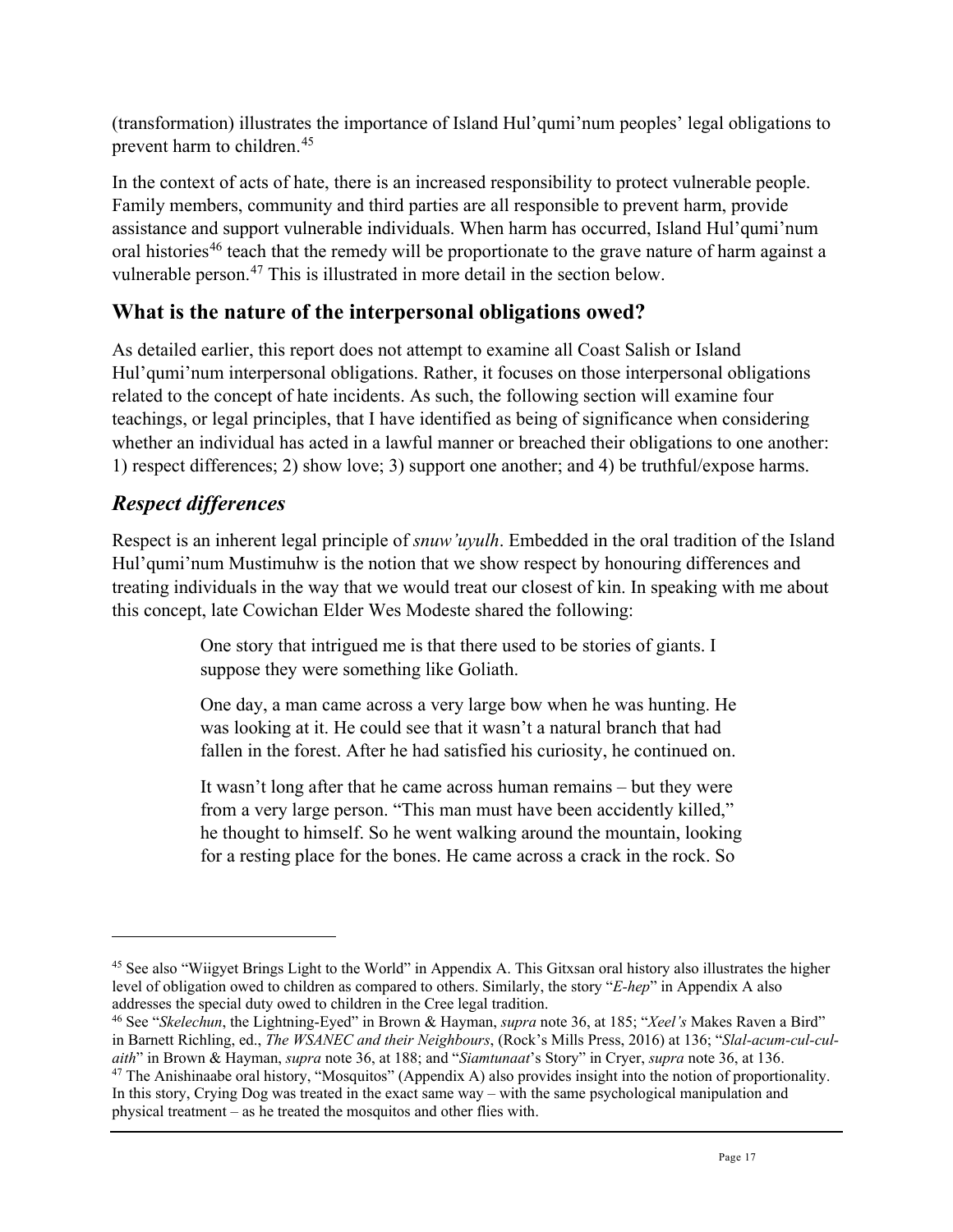he gathered up some moss and laid it down and then picked up all the bones and started placing them in this shelter by the rocks.

After he had gathered up all the remains that he could find, he remembered the bow. "That must have belonged to this man," he said to himself. So he went back until he found it. He covered it over with moss and placed it with the remains. Then he covered all of it over with moss.

That night, that man came to him in his dreams and expressed gratitude for his gesture of kindness and for taking care of his remains. He especially thanked him for returning his bow, because he had been missing it.

The giant bestowed a gift on the man. I don't remember the gift; maybe it was to be lucky in hunting or something similar. So the gesture was not without reward.

That's a teaching. To save respect for something like that and to go out of your way to respectfully remove the remains to a place they know more. That is more in keeping with how bodies should be kept.<sup>[48](#page-17-0)</sup>

There are many teachings implicit in this account. For the purposes of this report, I want to draw out a few of my own observations. First, the remains that the hunter came across were from a giant; they were not the remains of a kinship relation (at least from what we know from the story). The hunter observed the differences between himself and the giant, but still acted on his obligations to treat the remains in a respectful manner. The differences, or lack of a kinship relationship, did not preclude the hunter from owing positive legal obligations stemming from the principle of respect.

Second, as observed by Wes Modeste, the hunter treated the remains, despite the fact that they belong to a giant, in the manner that Island Hul'qumi'num law requires remains to be treated. He buried them in a proper resting place and went out of his way to ensure that the belongings of the giant were buried along with him.[49](#page-17-1) As the story describes, the hunter was rewarded for his adherence to his obligations, again illustrating the idea that everyone deserves respect because everyone imparts value to the community.

Another story which helps us to understand the importance of respecting difference is The Adventures of the Young Man with Crooked Eyes.<sup>[50](#page-17-2)</sup> In this story, a young man who is born with squint eyes falls in love with the Chief's daughter. After many weeks of vying for her attention, and being treated very poorly in return, the young man is rejected for being too ugly. The young

<span id="page-17-1"></span><span id="page-17-0"></span><sup>48</sup> Interview with Wes Modeste (23 June 2010) in Morales, *supra* note 11, at 236. 49 For a more comprehensive discussion on obligations owed to the dead, see generally Eric McLay et al., *'A'lhut tut et Sulhween* "Respecting the Ancestors": Report of the Hul'qumi'num Heritage Law Case Study (Ladysmith: Hul'qumi'num Treaty Group, 2004).

<span id="page-17-2"></span><sup>50</sup> Martha D. Harris, *History and Folklore of the Cowichan Indians* (Victoria, B.C.: Colonist Printing and Pub. Co., 1901) at 22.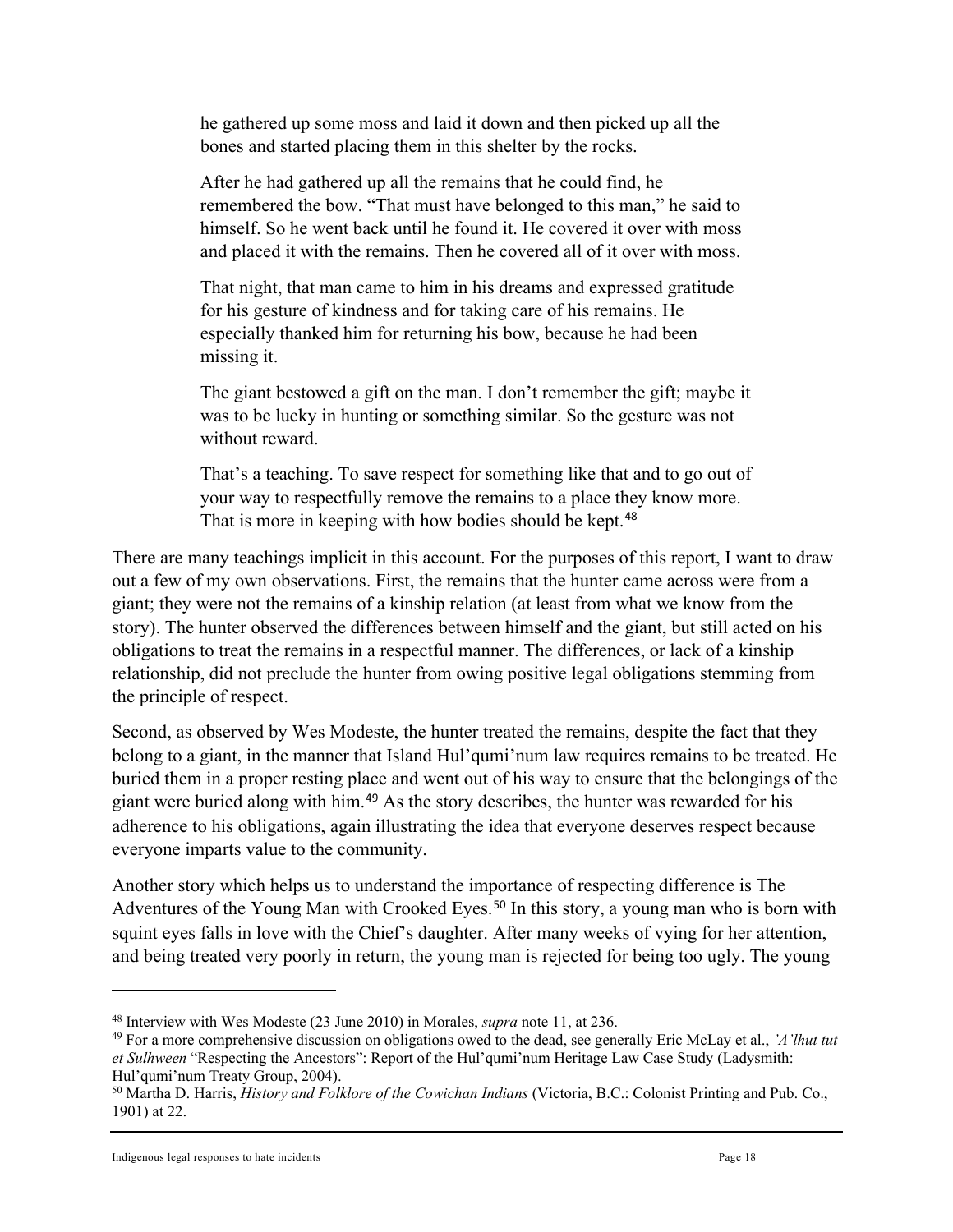man goes to visit a wise woman, who tells him to go to his grandfather, who makes him a new face. When he returns home, after several adventures, the Chief's daughter is now interested in him, but he rejects her. She seeks help from the same wise woman and is counselled to visit the young man's grandfather as well. When she does, the grandfather gives her the young man's old face as punishment for her actions. From this story, Island Hul'qumi'num Mustimuhw are taught that not respecting difference can result in severe emotional harm, or harm to the dignity of others, and as a result, there may be long-lasting and severe consequences for breaching such obligations.[51](#page-18-1)

#### <span id="page-18-0"></span>*Show love*

As Ellen White observed, closely connected to the principle of respect is the principle of love, as it is love that enables us to look past differences and treat people in a respectful manner.<sup>[52](#page-18-2)</sup> Wes Modeste shared the following story with me:

> There were always stories of very large snakes – large and invisible to most of us. This lady was picking berries in the mountains and she came across a very large snake. It was all coiled up with its head up, watching her. She ran over and embraced the snake. (I think I would be too frightened to do something like that.) She woke up and she wasn't at the place where the snake was coiled up. But for the rest of her life, her gift was making beautiful baskets. That was her gift.<sup>[53](#page-18-3)</sup>

In this short narrative, we see the principle of love in action. The lady, rather than act on perhaps her first instinct of fear of difference, chose instead to show love to the snake. As a result, she was gifted with the ability to make beautiful baskets – a constant reminder of the benefit of showing love to others.

In The Adventures of the Young Man with Crooked Eyes, not only did the Chief's daughter fail to show respect, but she also failed to show love and compassion to the young man. This story teaches us that the principles of respect and love require us to be kind to one another and to approach situations seeking to understand how others may be suffering or otherwise vulnerable. If the Chief's daughter had considered that the young man was in a position where he had been ostracized and victimized, possibly for his entire life, she may have responded with more love and compassion than she did and may not have suffered in the end as a result.<sup>[54](#page-18-4)</sup>

<span id="page-18-1"></span><sup>&</sup>lt;sup>51</sup> A parallel may be drawn here between this Coast Salish story and the Anishinaabe story "Mosquito" (Appendix A). Similarly, in "Mosquito" emotional harm/harm to dignity and physical harm is brought upon the mosquitos and other flies. The harm occurs, in part, because Crying Dog is annoyed by the mosquitos and flies and doesn't want to deal with them anymore. Just as in "Young Man with Crooked Eyes," "Mosquito" also teaches one that importance of valuing and respecting differences.

<span id="page-18-3"></span><span id="page-18-2"></span><sup>&</sup>lt;sup>52</sup> Paige, *supra* note 32 at 11.<br><sup>53</sup> Interview with Wes Modeste (23 June 2010) in Morales, *supra* note 11, at 230.

<span id="page-18-4"></span><sup>&</sup>lt;sup>54</sup> Many of the Anishinaabe and Gitxsan oral histories found in Appendix A may also be of relevance here. In particular, the Anishinaabe story "Mosquitos" really emphasizes the idea of proportionality in legal responses.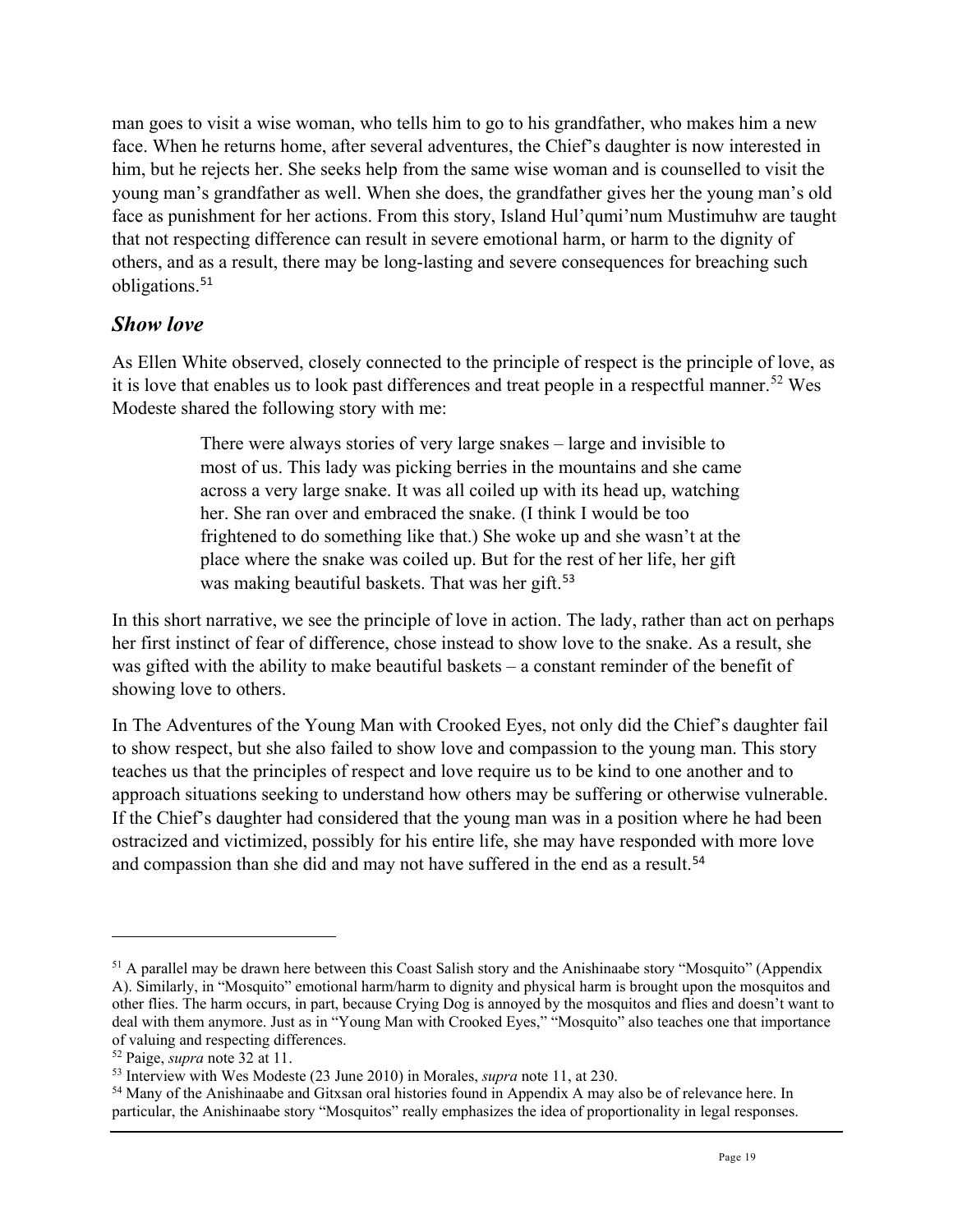#### <span id="page-19-0"></span>*Support one another*

The Island Hul'qumi'num legal principles of respect and love are also related to the principle of support. When thinking about how to best articulate this connection, my thoughts turned to a phrase often echoed by the late Stz'uminum Elder Roy Edwards: "*Uy'ye'thut ch 'u'suw ts'its'uwatul'ch*.*"* It is a Hul'qumi'num phrase that translates loosely into "Treat each other well and you will help each other."

This teaching is illustrated in the story of The Grouse and The Raven (another portion of which, focusing on the actions of Raven, was recounted previously in this report).<sup>[55](#page-19-1)</sup> Grouse was Chief, greatly loved by his people. One day, after Raven refused to share his herrings with him, Grouse decided to make a bow and some arrows and go out to hunt deer. Shortly after he departed, he saw a beautiful fat deer. He strung his bow and shot an arrow at the deer. It was a beautiful shot; the arrow pierced the deer's heart and killed it. He put the deer on his back and started for home. On his way home, Grouse met a very old man. His hair was white and he was bent almost in half and required a stick to help him walk. The old man admired Grouse's kill and told him that he was short of food. He asked for the heart of the deer. Grouse readily agreed and the old man ate it up at once. The old man thanked Grouse and told him to put the deer on his back again so that he could breathe on it to make Grouse's burden light. Grouse put the deer on his back and the old man breathed on it, and it became so light he could scarcely feel its weight. He soon arrived home and there was great rejoicing in his house. As illustrated by this story, in helping the old man, Grouse also helped himself. By sharing the heart of the deer with the Old Man, the Old Man, in return, lightened the load of the Grouse and enabled him to carry the deer home and share it with his family. It teaches us that when we support one another, we help ourselves.<sup>[56](#page-19-2)</sup>

Another important factor to consider in the story of The Grouse and the Raven is the fact that both the Grouse and the Raven were chiefs of their village. Within the Island Hul'qumi'num legal tradition, the principle of trust<sup>[57](#page-19-3)</sup> and the responsibility to maintain trust greatly influence the obligations held by those in positions of power and privilege. Leadership authority, in the Coast Salish world, is said to be based on respect and acceptance of established modes of conduct and behaviour.[58](#page-19-4) Florence James shared her experience with me:

> ... If you can speak to something that you or a group that needs healing, and they feel that difference in the way you are speaking to them, they are going to feel respected. They will want to heal, or they will want to

<span id="page-19-1"></span><sup>55</sup> Jenness, *supra* note 40 at 5.

<span id="page-19-2"></span><sup>56</sup> See Appendix A, Anishinaabe oral history, "The Old Woman Becomes a Woodpecker." In this story, similar to Raven's actions, the old woman acts selfishly and refuses to share her bread with *Nanabush* when asked for it. Other similar stories found in Appendix A are the Cree story, "*Wisahketchek* and the Magic Headgear," which illustrates the importance of supporting one another, and the Gitxsan story, "*Wiigyet* Brings Light to the World," which teaches that when you help those around you, you also help yourself.

<span id="page-19-3"></span><sup>57</sup> See Morales, *supra* note 11 at 236.

<span id="page-19-4"></span><sup>58</sup> Bruce Miller, *The Problem of Justice: Tradition and Law in the Coast Salish World* (Lincoln: University of Nebraska Press, 2001) at 115.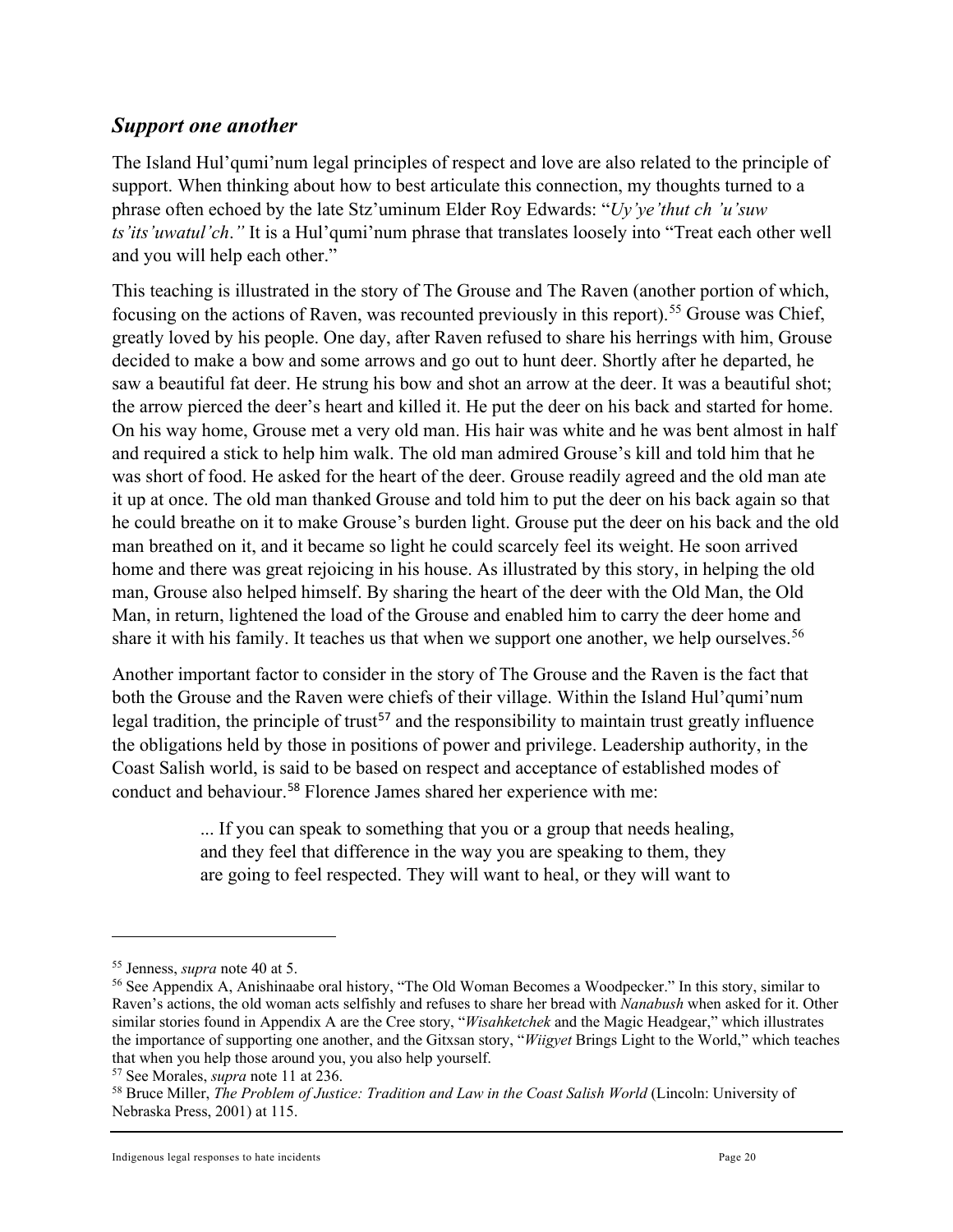listen to whatever it is that they need from you – if you are using the traditional ways.

That is the one main rule my grandpa said. He was from Quamichan area and he married at Kuper Island (that is why we were there). He wife's dad was Moses Peter.

He ran his Big House in that rule – that teaching. So the people would love to be near him and accept the ways he wanted them to be. That is how he ran his Big House.

So every time they had a ceremony, most of the people would run to him because they knew they were going to be respected, honoured and treated well. It is called *a'lha'tham* – they were going to respect you and honour you when you are in their presence. *A'lha'tham* is treating you in a highly respectful way.[59](#page-20-0)

As this example demonstrates, the principles of respect and trust are highly valued in the Hul'qumi'num communities. It has been explained to me that leadership and governance were more fluid and that if a leader was found to be acting in a disrespectful or untrustworthy manner, he could quickly lose the support of this community. Conversely, individuals often rose to positions of influence by virtue of their ability to demonstrate respect, as was illustrated in the case of Florence James's grandfather. As a result, there may be greater obligations put on individuals in positions of power or privilege to offer support to their relations or those in need around them, as we saw in the story with the obligations owed to the Old Man by Grouse and Raven.

In the story of The Monster of Octopus Point,<sup>[60](#page-20-1)</sup> a monster, *Shuh-shu-cum*, was harming travellers by opening his mouth and sucking in anyone who tried to pass by him in their canoes. The villagers agreed to send their fastest runners in search of a person of supernatural strength and wisdom to help them. They found a man called *Sum-ul-quatz*, who agreed right away to help them. He slung several boulders toward *Shuh-shu-cum*, but realized that he could not properly aim because Mount Maxwell was in the way. *Sum-ul-quatz* asked the spirit of the mountain to hunch down to give him a clear shot, and it was only too happy to do so, having witnessed the harms caused by *Shuh-shu-cum*. *Sum-ul-quatz* launched another boulder, shattering *Shuh-shucum*'s nose, so he could no longer harm anyone.

*Sum-ul-quatz* agreed to help the villagers, even though he did not know them and had no part in causing them harm. Perhaps a part of this obligation was the fact that *Sum-ul-quatz* had knowledge and abilities the others did not. The principle of responsibility encourages individuals to recognize that they live and operate within a community context. Further, the principles of kinship/relationality and love imply a responsibility to understand our relationality with those we

<span id="page-20-1"></span><span id="page-20-0"></span><sup>&</sup>lt;sup>59</sup> Interview with Florence James (19 July 2010) in Morales, *supra* note 11, at 228–229.<br><sup>60</sup> Dolby Bevan Turner, *When the Rains Came and Other Legends of the Salish People*, (Victoria, B.C.: Orca Book Publishers, 1992), at 99–103.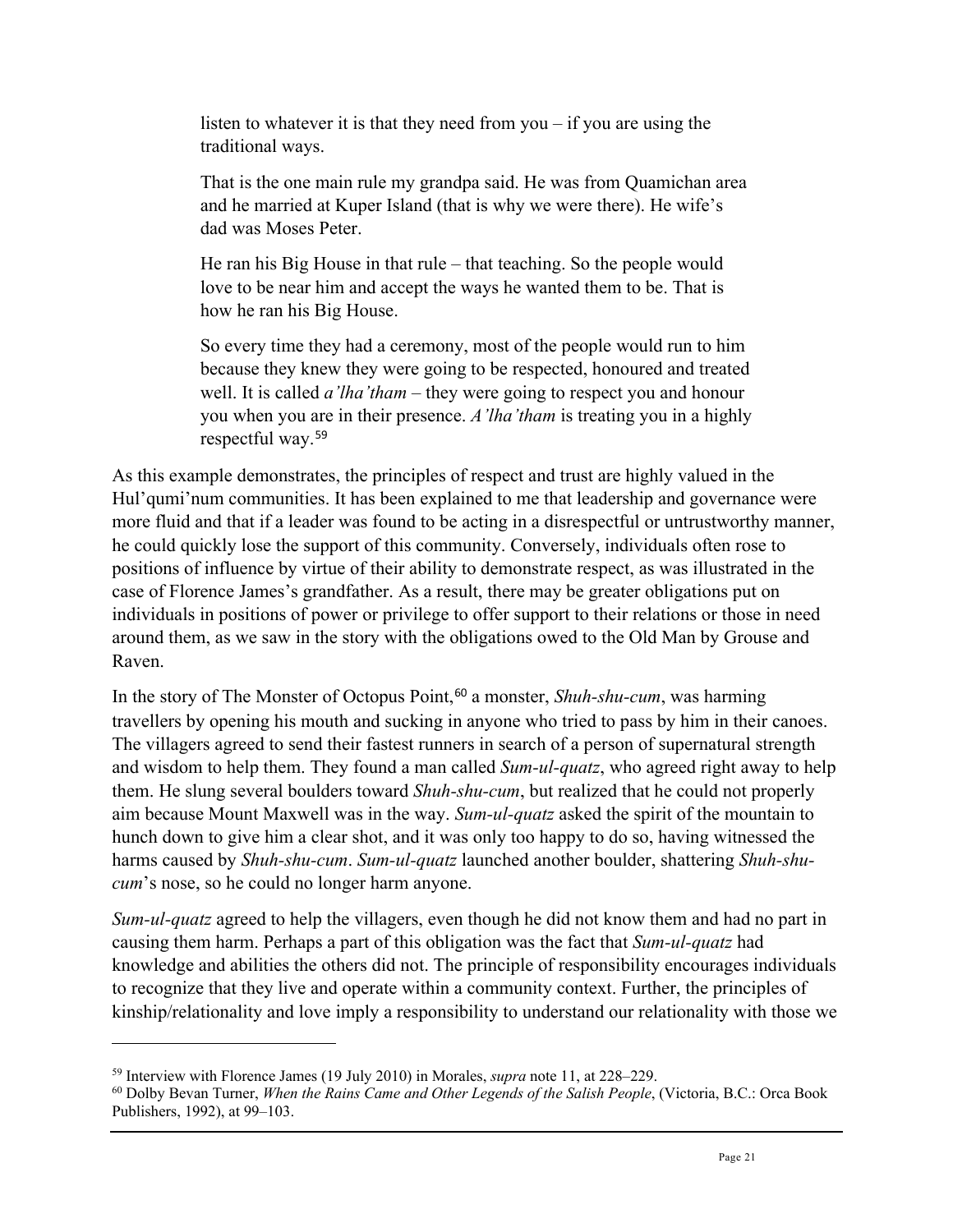interact with in the Coast Salish world and to treat them well. Individuals who have special knowledge, skills or expertise are particularly well situated to use their skills and positions of power/authority to respond to harm in ways that help or benefit others.

In the context of acts of hate, the obligation to utilize special knowledge, skill, authority or expertise to help others may mean that certain people have a duty to intervene to prevent further hateful behaviour (e.g., media, social media platforms, community leaders, etc.), or to enact remedies. This obligation arises not necessarily as a result of certain connections or established relationships, but as a result of the special abilities the individuals possess and their position within the community as a result.

# <span id="page-21-0"></span>*Trust: Be truthful /expose harms*

Within the context of hate incidents, the Island Hul'qumi'num legal principle of trust implies an obligation to be truthful and/or expose harms. In the Coast Salish story of Whatever Happened to Greedy Raven,<sup>[61](#page-21-1)</sup> Raven joined a group of lady birds who were going out berry picking, but stayed behind in the canoe and devised a plan to get all the berries for himself. He planned to use his spirit power to turn bundles of moss into war canoes once the women came back. When they returned, a line of war canoes chased after their canoes, and Raven told the women to head ashore and hide. Once they left, he ate all the berries they had picked. Then he rubbed berry juice all over his feathers to look like blood so the women would think he had been attacked and their berries stolen by the warriors. But Snail, who had seen the entire thing, told the women the truth about what happened, and they took Raven and threw him far into the water to swim home.

Raven breached his obligations to be honest and truthful to his relations in accordance with the principles of respect, love and responsibility. As a result, he caused significant harm to his community members, who were left with nothing to eat. However, Snail, who was a stranger to the women, took up the obligation. The principles of responsibility and trust imposed upon Snail an obligation to be honest and expose the truth, as a witness to the harm done. In doing so, Snail showed the women respect.

This story illustrates that obligations may be placed on those who witness harm, within the Coast Salish world. In the context of hate incidents, members of the broader community who witness the harms caused may owe obligations as well, even if they were not directly involved in causing the harm. For example, the principle of responsibility may require individuals to expose racist and hateful behaviour and speak out against it, similarly to how Snail spoke up in support of the women. This is because individuals, especially those who are more vulnerable, should be able to rely on the knowledge that they will be supported and cared for by others in accordance with *snuw'uyulh*.

<span id="page-21-1"></span><sup>61</sup> Cryer, *supra* note 36, at 324.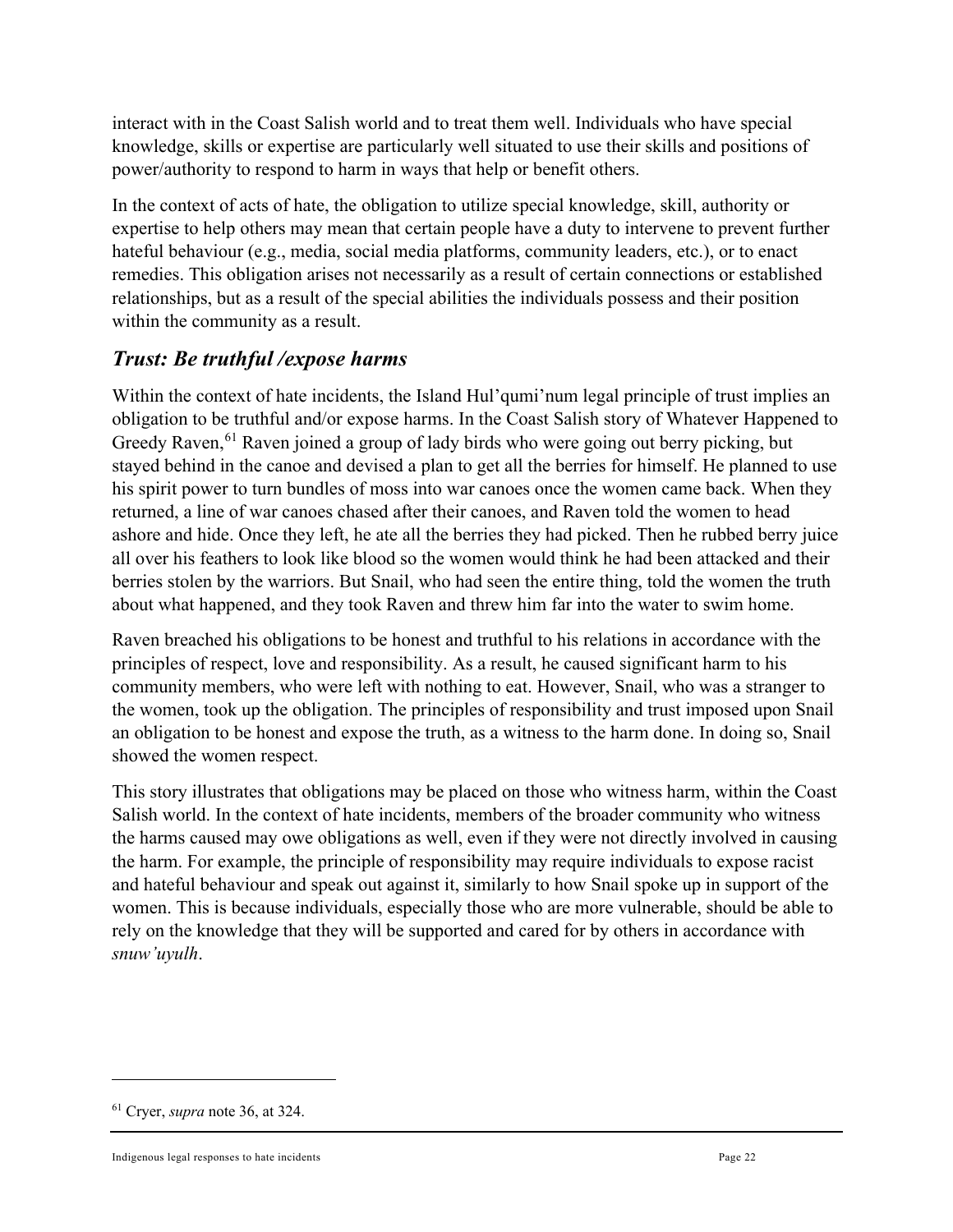# <span id="page-22-0"></span>**Island Hul'qumi'num legal responses to harm**

As the previous sections illustrate, there are many legal principles within the Island Hul'qumi'num legal tradition that can serve to deepen our understanding of the interpersonal obligations owed when hate incidents occur. Within this legal tradition, there are also principles and practices that can inform our understanding of how one ought to respond when interpersonal harm occurs. The following narratives will be used, in conjunction with the oral histories shared in the previous sections, to help us understand how the Island Hul'qumi'num legal tradition responds to harm.<sup>[62](#page-22-1)</sup>

One of my favourite stories, shared with me by late Cowichan Elder Wes Modeste, is a beautiful account about the last time he witnessed blanketing as a way to restore balance to the community after an interpersonal dispute between two families:

> In the late 70s or 80s there was an Indian dance in Nanaimo and a couple of Cowichan boys went outside of the longhouse to have a smoke or something. On their way back in, some of the members of the Nanaimo community beat them up. I'm not sure exactly how things evolved after they were beat up. I guess maybe they went inside, with bloodied faces or maybe they just left the longhouse.

Not long after, the families from Nanaimo came down to Cowichan for another Indian dance – the whole family. And they hired a speaker and they called witnesses – many, many witnesses.

And they called forward that young fellow that got beat  $up$  – they publicly called him forward. And they publicly apologized to that young fellow for the conduct of their children for beating him up like they did in Nanaimo. That is a public form of apology.

And the family put a blanket in his hand and money. The parents of the boys who beat him up put money in his hand and the rest of the family followed (and it is a very large family). He had a lot, a lot of money in his hand.

I'm not sure if both of the young men who got beat up were present that night. There's only one that I remember.

But how things unfolded after that, after all the money was given, the speaker got up and concluded the work. But after the speaker said that, witness after witness came up to respond. They said, "We will do the honourable things to restore your honour." And they scolded the young people who had beat up the boys from Cowichan. They said, "See all your family here? They are all here because of your wrongdoing. And

<span id="page-22-1"></span> $62$  This is not an exhaustive accounting, but rather focuses on instances where interpersonal harms have occurred.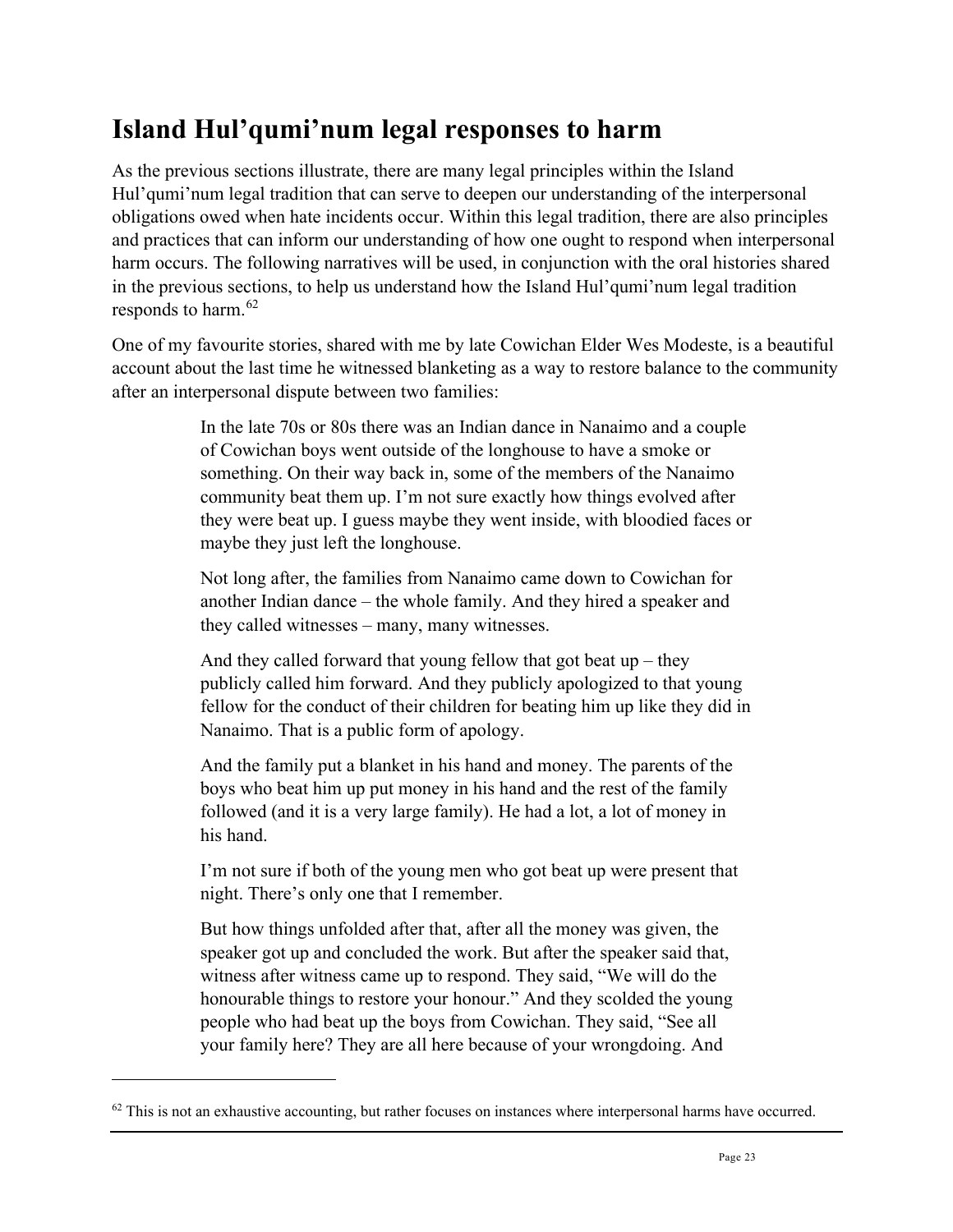you see all your family members following with money? You are now responsible to repay it. So anytime any of your family has work, you bring money to help."

And with a large family like that, I suspect it took him quite a while to repay.[63](#page-23-0)

Frank Malloway, late Stó:lō Heredity Chief, gave this description of how Coast Salish families used gift exchange to settle problems between them:

> I think most of it was done through the head of the family. The head of the families would meet and they would discuss the crime, or whatever it was, and they'd reach a consensus. I've never really heard about what the sentences were. They'd say, "Well, we had a family meeting with this family, and they decided on what had to be done," but you never really hear about the punishment itself and how the families reach that verdict, or whatever you'd call it. ... If you did something wrong the family would take the responsibility and make an offering. They call it an offering. Some of the things in the old days were canoes, because they were like cars today, "Ah, I'll give you my car if you forget about this." But it was canoes in those days. I don't think it was really food because food was so plentiful that it wasn't expensive. Later on, my dad was saying, when it was settlement time, it was horses. They took the place of canoes. He talked about bringing horses right into the longhouse to distribute to somebody.<sup>[64](#page-23-1)</sup>

The following story, shared with me by late Stz'uminum Elder Willie Seymour, illustrates how restitution can take a variety of different forms:

> One evening two brother-in-laws were partying. There was quite a few of them sitting on the beach near the big house and they were partying. Anyways, the two brother-in-laws got into it and one brother-in-law beat this brother-in-law (his sister's husband) real bad. It put him in the hospital and he was in a coma for a couple of days.

The Old People got together right away. I remember them saying that they'd all go to the hospital when the other brother-in-law comes out of unconsciousness and ask him what he wants.

So the Elders were there when he woke up and the first thing he asked was, "How is my brother-in-law?" He didn't know the situation because he was pretty intoxicated when it all happened.

<span id="page-23-0"></span><sup>63</sup> Interview with Wes Modeste (23 June 2010) in Morales, *supra* note 11 at 271–272. 64 Miller, *supra* note 58, at 146.

<span id="page-23-1"></span>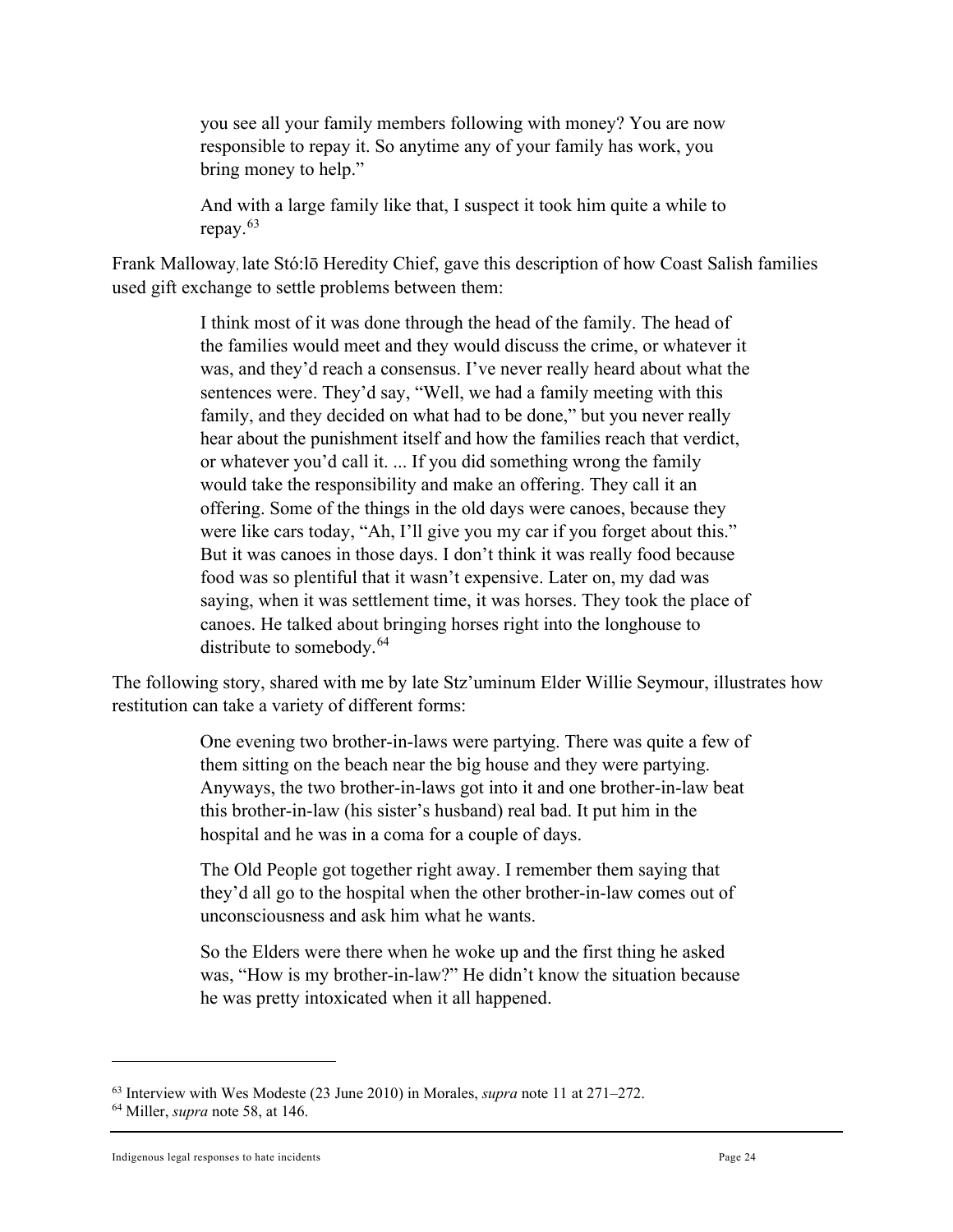They told him he was charged with attempted murder. And they asked him, "How do you feel?" He replied, "Honestly, I have no argument with my brother-in-law. I was part of the problem and I don't want to see him incarcerated or put in jail." So they had that discussion right there.

A couple of days later the brother-in-law was in court and all the Elders from Chemainus Bay showed up ... They were all there ... And they had a spokesperson get up and talk about what the brother-in-law in the hospital had said. They requested time in the courts and explained how the victim felt that he was somewhat part of the problem that happened and said that he was requesting to drop the charges.

But the courts couldn't drop the charges. So they gave him a \$300 fine. The Elders right there gathered the money and bailed him out. And they told him that when the winter starts, he had to be down there helping in the big house. And as long as his brother-in-law was injured, he had to go hunting and fishing for his sister. $65$ 

These three accounts, along with the oral histories shared in previous sections, will be drawn out in the next sections of the report to help us understand, in more detail, Island Hul'qumi'num legal responses to interpersonal harms.

# <span id="page-24-0"></span>**Who is involved?**

One of the first things to consider when determining an appropriate legal response to a harm such as a hate incident, is who ought to be part of the process. The previous narratives provide insight that within the Island Hul'qumi'num legal tradition, it is not just the individual(s) who cause harm and the individual(s) who are harmed, but also the family of those individuals, leaders of the community and the community in general.

# <span id="page-24-1"></span>*Family*

The family of the offender(s) plays a large part in the restitution process. This is because of the principle of relationality and the idea that when one brings shame upon themselves, they also bring shame upon their family.<sup>[66](#page-24-3)</sup> As such, when a family member breaches an interpersonal obligation, the responsibility for remedying that breach falls upon the whole family. We see that in the narratives provided. In the story shared by Wes Modeste, it is the family who hired the speakers, called the witnesses and blanketed those harmed, on behalf of their relations. The story by Frank Malloway is even more explicit in its recognition of the importance of family in remedying harms. Through his account, we learn that responsibility for determining an appropriate response to a breach of obligations would fall primarily on the heads of family.

<span id="page-24-2"></span><sup>65</sup> Interview with Willie Seymour (23 June 2010) in Morales, *supra* note 11, at 273–274. 66 Morales, *supra* note 11 at 51–52.

<span id="page-24-3"></span>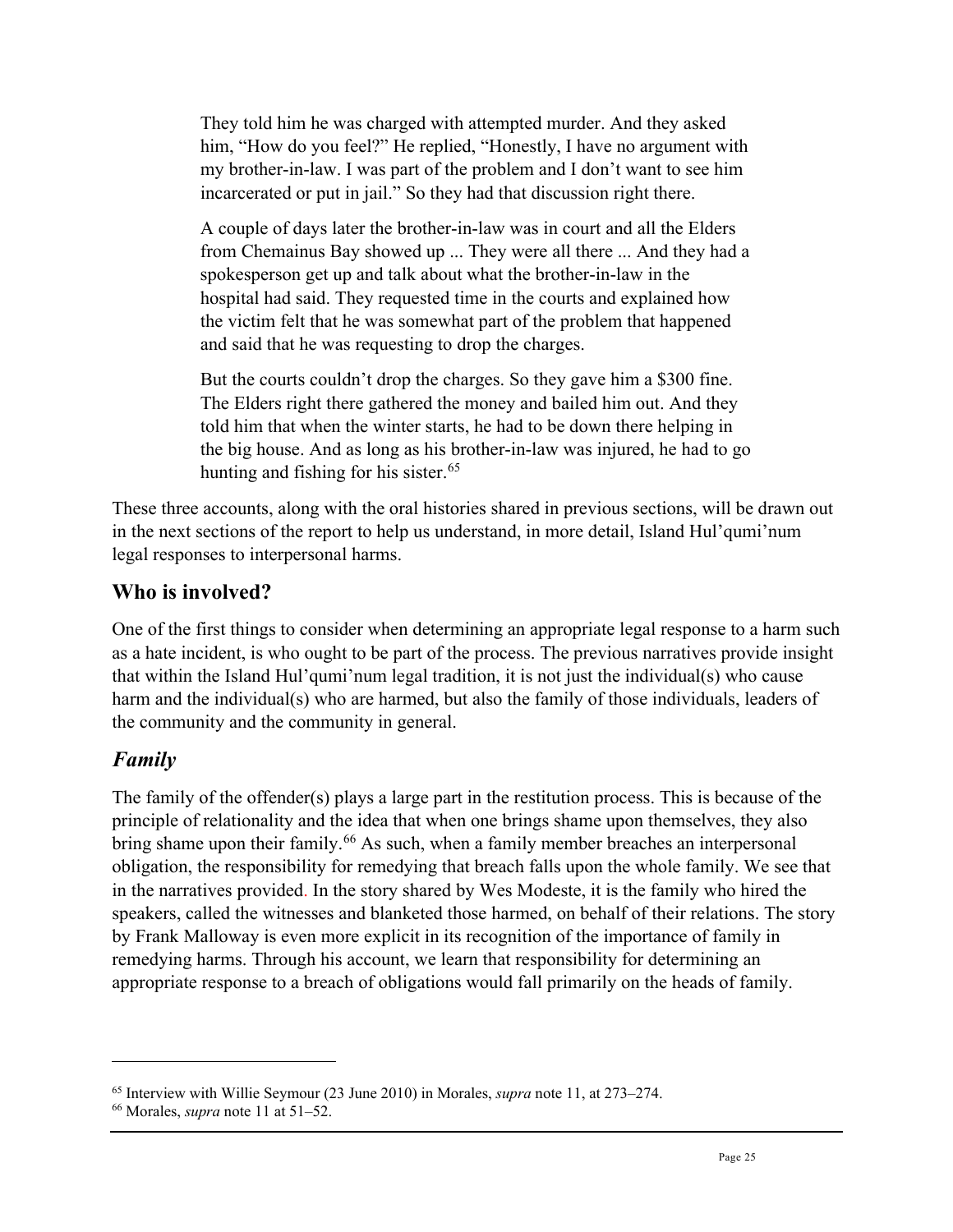As such, when interpersonal harms occur, family members must be involved in the process to remedy those harms, recognizing that breaches of obligations not only implicate the entire family, but also cause harm to the entire family.

### <span id="page-25-0"></span>*Leaders*

The story shared by Frank Malloway also teaches us about the role of leaders in remedying harm. In his story, it was the heads of family who took on the responsibility for leading the process and ensuring that an appropriate response, one that all involved were satisfied with, was taken.

We also see the role of leaders in resolving interpersonal disputes illustrated in the story shared by Willie Seymour. In that story, it was the Elders from the community who appeared before the court and spoke on behalf of those involved. When it became apparent that the court could not follow their advice regarding an appropriate remedy, they took it upon themselves to pay for his fine and then instructed him on what was required of him to remedy the harm caused, i.e., hunting and fishing for his sister until his brother-in-law was well enough to undertake those tasks himself.

As the story of The Monster at Octopus Point teaches us, those with specialized skills and authority occupy positions of privilege and respect within communities. In this story, Elders and Chief both played a particular role in the decision-making process – the Elders organized the initial meeting to decide what to do, and the Chief made an ultimate decision. As we see, these types of individuals have an important role to play in the remedying of harms and restoration of balance to communities when such harms occur. This is because they are best positioned to instruct and counsel community members, and they also have a greater understanding of what is best for the future of the community.

#### <span id="page-25-1"></span>*Community members*

As illustrated by the three stories provided, the process of healing/restoring those who are severely harmed may involve the entire community. When the harm is one that affects an entire community, everyone has a voice in the decision-making process. The restitutionary process may require bringing people together to determine who has the knowledge, expertise and/or capacity to respond appropriately, as was the case in The Monster of Octopus Point. Similarly, even when the harm only directly affects one individual, the entire community may be involved in the response. In Wes Modeste's story, we see the role that community members played in witnessing not only the taking of responsibility by the young men and their families, but also in witnessing the blanketing ceremony undertaken to remedy the harm and make the young man whole again. We also see the important role that the witnesses played in holding the young men to account by speaking to them and impressing upon them the wrong that had occurred and what must be done to not only make the victim whole again, but what obligations they have to make their family members whole again.

In the context of hate incidents, which often have effects far beyond individuals who are harmed directly, the entire affected community may have a right to participate in the decision-making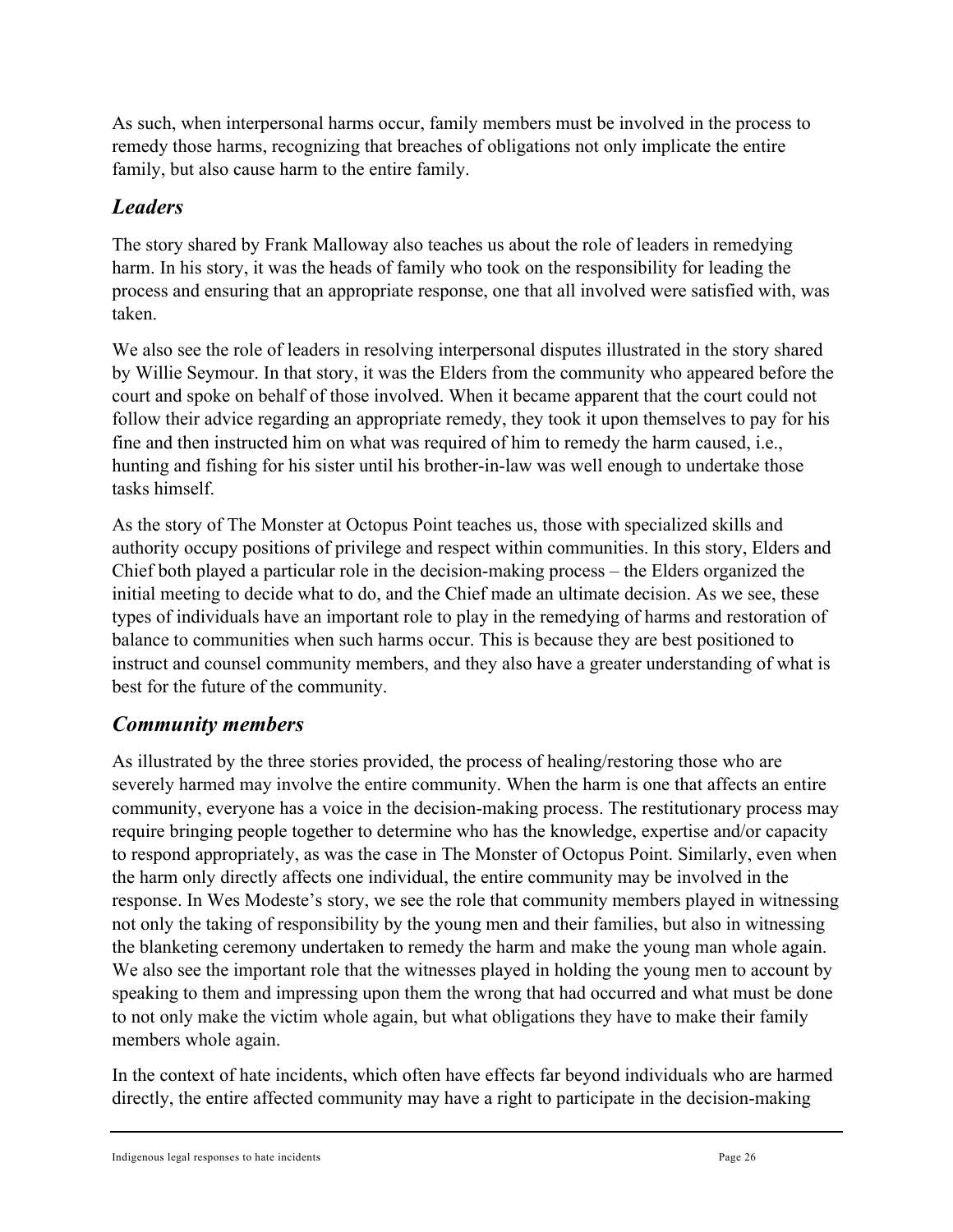process surrounding a response. Certain individuals may also have particular obligations within this process, depending on their role within the community, e.g., community leaders, Elders and those with specific knowledge.

### <span id="page-26-0"></span>**Steps within the legal process**

From these narratives, we can begin to identify some important steps within Island Hul'qumi'num legal processes<sup>[67](#page-26-3)</sup> to remedy interpersonal harms: identify family(ies), ask for help, engage in collective deliberation to determine the best response to harm or families collectively agree on a third-party decision-maker, family of wrongdoer makes restitution and reintegrate/rehabilitate wrongdoer back into community. Each of these will be examined below.

# <span id="page-26-1"></span>*Identify family(ies)*

As the narratives illustrate, the first step in remedying a harm is to ensure that families of those involved participate in the process. This involves not only making space for them in the process, but also ensuring that they have input into an appropriate remedy for the harm caused.

In thinking about this in terms of society today, I believe that "families" can also include those individuals we are in relationality with (taking into account the context in which harm occurs). For example, if the harm occurs within a workplace setting, then perhaps coworkers/management, etc., form part of the family. If the harm occurs within a school setting, perhaps classmates/schoolmates, teachers, support workers, principals, administration, etc., also form part of the family.

# <span id="page-26-2"></span>*Ask for help*

Asking for help refers to ensuring that all individuals who might have something to contribute to the restoration of the harm are invited to be part of the process. We see this illustrated in The Monster of Octopus Point, when runners are sent to find *Sum-ul-quatz* (who has special knowledge and strength) and Elders and Chief are included in the decision-making process. In the story by Wes Modeste, he references the use of speakers. Hiring speakers is a widely practiced tradition within the Big Houses of the Coast Salish people. Shirley Julian, a Stó:lō Elder explains: "At feasts, there would be special people who were speakers, real good speakers, one from each place that knew the background and the history and the culture."[68](#page-26-4) These speakers are trained from a young age in the Hul'qumi'num' language and in the history of the community. As a result, they possess qualities that lend them authority and cause others to call on them for help or to represent their family during ceremonies, disputes, gatherings, etc.<sup>[69](#page-26-5)</sup> Their judgment, relating to the words they choose to use, is trusted when they are facilitating disputes, namings, memorials, etc. In fact, different speakers are utilized for their varying techniques:

<span id="page-26-3"></span><sup>67</sup> See generally Morales, *supra* note 11; Sarah Morales, "Speakers, Witnesses and Blanketing: The Need to Look Beyond the Courts to Achieve Reconciliation" (2017) 78(2d) SCLR at 139–160. 68 Miller, *supra* note 58, at 133.

<span id="page-26-5"></span><span id="page-26-4"></span><sup>69</sup> *Ibid.* at 116.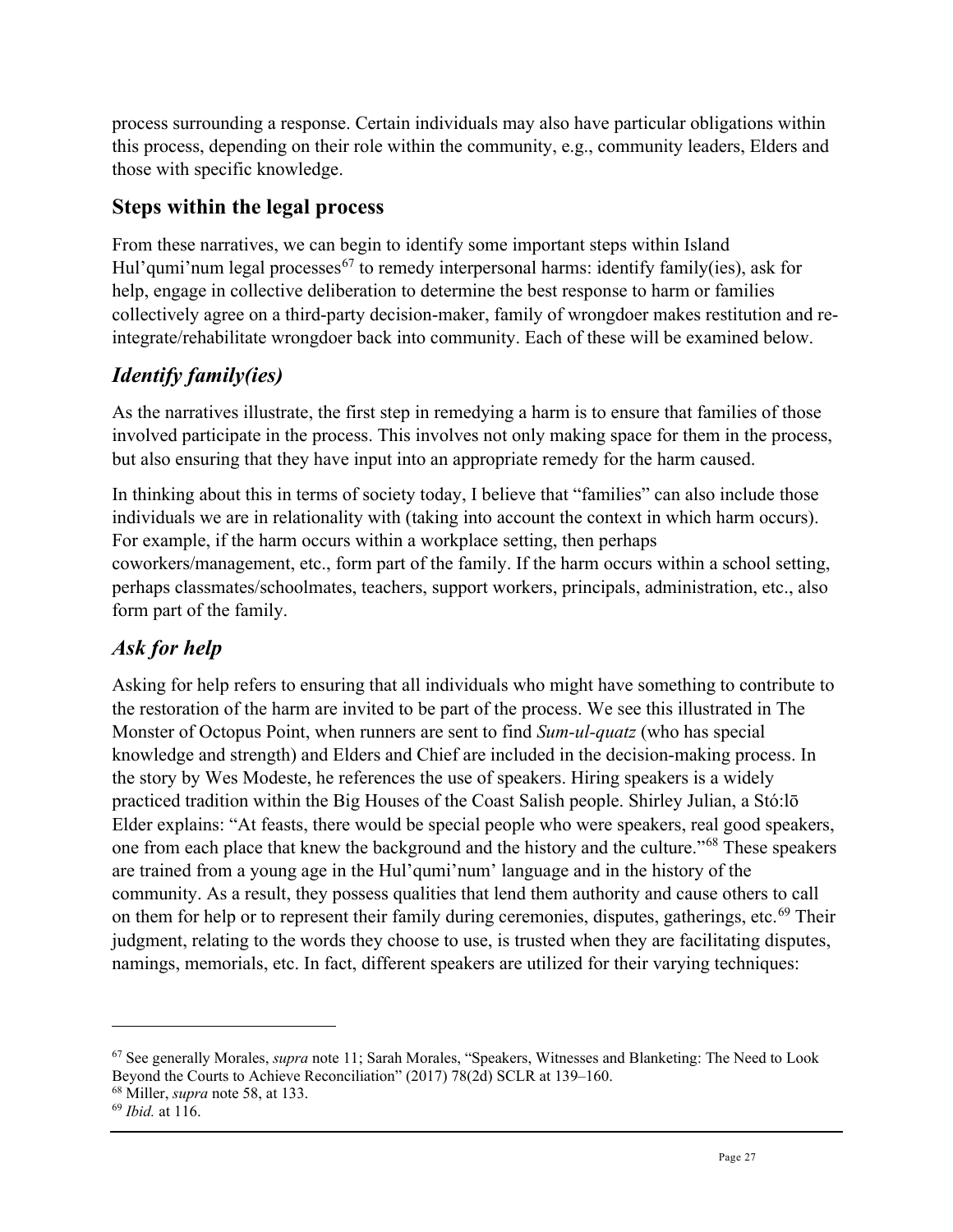... Then they will appoint a couple of elders to go deal with those involved ... They selected ... people that were appropriate for that situation. There were many different speakers, the speakers that were real direct and hit hard and really shook you up. There were speakers that were really calm and read into your emotion and threw out the feeling. There were other speakers that could be for the rebels ... We looked at the individual and decided ... This is a real tricky matter so we're going to get an aggressive speaker that he can't dominate. So we went to this young man, he could be really cheeky, smartmouth, so we get an aggressive speaker who will say, "Listen to me now!" You know it stops them in their tracks. So we had these different levels of speakers.[70](#page-27-1)

Although different situations require different speakers, one unifying characteristic of speakers is that they are all trusted to speak on behalf of the families they represent. In doing so, they often begin their remarks by recounting the family history and contextualizing it in relation to the work at hand, whether it be a naming ceremony, a memorial or a dispute resolution process. This process enables all parties involved to share their understanding of the history, rights and/or dispute at issue. In effect, it allows for recognition of counter-narratives through the use of hired speakers. This recognition helps to develop an environment of trust and mutual respect, as all parties involved have an opportunity to both hear and reflect upon the other parties' positions.

# <span id="page-27-0"></span>*Engage in collective deliberation to determine the best response to harm or families collectively agree on a third-party decision-maker*

Depending on the nature of the harm, decision-making can occur either through a consensusbased process or by a third-party decision-maker. Oftentimes the choice of process is determined by the relationship between the parties involved, i.e., kin or non-kin relations.<sup>[71](#page-27-2)</sup> A story told to me by Willie Seymour provides insight into what a consensus-based process might look like:

> Another one I remember clearly, I was just a little guy and there was a problem in the community that needed to be dealt with right away.

All the big houses were on the waterfront in Kulleet Bay, and there was a point, a rock that went out ... my grandfather went down there.

I remember one summer day and somebody was there talking to him and it wasn't long and he grabbed his drum. He had a big drum – hand drum.

We walked down to the big house, he unlocked the doors, opened up the doors, and someone saw him walking, I can't remember who it was, they went in and started the fire right away. And he beat on his drum. Beating on his drum for maybe five minutes so the whole community can hear it. And then five minutes later, he beat on his drum again and that was his

<span id="page-27-1"></span><sup>70</sup> Interview with Willie Seymour (23 June 2010) in Morales, *supra* note 11, at 299. 71 For more detail see Morales, *supra* note 11 at 251–314.

<span id="page-27-2"></span>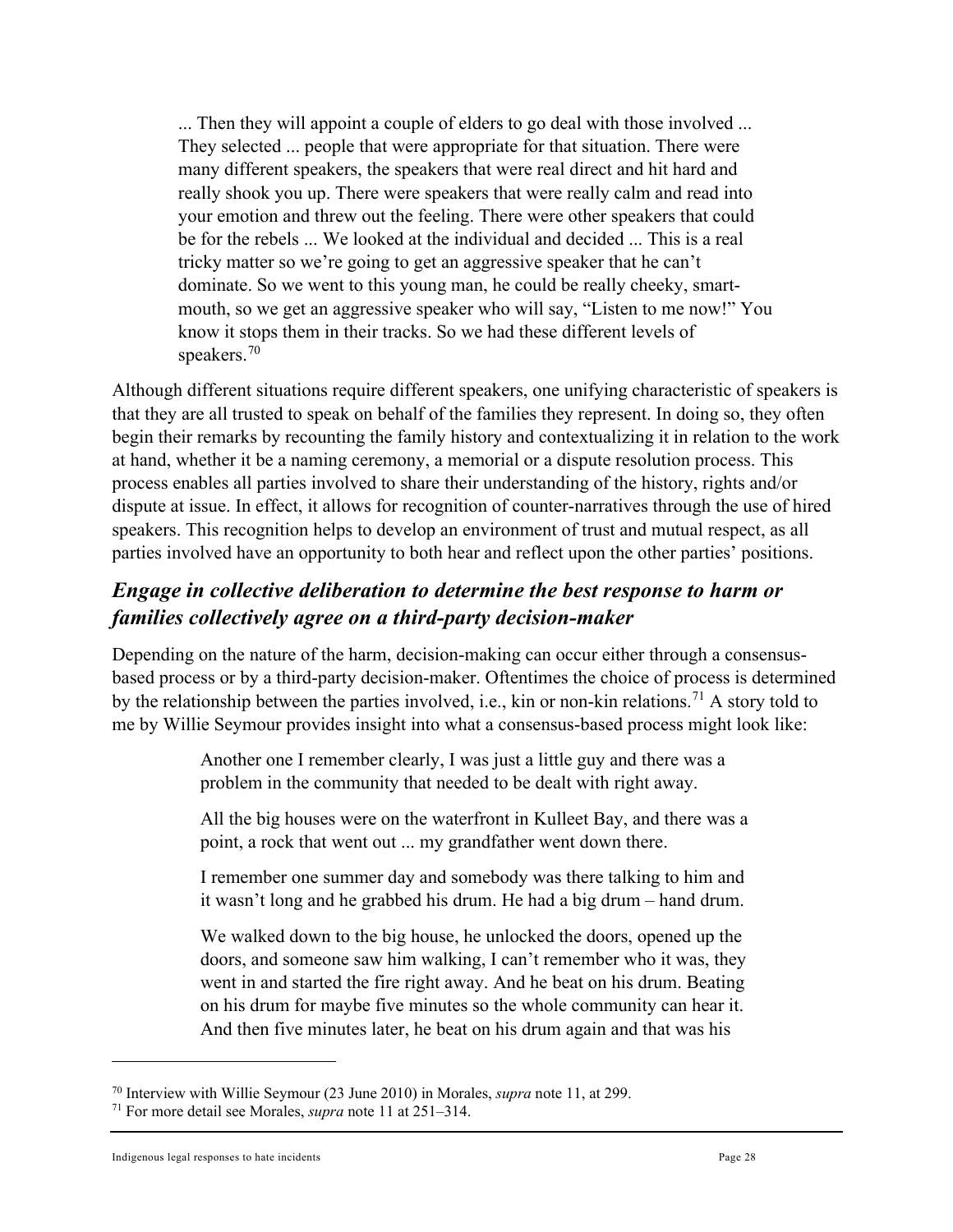notice for the people to come; that there was business to be taken care of. And if it was an urgent matter, then there was a third time.

The people rushed down, "We need to talk about whatever the concern was." And every family brought something. The women, they would go in the kitchen ... the women would start cooking and the men would be down the other end discussing what had to be taken care of.

When the table was ready, they continued their discussion as they ate. And when the women were finished cleaning up, they came in and joined and they were invited to continue the discussion. It was open and sometimes they involved women if it was a husband and wife conflict or whatever.

And they didn't leave until they came to a satisfied resolution. Sometimes they were there until real late at night. Really late at night they would stop and eat again ...

If there was somebody missing, they would send one of the young men. There was trails between the villages ... so they would send a runner from Kulleet Bay to Shellbeach, from Kulleet Bay to Nelson Point – to call all the individuals that were knowledgeable on the issues they were discussing, or so that they could contribute to some solution.

... They asked everyone; they asked every individual, "*nil ow' sthuthi' ni' 'utun shqualuwun*." "Is it okay with you, okay with you personally? Is our decision effective? Is our decision acceptable?" They go around asking each individual and then they say, "*tun' ni' 'utunu 'il kwet ch*" – from this day on we put this to rest. Then they will appoint a couple of elders to go deal with the involved  $\ldots$ <sup>[72](#page-28-0)</sup>

This description of an intra-family dispute resolution demonstrates the importance of maintaining community harmony. All Willie's grandfather had to do was beat on the drum. The community recognized that there was a matter that needed attention. It was dealt with immediately. It wasn't postponed until a time that was convenient for all involved. As soon as individuals heard the drum, they stopped what they were doing and gathered at the longhouse.

As explained to me, the process for dealing with inter-family disputes or disputes between communities could be quite similar:

> The leaders got together from the different communities and whatever time it took, one day, two days, three days, of deliberations and then they would decide. They decided, well, you can go ... and my community will go ... and someone else will sometimes volunteer, I will go ... But the

<span id="page-28-0"></span><sup>72</sup> Interview with Willie Seymour (23 June 2010) in Morales, *supra* note 11, at 306–307.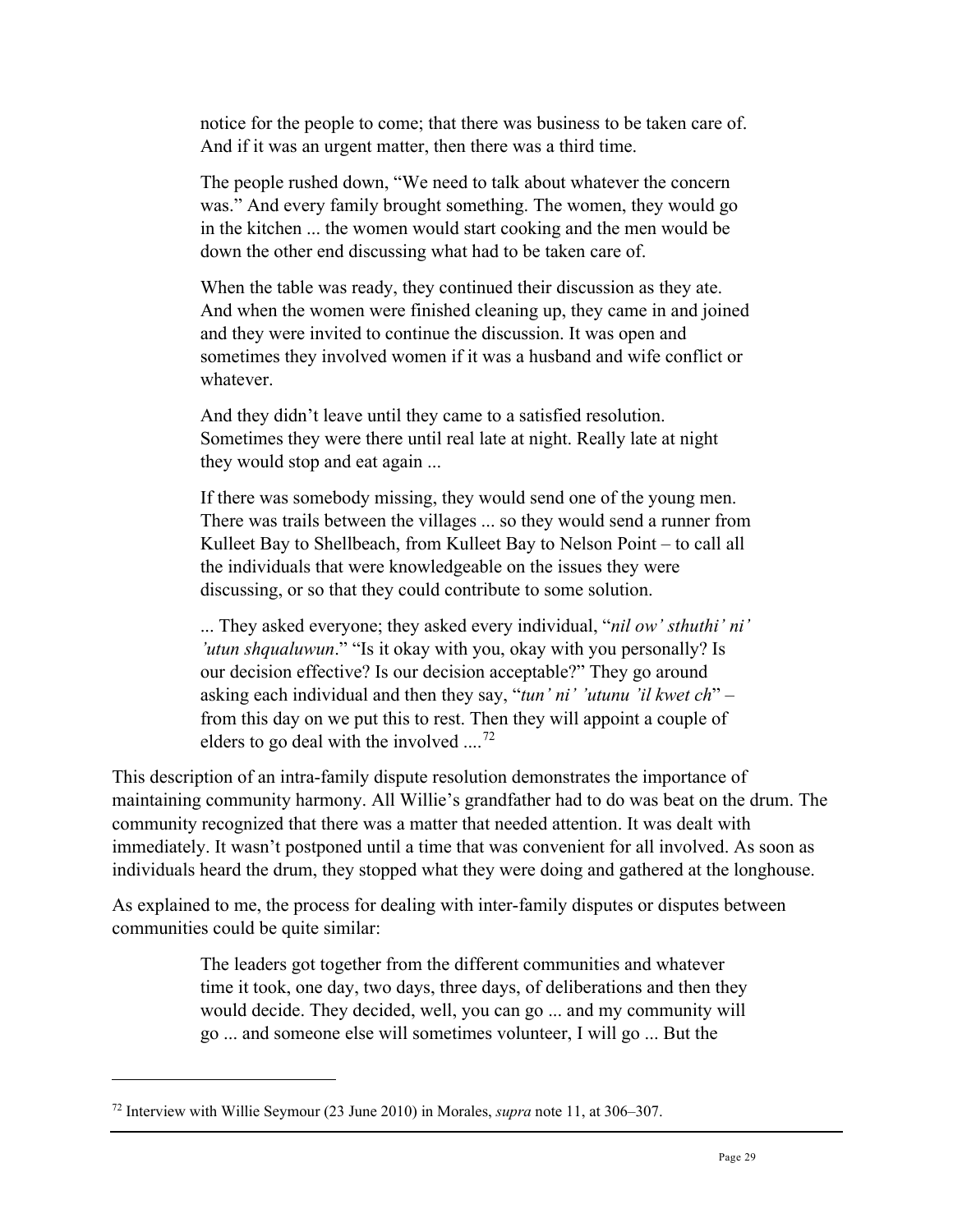leaders deliberated and then the communities were brought together and this is what I'm talking about – reconciliation.

If one community was offended, they never allowed that to go by. Somebody would step in, even somebody that is in the background would step in, and then they would blanket the ones that are victims ... they will have a ceremony, mask dance or sometimes they will just stand them up ... and honour them with gifts.

... blanketing them. You shield them from the hurt. You shield them from the harm and at the same time you are embracing them back their strength. You are picking up their soul and putting it back into their being. So it serves more than one purpose.<sup>[73](#page-29-1)</sup>

This description is in line with the understanding shared by Frank Malloway in the previous quotation.

Sometimes it is not possible to resolve the dispute through a consensus-based process. In those circumstances, individuals or families, would call upon a highly respected individual, or *si'em*, to make a binding decision.<sup>[74](#page-29-2)</sup> Although the decision is not consensus-based, it is important to note that the choice of such a *si'em* is consensus-based and agreed upon by both parties. This helps to ensure that even if the resulting remedy is not deemed to be satisfactory to all the parties involved, the decision will be respected based on the respect those involved have for the decision-maker themselves.

# <span id="page-29-0"></span>*Restitution made by family of wrongdoer*

As all three accounts above illustrate, restitution plays an important role in remedying interpersonal harm in the Island Hul'qumi'num legal tradition. In Wes Modeste's story, the victim was gifted a blanket. Blankets have value, spiritual and financial, within the Coast Salish culture.[75](#page-29-3) As such, when gifted, they represent the respect that an individual or family is bestowing upon the recipient. In describing the symbolism of a blanketing ceremony above, late Elder Willie Seymour emphasized that it's meant to symbolize shielding an individual from further harm, while simultaneously picking up their soul and putting it back into their being.<sup>[76](#page-29-4)</sup>

Depending on the type of harm suffered, restitution beyond a symbolic kind might also be appropriate. We see that in the story shared by Willie Seymour about the brothers-in-law. In that

<span id="page-29-2"></span><span id="page-29-1"></span><sup>73</sup> Interview with Willie Seymour (23 June 2010) in Morales, *supra* note 11, at 307. 74 See Crisca Bierwert, *Brushed by Cedar, Living by the River: Coast Salish Figures of Power* (Tucson: University of Arizona Press, 1999) at 183–185.

<span id="page-29-3"></span><sup>75</sup> Wendy John and Ray Harris, "The Blanket and the Bighouse," *Salish Sea Sentinel*, online: [http://salishseasentinel.ca/2016/10/the-blanket-and-the-bighouse/.](http://salishseasentinel.ca/2016/10/the-blanket-and-the-bighouse/)

<span id="page-29-4"></span><sup>76</sup> Interview with Willie Seymour (23 June 2010) in Morales, *supra* note 11, at 307.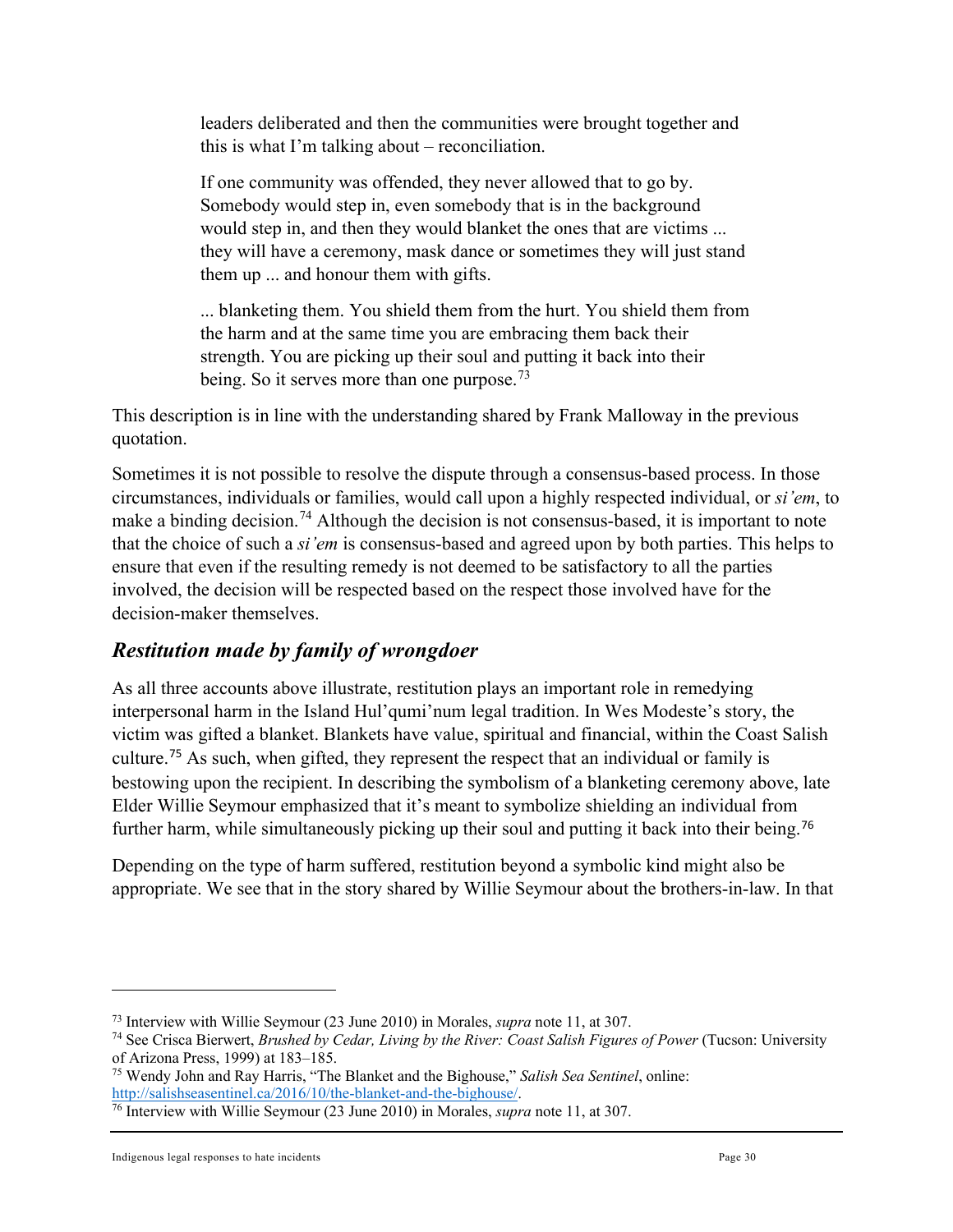instance, in order to remedy the harm, the brother responsible for breaching his interpersonal obligations was required to provide food, by way of hunting and fishing, for his sister until such a time as his brother-in-law was able to.

### <span id="page-30-0"></span>*Re-integration/rehabilitation of wrongdoer back into community*

Within the Island Hul'qumi'num legal tradition, there is a recognition that in order to restore balance to the community, reintegration or rehabilitation of the wrongdoer back into the community must also occur. Again, Wes Modeste's story does a beautiful job of illustrating this point. In his recounting of events, we see the offenders are instructed that every time their family has a "work," they must be present to help. Within the Coast Salish world, "work" refers to cultural customary practices, e.g., memorials, namings, etc. Requiring the young men to help their family with such practices has the effect of immersing them in their culture, and in the teachings embedded within those legal processes. Not only does it serve to restore relations between the young men and their family members, but it also serves to provide the young men with immersive instruction on what it means to "live a good life" or to live according to the teachings of *snuw'uyulh*.

Similarly, in the story of the brothers-in-law, the Elders came together to ensure that the brother responsible for breaching his obligations was able to pay for his bail. There was an understanding that time spent in jail would not serve to rehabilitate the man into the community. Rather, they had the insight that the most effective way to restore relations within the family would be to have him help his sister and brother-in-law while his brother-in-law healed from his injuries.

As the Island Hul'qumi'num oral tradition illustrates, it is not only those harmed that require attention when a breach of obligations has occurred, but often those who cause the breaches require help as well. In focusing attention on both the individuals and families, the legal tradition seeks to strengthen relationality between the parties and within the community itself. This is in keeping with the understanding that interpersonal harms have the potential to affect entire communities and groups of people. As such, in order to heal the community, all parties involved must also be healed.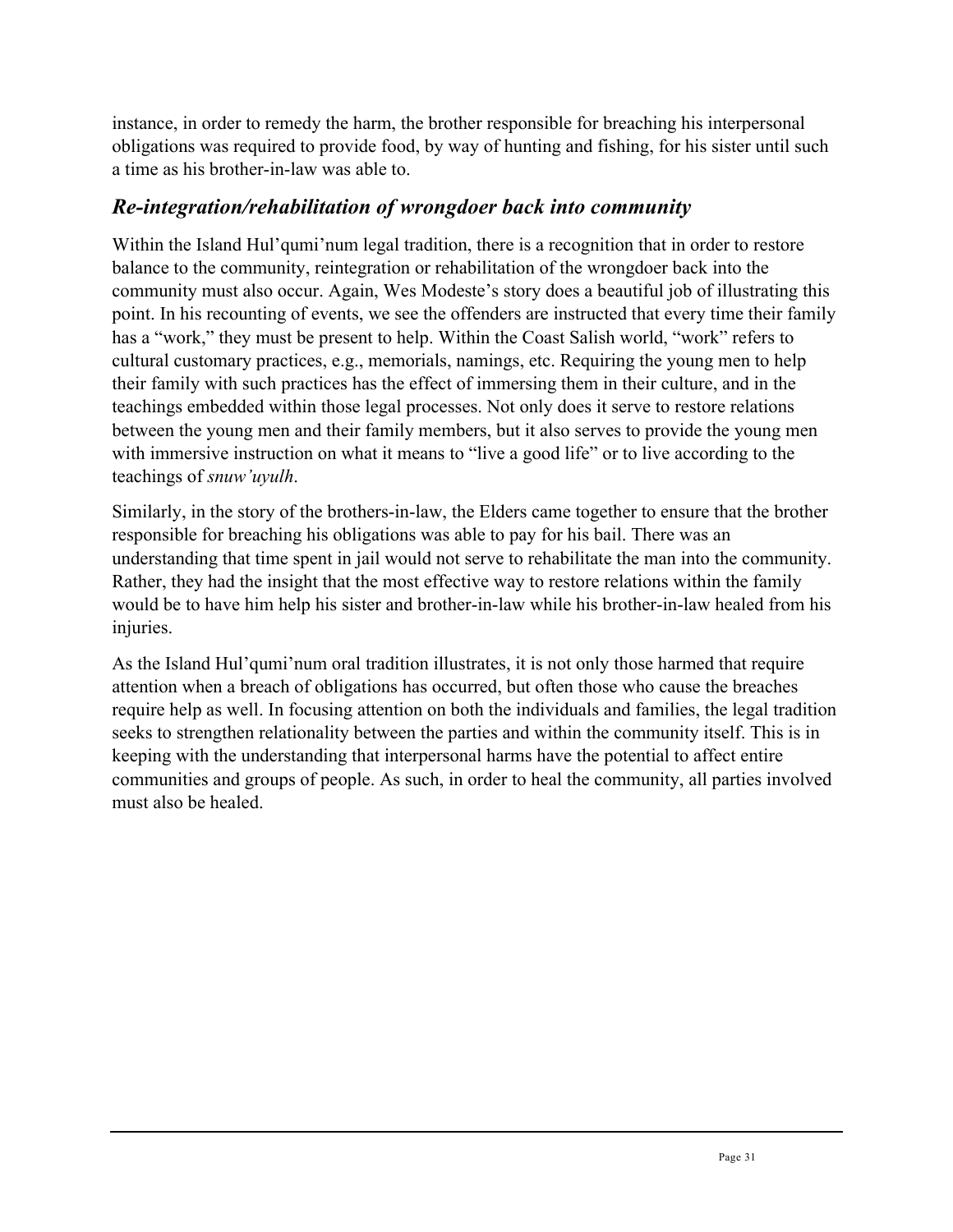# <span id="page-31-0"></span>**Incorporating Indigenous laws and legal orders into existing legal frameworks**

As the previous sections have illustrated, Indigenous laws and legal processes can greatly influence both the manner in which we conceptualize our obligations to each other and our legal responses to incidents of hate. These legal standards and responses are of relevance not only to Indigenous peoples, but to all Canadians. They have the ability to reshape our approach to such incidents and have the potential to create transformative healing for all those involved. The concluding section of this report will speak to the potential of Indigenous laws and legal orders to transform our current approach to hate incidents.

#### <span id="page-31-1"></span>**United Nations Declaration on the Rights of Indigenous Peoples**

On May 10, 2016, the federal Minister of Indigenous and Northern Affairs, Hon. Carolyn Bennett, announced Canada's latest position statement on the *United Nations Declaration on the Rights of Indigenous Peoples* ("the Declaration"). She confirmed that Canada is now a full supporter of the Declaration, without qualification, and that Canada intends to adopt and implement the Declaration in accordance with the Canadian Constitution. This statement was realized on June 21, 2021 when *An Act respecting the United Nations Declaration on the Rights of Indigenous Peoples*[77](#page-31-2) received Royal Assent. The purpose of this Act is to affirm the Declaration as an international human rights instrument that can help interpret and apply Canadian law. It also provides a framework to advance the implementation of the Declaration at the federal level. It requires the Government of Canada, in consultation and cooperation with Indigenous peoples, to do the following: 1) take all measures necessary to ensure the laws of Canada are consistent with the Declaration; 2) prepare and implement an action plan to achieve the Declaration's objectives; and 3) table an annual report on progress to align the laws of Canada on the action plan. In November 2019, the government of British Columbia passed the *Declaration on the Rights of Indigenous Peoples Act* into law. Similarly, the provincial legislation sets out a process to align B.C.'s laws with the Declaration. It mandates that government bring provincial laws into harmony with the Declaration and requires the development of an action plan to achieve this alignment over time – requiring transparency and accountability. In addition, the provincial legislation allows for flexibility for the Province to enter into agreements with a broader range of Indigenous governments and provides a framework for decision-making between Indigenous governments and the Province on matters that impact their citizens.

Implementation of the Declaration is relevant to the discussion at hand because at its core, the Declaration is about realizing the right to self-determination. As such, numerous provisions in the Declaration relate to Indigenous peoples' right to participate in decision-making, including articles 3–5, 10–12, 14, 15, 17–19, 22,23, 26–28, 30–32, 36, 40 and 41.[78](#page-31-3) As such, if Canada is

<span id="page-31-2"></span><sup>77</sup> *United Nations Declaration on the Rights of Indigenous Peoples Act*, SC 2021, c 14.

<span id="page-31-3"></span><sup>78</sup> Sarah Morales, "Braiding the Incommensurable: Indigenous Legal Traditions and the Duty to Consult," in Brenda

L. Gunn et al., *UNDRIP Implementation: Braiding International, Domestic and Indigenous Laws*, (Waterloo, ON: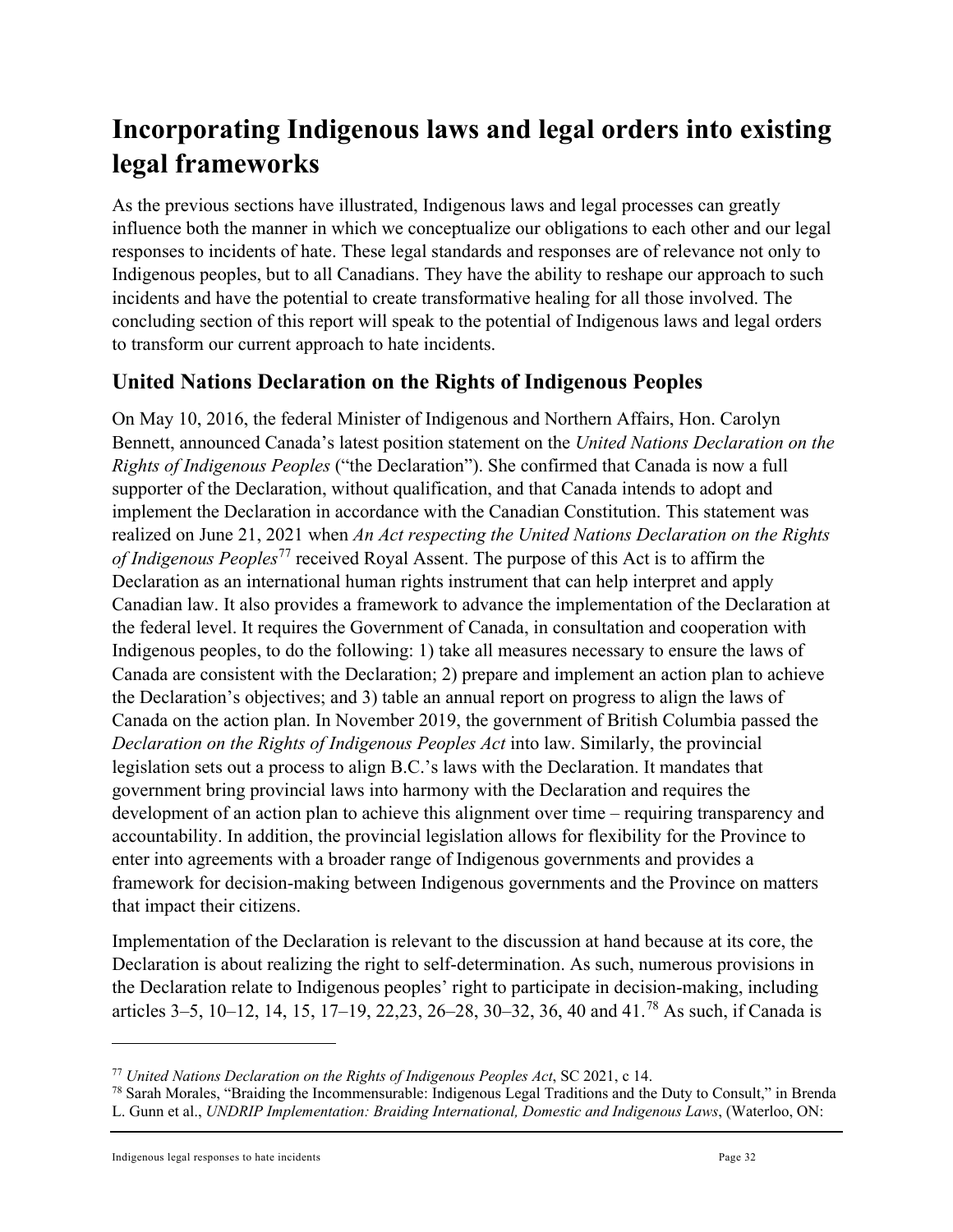committed to reconciliation through a "nation-to-nation" relationship, Canada must recognize Indigenous Nations as peoples who bring well-established legal traditions to the relationship. As stated previously, these laws and legal orders are not only capable of influencing their own internal decision-making practices, but also the external practices of the Canadian state.

Articles 18 and 19 of the Declaration explicitly state that Indigenous peoples have the right to participate in decision-making processes according to their own legal traditions. Accordingly, if Canada is to implement the Declaration in any meaningful way, it must make space for Indigenous laws and practices to be utilized within the legal processes that affect them. These include processes developed to deal with hate incidents, or other human rights processes.

However, as described in the previous section on Indigenous laws and legal traditions, there are a plurality of Indigenous legal orders all across Canada. These legal orders contain different legal obligations, standards for judgment and decision-making processes. As such, incorporating Indigenous laws necessarily means creating different processes for different Nations.

# <span id="page-32-0"></span>**Lessons learned from Island Hul'qumi'num legal responses to interpersonal harm**

In considering how Indigenous laws and legal orders can influence both conceptions of interpersonal harm and the processes used to remedy such harms, my mind has continually gone back to the late Willie Seymour's description of the symbolism of blanketing – to shield an individual from further harm, while simultaneously picking up their soul and putting it back into their being. Because law takes place in people's lives, not just their minds, what is required to remedy such a harm, i.e., to pick up a soul off the ground and put it back in their body, is unique and specific to the individuals involved, depending on their relationality to the world around them. As such, I don't think it would be appropriate or possible to prescribe a single process that could achieve this result in every instance. Rather, what I propose is that legal principles stemming from the appropriate Indigenous legal order are considered at the outset and used to guide the creation of a process aimed at remedying the harms caused by a breach of interpersonal legal obligations.

In the case of the Island Hul'qumi'num legal tradition, the principles of *sts'lhnuts'amat* (kinship), *si'emstuhw* (respect), *nu stl'I ch* (love), *mel'qt* (forgiveness) and *sh'tiiwun* (responsibility) are relevant to determining an appropriate response to a breach of an interpersonal obligation.

# <span id="page-32-1"></span>*Sts'lhnuts'amat: Who is involved?*

The principle of kinship helps us to determine who is required to be involved in the process. As we can see in the stories shared above, rarely does a breach of interpersonal obligations solely involve the two parties affected. Depending on the nature of the harm and its intended or unintended consequences, family, friends, community, Elders and leaders may all have a role to

Centre for International Governance Innovation, 2017) 63, online: [https://www.cigionline.org/publications/undrip](https://www.cigionline.org/publications/undrip-implementation-braiding-international-domestic-and-indigenous-laws/)[implementation-braiding-international-domestic-and-indigenous-laws/.](https://www.cigionline.org/publications/undrip-implementation-braiding-international-domestic-and-indigenous-laws/)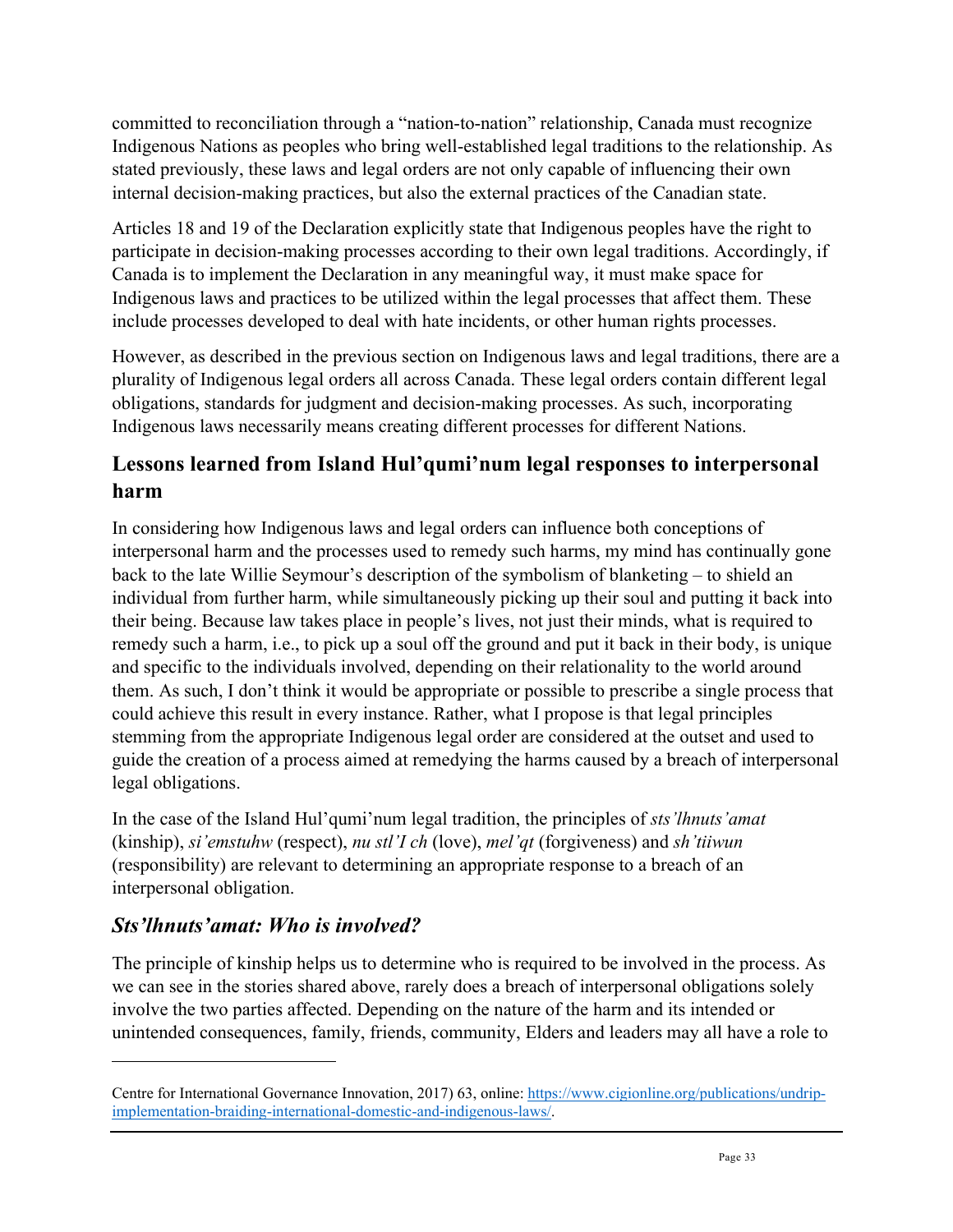play in picking up the soul and returning it to the individual's being. Although these individuals may not have been personally responsible for the harm, because of their relationality to the parties involved, they may have responsibilities to honour in remedying the harm.

#### <span id="page-33-0"></span>*Sh'tiiwun: Roles and responsibilities of those involved*

Closely related to the principle of kinship is the principle of responsibility. Within the Island Hul'qumi'num legal tradition, it is our relationality which guides our understanding of our roles and interpersonal responsibilities within the community, the family and with individuals. The stories told by Wes Modeste and Willie Seymour illustrate that families have a pivotal role to play in remedying harm, whether it be helping individuals to remedy a harm or helping to reintegrate the individuals responsible for the interpersonal breach back into the community.

We also see illustrated the important role that leaders play in remedying harm. In January 2021, when the hate incidents were occurring in the Cowichan Valley, a number of government officials, including the Premier and the federal Indigenous Services Minister, as well as the local school board and the Cowichan Valley Quakers, made public statements in support of Cowichan Tribes, denouncing racism.[79](#page-33-2) But given their positions, was this enough? Was any more required of them? In the story shared by Willie Seymour, we see that the Elders came together and deliberated on an appropriate remedy, and when that remedy was not followed, they used their own resources to ensure that all parties involved felt loved, respected and forgiven during the process.

In May and June of 2021, multiple schools in the Cowichan Valley were targeted with racist graffiti.<sup>[80](#page-33-3)</sup> Schools play a large role in the lives of youth – oftentimes they are their second home. As such, what is the role of teachers, principals and school boards in remedying harms when these incidents of hate arise? What is required of them, especially given the fiduciary role that they occupy? Is their obligation simply to remove the graffiti and try and find the individuals responsible? Or is the graffiti indicative of a greater issue in their school community, and are active steps required to prevent further harm from occurring?

#### <span id="page-33-1"></span>*Si'emstuhw: What does the process look like?*

The principle of respect is of importance when designing the process used to remedy the harm. Depending on the type of harm and the number of individuals involved, some responses may require a public process, and others may be best remedied through a private process. It is also important to consider this principle when determining how best to honour the voices of the individuals involved and show them respect in the process. Finally, consideration of the desired outcome, i.e., what would be required to pick up the soul and put it back in the body, also informs the creation of the dispute resolution process.

<span id="page-33-2"></span><sup>79</sup> Jacqueline Ronson, "Cowichan leaders speak out against racism and discrimination," *The Discourse* (20 January

<span id="page-33-3"></span><sup>&</sup>lt;sup>80</sup> Simon Little, "Multiple Cowichan-Valley schools hit with racist graffiti spree," *Global News* (24 June 2021), online: [https://globalnews.ca/news/7978690/cowichan-valley-racist-graffiti/.](https://globalnews.ca/news/7978690/cowichan-valley-racist-graffiti/)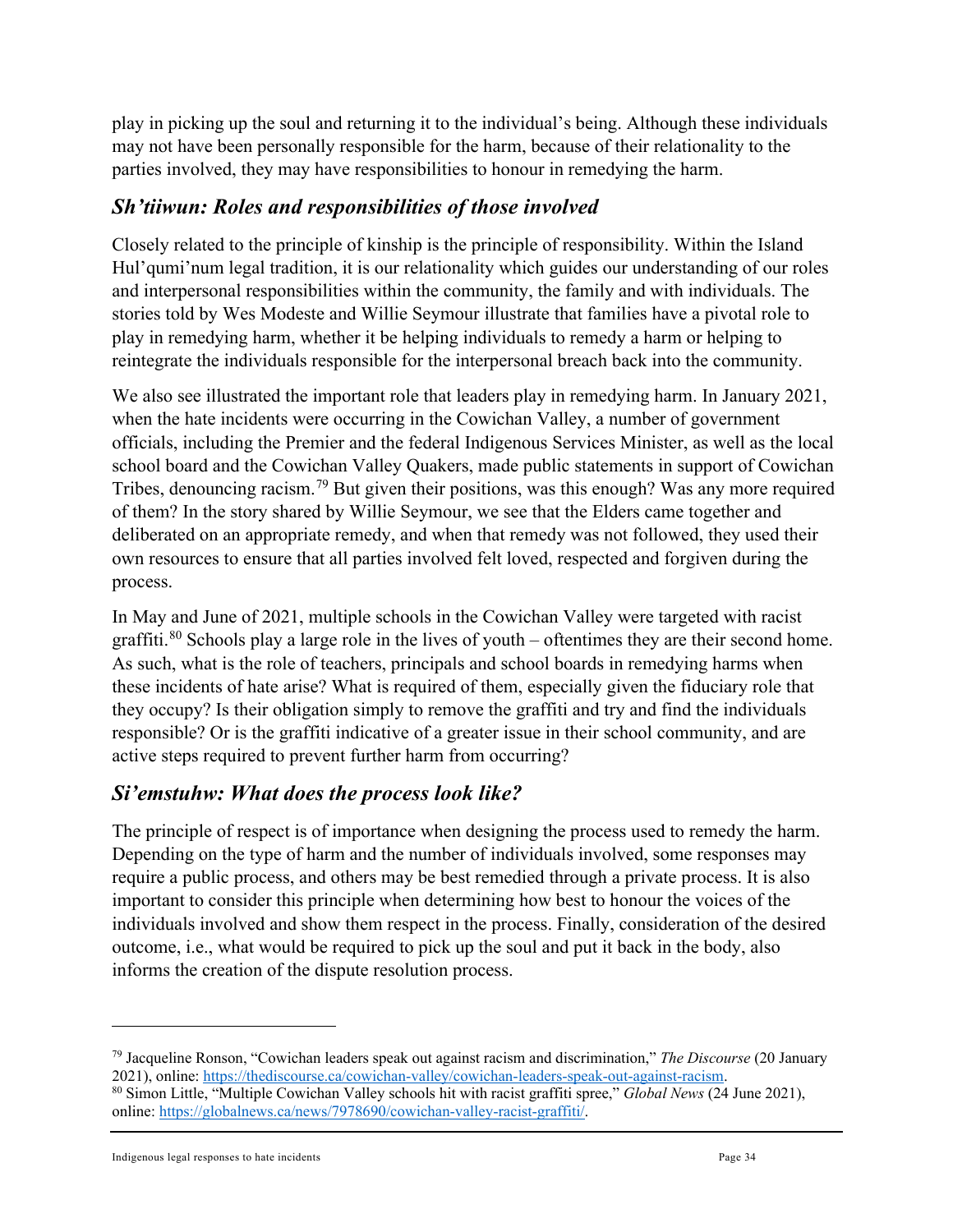Three different types of dispute resolution processes were illustrated in this report: consensusbuilding circles, blanketing ceremonies and private dispute resolution processes that utilized a *si'em*, or respected third-party decision-maker. Within the Coast Salish legal tradition, consensus-building circles can either be "closed" (limited to those families involved) or "open" (open to the community at large to participate in). There are many factors considered in determining which process to utilize, including the nature of the dispute/breach of obligation, the number of individuals affected, the remedy sought and the knowledge/expertise required to both understand and remedy the harm. Once the decision is made as to who should constitute the circle, protocol is used to ensure that all parties are shown respect in the process and given an opportunity to be heard. Dialogue is used to develop consensus, and the circle is not broken until a respectful resolution has been reached.

The blanketing ceremony, described by Wes Modeste, is another process utilized in the Island Hul'qumi'num legal tradition. This form of restitution is much more public, with community members being called to witness and respond to the process. The use of witnesses, and the public nature of the ceremony, creates an added layer of accountability, as witnesses have an obligation to speak to and share what they observed and heard during the ceremony. The use of speakers within the ceremony may help to ensure that those harmed, especially if the individual harmed is more vulnerable, are shielded from further harm. It provides a degree of separation between the parties involved and ensures that the parties have an equal opportunity to be heard.

In some instances, a *si'em* is used to resolve disputes in the Coast Salish world, acting as an arbiter of sorts. This often occurs when parties are unable to reach consensus. However, it is important to note that there is often consensus reached on the decision to go to a *si'em* and the choice of the *si'em*. [81](#page-34-1) This is important because it is necessary to bring legitimacy to the process. One could also see the utility of relying on a *si'em* in instances where a public, or less private, process would cause further harm to the individual(s) involved.

# <span id="page-34-0"></span>*Mel'qt: Fostering forgiveness*

Whatever the design of the process or the individuals involved, it must be aimed at fostering forgiveness for all parties involved. As previously stated, within the Coast Salish worldview, there is a recognition that harbouring hard feelings not only harms the individual responsible for causing the harm, but also continues to hurt the individual being harmed. As such, there is utility in developing a process which brings healing to the harmed individual, such that they are better positioned to let go of any hard feelings that may be causing them further distress.

What is required to foster forgiveness is subjective. What one person might require to forgive will be completely different for another. However, forgiveness is more likely to occur if the parties involved deem the process to be legitimate and reflective of their worldviews. It must

<span id="page-34-1"></span><sup>81</sup> Morales, *supra* note 11 at 270.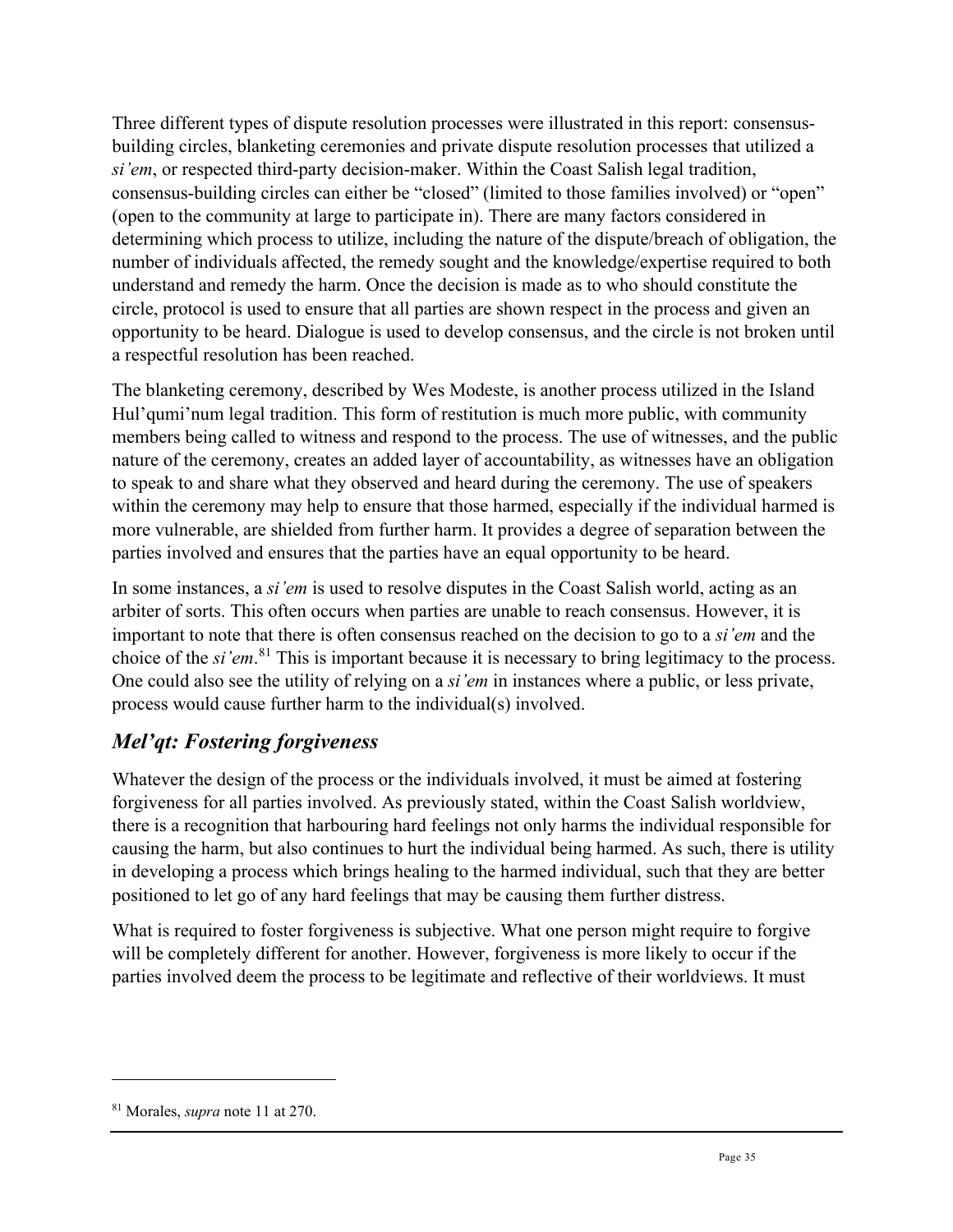reflect their principles of obligations and remedies. It must take into account their principles of relationality. It must be designed in a manner that fosters respect and lifts them up, i.e., blankets them.

For example, in the case of the hate graffiti at the schools in the Cowichan Valley, what could a process look like that would foster forgiveness? If you were a racialized student attending one of those schools, who should be involved in the process to make you feel lifted up and shielded from further harm? As the individual(s) who caused the harm were unknown, perhaps the entire school should be involved. As the graffiti was arguably symptomatic of a larger issue, perhaps the administration should be involved. Perhaps counsellors or Elders need to be included to ensure that the racialized students are shielded from further harm throughout the process. Given the vulnerability of racialized students, perhaps speakers should be utilized to stand up and bring their thoughts and feelings forward. Should the process include ongoing responsibilities by those involved, i.e., students, administration, etc.? If forgiveness is to be obtained, then the process needs to be designed in a way that helps to restore the dignity to the person(s) and protect them from further harm. Only when this is done will the possibility of forgiveness be achievable.

# <span id="page-35-0"></span>*Nu stl'I ch: A legal response grounded in love*

Finally, love is a guiding principle in determining how to best respond to hate incidents. How can a process be created that not only makes all parties involved feel loved and cared for, but that fosters love in return? Wes Modeste's story is a great example of this principle in action, as both the boys harmed and the boys who caused the harm are cared for and looked after by their families and community. The remedy blanketed the boy who was harmed, but also the boys who caused the harm, wrapping them in their culture and teachings. It healed forward as much as it healed backwards, recognizing that the end goal was to create a healthier community and strengthen relationships between all those involved.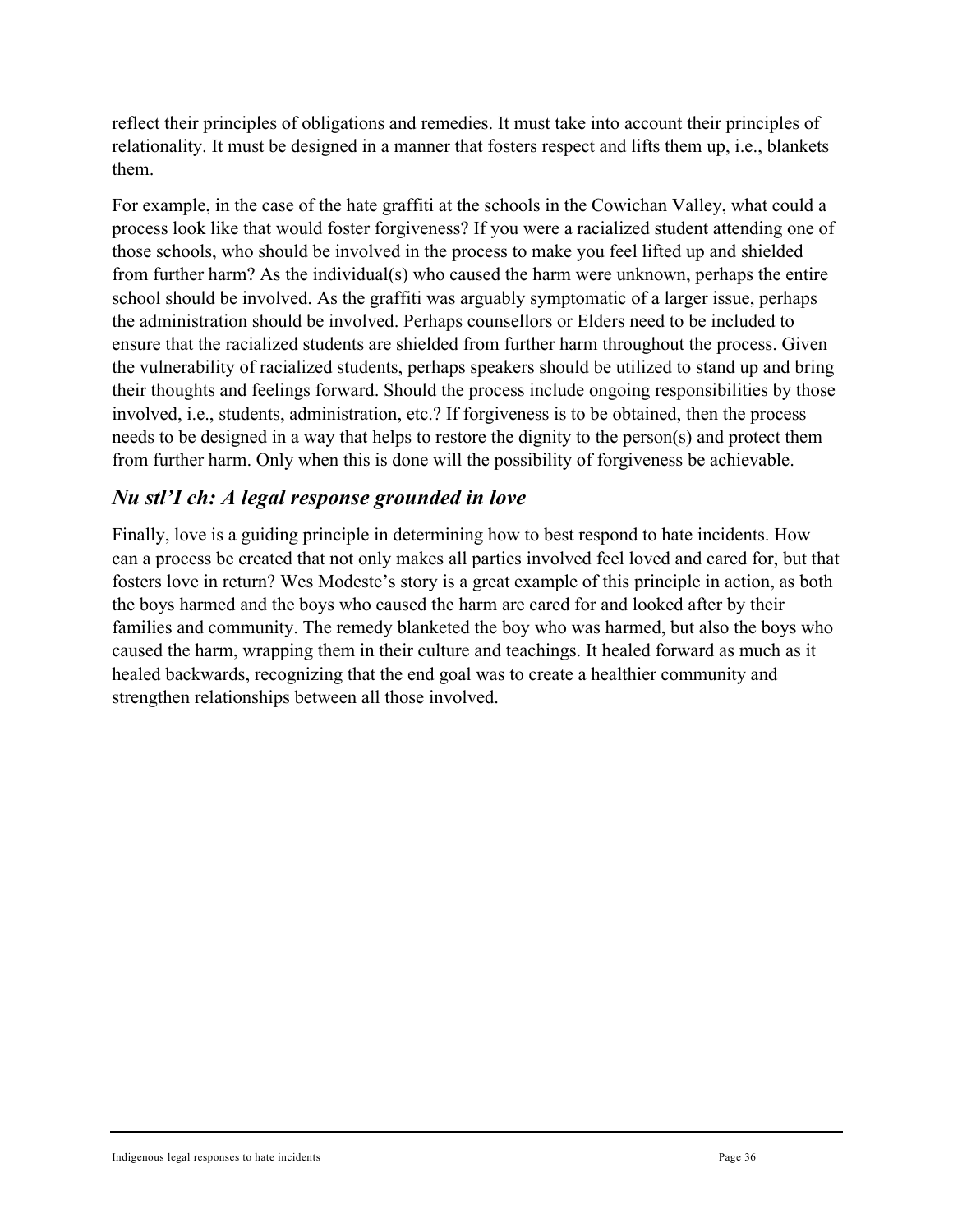# <span id="page-36-0"></span>**Conclusion**

As this report has illustrated, Indigenous laws and legal orders have much to offer us in terms of how we conceptualize hate incidents and how best to respond to hate incidents. Not only can they provide insight into our interpersonal obligations; they can also help to inform us about ways to provide remedies that foster respect and healing, both for individuals and communities, when those interpersonal obligations are breached. Although grounded in worldviews specific to their societies, Indigenous laws and legal orders provide an additional lens by which other societies can examine their own laws and legal processes designed to reduce and remedy hate incidents.

Given timeframe and other practical limitations of this report, I acknowledge that what has been produced has barely scratched the surface of the potential of Indigenous legal orders to contribute to this pressing and complex issue. Keeping this reality in mind, this report provides a case study and a simple framework for thinking about Indigenous legal responses to hate incidents. As stated in the Introduction, this is not a comprehensive or complete statement of Island Hul'qumi'num, Coast Salish or Indigenous legal principles. Rather, it provides some examples of the legal principles that could be used to guide our thinking around hate incidents in British Columbia and Canada, specifically, legal principles that stem from the questions: To whom are interpersonal legal obligations owed? What interpersonal legal obligations are owed? What are appropriate legal responses when such interpersonal legal obligations are breached?

You may find that as you begin to work with other Indigenous laws and legal orders, the responses to these questions differ from those found in this report. That is to be expected. Indigenous laws and legal orders are distinct and responsive to the societies in which they arise. It is also of great value. It means we have many different principles and practices to draw from to inform our own work and to improve our existing institutions and systems. You may also find that the answers are not clear, that you don't have the knowledge or expertise to make these conclusions. That is also to be expected. These are complex and nuanced legal traditions. Gain comfort in the fact that there are experts in our communities who can provide these answers, such as Elders and Knowledge Holders who have a deep understanding of our teachings and legal processes, much like the Elders who taught me and helped me gain insight into many of the teachings shared with you in this report. Seek out these experts. If victims of hate incidents are Indigenous, start by asking them who should be involved in designing the process. Who has the knowledge and expertise? Defer to them, respect them, learn from them and create processes that respond to them. Doing so will not only blanket the victims of hate incidents, but blanket us all as we engage in this work.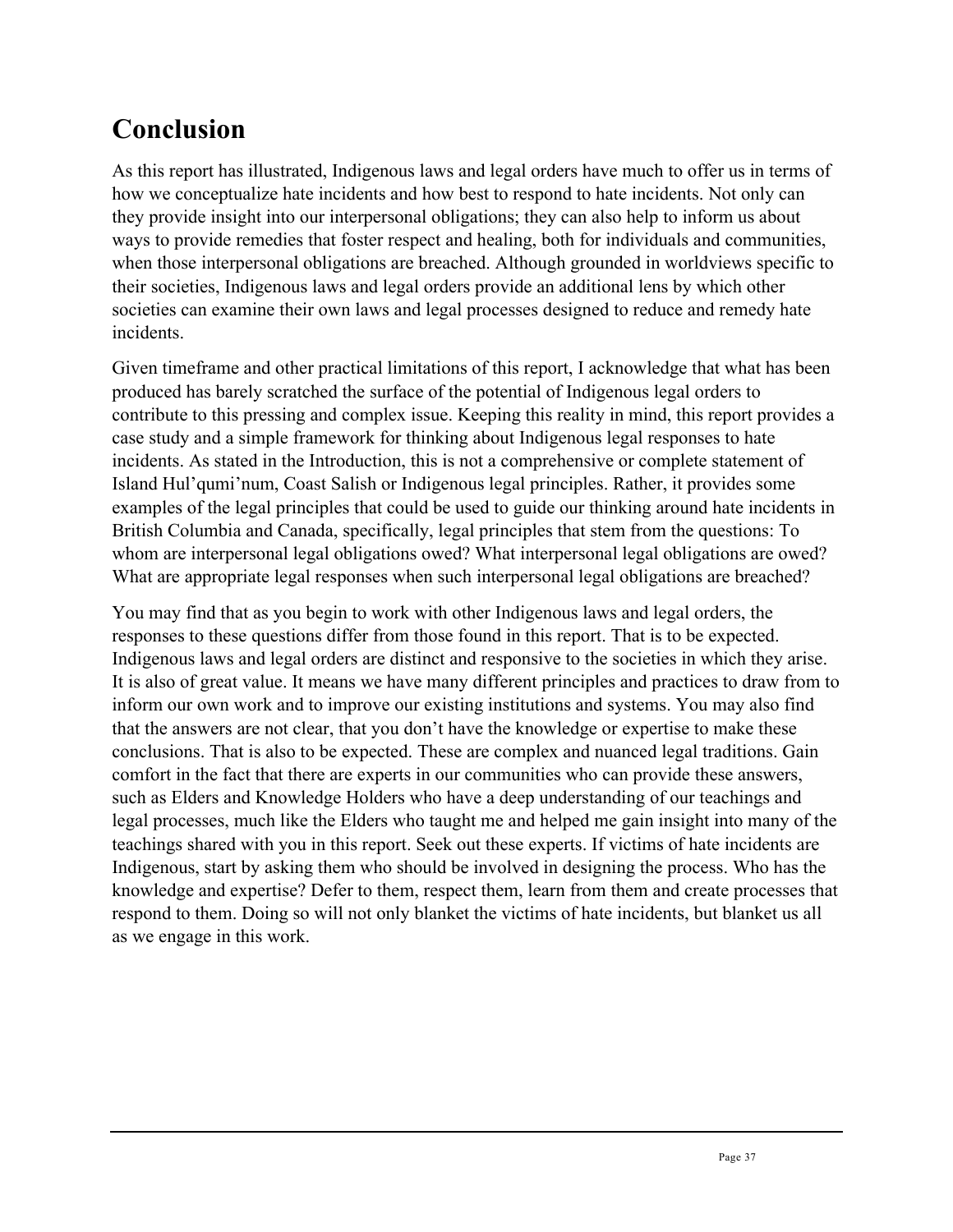# <span id="page-37-0"></span>**Appendix A: Oral histories[82](#page-37-2)**

### <span id="page-37-1"></span>**Coast Salish oral histories**

| Siamtunaat's story <sup>83</sup> |                                                                                                                                                                                                                                                                                                                                                                                                                                                                                                                                                                                                                                                                                                                                                                                                                                                                                                                                                                                                                                                                                                                                                                                         |
|----------------------------------|-----------------------------------------------------------------------------------------------------------------------------------------------------------------------------------------------------------------------------------------------------------------------------------------------------------------------------------------------------------------------------------------------------------------------------------------------------------------------------------------------------------------------------------------------------------------------------------------------------------------------------------------------------------------------------------------------------------------------------------------------------------------------------------------------------------------------------------------------------------------------------------------------------------------------------------------------------------------------------------------------------------------------------------------------------------------------------------------------------------------------------------------------------------------------------------------|
| Keywords                         | vulnerable persons                                                                                                                                                                                                                                                                                                                                                                                                                                                                                                                                                                                                                                                                                                                                                                                                                                                                                                                                                                                                                                                                                                                                                                      |
| Summary                          | A Songhees girl was captured by the Bella-Bella people and became<br>a slave. She was eventually traded to the Haida. Many years later, the<br>Haida brought her with them when they travelled to Victoria<br>(because they didn't know she was from there). When they got to<br>Victoria, they made her lie down in the canoe, tied her up and<br>covered her with an old mat. They left the canoe out in deep water<br>while they went to shore. A Songhees man came by in his canoe and,<br>hearing the woman tapping, asked her who she was. She told him the<br>name of her uncle, and since he knew who he was, the man went to<br>the Chief and told him about her. The Chief then called all the people<br>to wait on the beach for the Haidas to come. When they came, he<br>asked for the Haida Chief and told him that the woman had been<br>taken by the Bella-Bella people long ago. He asked how many<br>blankets the Haida would take for her. The Haida Chief requested 20<br>blankets and one gun. The Songhees complied, and the woman was<br>returned to her community. Once she was back with her uncle, her<br>uncle paid the Chief back for the gun and blankets. |
| Reflections                      | Island Hul'qumi'num Mustimuhw have an increased responsibility to<br>protect those who are more vulnerable from harm. The responsibility<br>to remedy such harms may extend to third parties (e.g., in this case,<br>the Haida).                                                                                                                                                                                                                                                                                                                                                                                                                                                                                                                                                                                                                                                                                                                                                                                                                                                                                                                                                        |

<span id="page-37-3"></span>Indigenous legal responses to hate incidents **Page 38** Page 38

<span id="page-37-2"></span><sup>&</sup>lt;sup>82</sup> This Appendix was created by Beth Fox (JD/JID candidate '22) and Kelsie McNeil (JD/JID candidate '22), two of my research assistants. After conducting a literature review of oral histories from the various Indigenous legal traditions they were introduced to during their first few years of study in the joint Bachelor of Indigenous Law/Common Law degree program, they identified the following stories to be of relevance to this report. <sup>83</sup> Beryl Mildred Cryer, *Two Houses Half-Buried in Sand: Oral Traditions of the Hul'qumi'num Coast Salish of Kuper Island and Vancouver Island*, (Vancouver, B.C.: Talonbooks, 2007) at 136.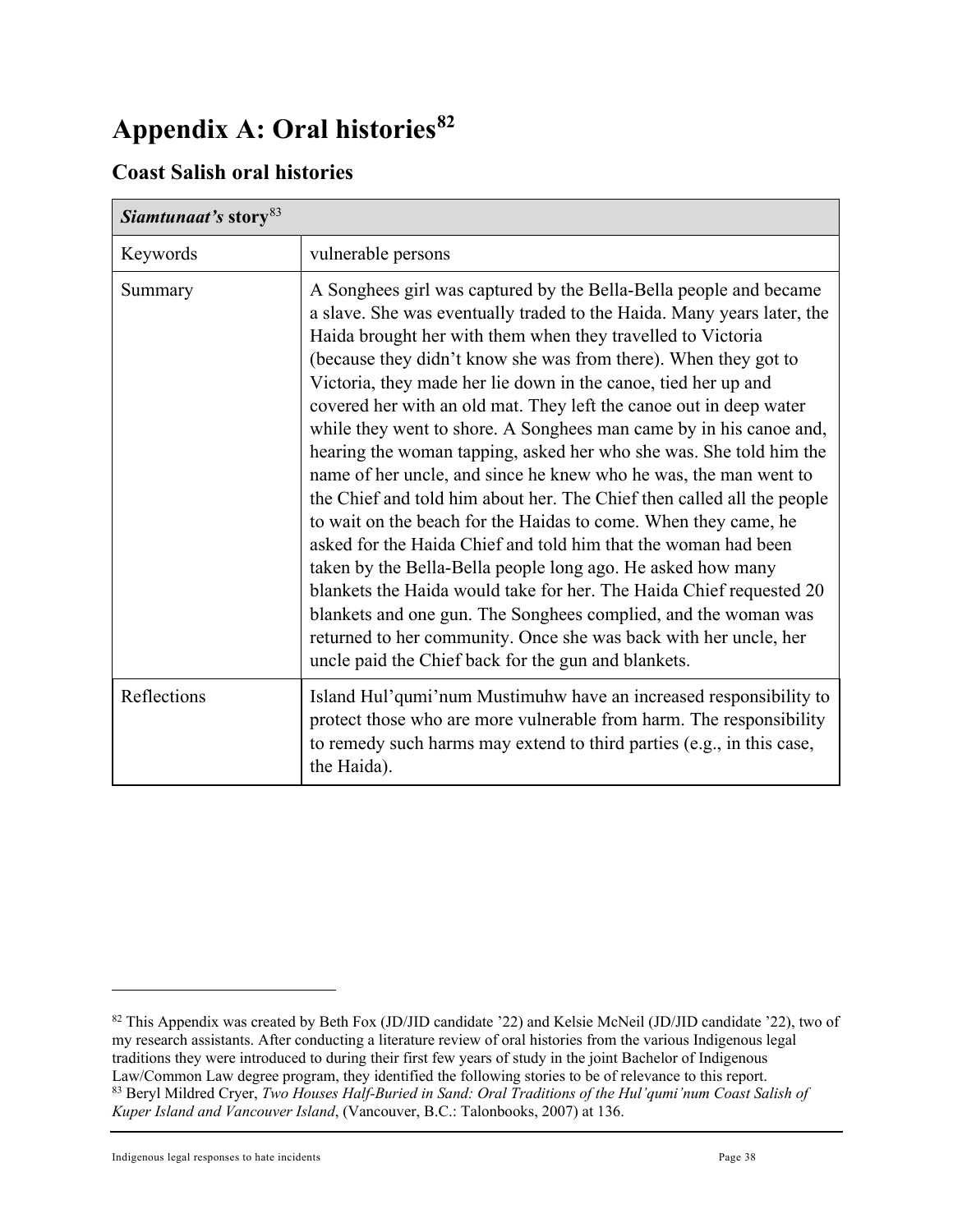| Slal-acum-cul-cul-aith (the evil woman of the Fraser River Flats) <sup>84</sup> |                                                                                                                                                                                                                                                                                                                                                                                                                                                                                                                                                                                                                                                                                                                      |
|---------------------------------------------------------------------------------|----------------------------------------------------------------------------------------------------------------------------------------------------------------------------------------------------------------------------------------------------------------------------------------------------------------------------------------------------------------------------------------------------------------------------------------------------------------------------------------------------------------------------------------------------------------------------------------------------------------------------------------------------------------------------------------------------------------------|
| Keywords                                                                        | children; vulnerable persons                                                                                                                                                                                                                                                                                                                                                                                                                                                                                                                                                                                                                                                                                         |
| Summary                                                                         | Two bad (slal-acum) women (remembered as Cul-cul-aith) preyed on young<br>children, travelling from village to village and putting them in the baskets on<br>their back. One day one of the women went to the Lummi village and<br>snatched several children. At night, she lit a fire and instructed the children to<br>close their eyes and dance around her. The older children cautiously peeked<br>through their fingers at times to see what she was doing, and when they got<br>their opportunity, they pushed her into a hole near the fire, where she was<br>burned. Her evil spirit continued to live on after that, as it was transformed<br>into mosquitos and blown about by the wind out of her ashes. |
| Reflections                                                                     | The severity of the legal response in this situation (transformation) illustrates<br>the importance of Island Hul'qumi'num peoples' legal obligations to prevent<br>harm to children.                                                                                                                                                                                                                                                                                                                                                                                                                                                                                                                                |

|             | <i>Skelechun</i> , the lightning-eyed <sup>85</sup>                                                                                                                                                                                                                                                                                                                                                                                                                                                                                                                                                             |  |
|-------------|-----------------------------------------------------------------------------------------------------------------------------------------------------------------------------------------------------------------------------------------------------------------------------------------------------------------------------------------------------------------------------------------------------------------------------------------------------------------------------------------------------------------------------------------------------------------------------------------------------------------|--|
| Keywords    | children; emotional/psychological harm; vulnerable persons                                                                                                                                                                                                                                                                                                                                                                                                                                                                                                                                                      |  |
| Summary     | <i>Skelechun</i> , a poor man's son, had a head full of vermin and scabs and no one<br>would play with him. One day he decided to seek medicine for his wounds. At<br>night, when he lay at the top of a high hill during a storm of thunder and<br>lightning, the lightning birds took out his eyes, putting in those of the<br>lightning serpent instead. Whenever Skelechun opened his eyes, he burnt<br>everything in front of him. He used his power to amass a number of slaves and<br>wives, but others tired of his behaviour and devised a plan to kill him, taking<br>their wives and daughters back. |  |
| Reflections | The response to harmful acts against vulnerable persons will be proportionate<br>to the grave nature of the harm suffered, because Island Hul'qumi'num<br>Mustimuhw have a responsibility to protect those who are more vulnerable. In<br>this situation, the remaining community members owed an obligation to their<br>wives and daughters to protect them from Skelechun.                                                                                                                                                                                                                                    |  |

<span id="page-38-0"></span><sup>84</sup> Robert Brown & John Hayman, *Robert Brown and the Vancouver Island Exploring Expedition*, (Vancouver: University of British Columbia Press, 1989) at 188, online: *dèsLibris* [http://voyager.library.uvic.ca/vwebv/holdingsInfo?bibId=451983.](http://voyager.library.uvic.ca/vwebv/holdingsInfo?bibId=451983)

<span id="page-38-1"></span><sup>85</sup> Robert Brown, John Hayman, *Robert Brown and the Vancouver Island Exploring Expedition*, (Vancouver: University of British Columbia Press, 1989) at 185, online: [http://voyager.library.uvic.ca/vwebv/holdingsInfo?bibId=451983.](http://voyager.library.uvic.ca/vwebv/holdingsInfo?bibId=451983)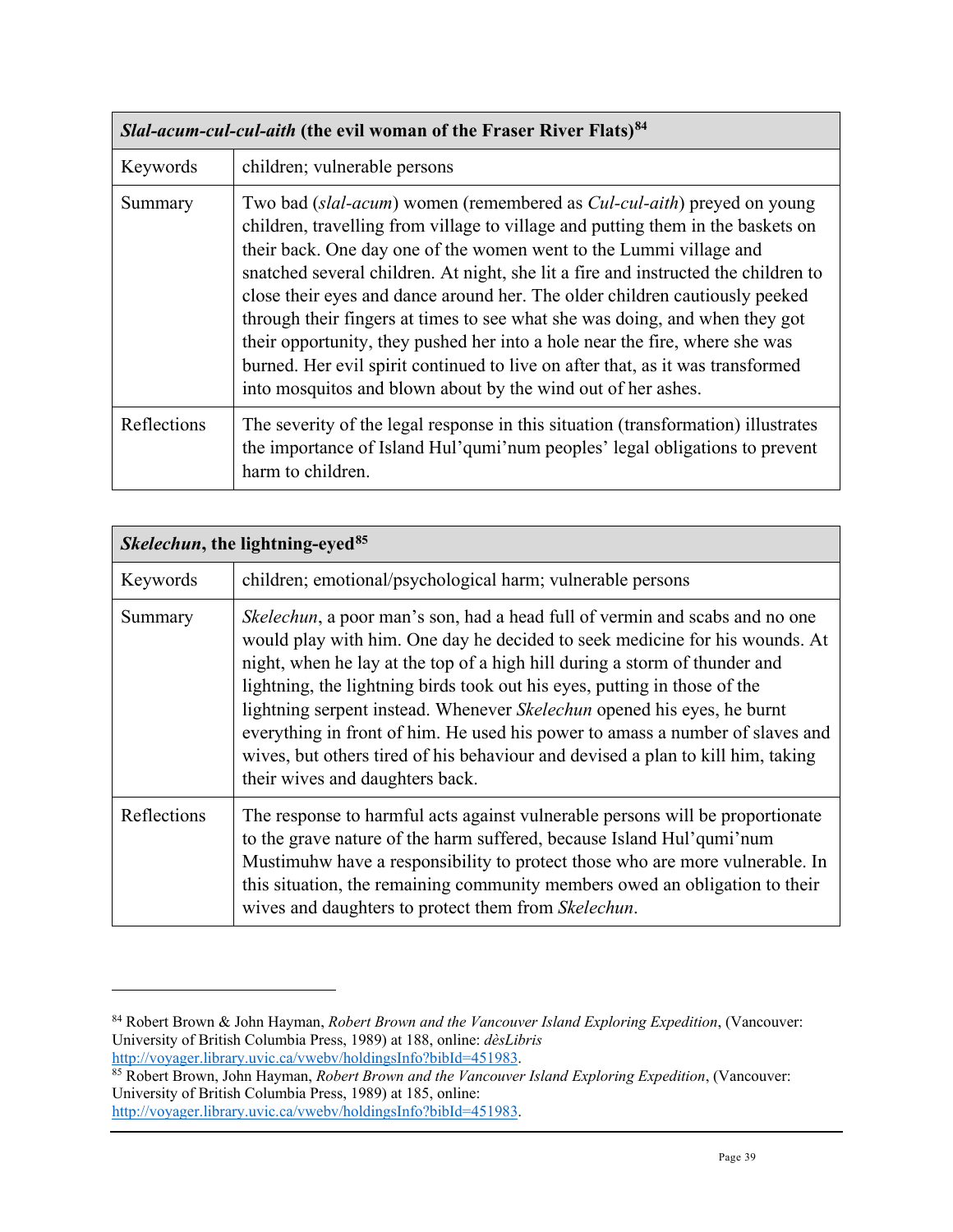|             | The adventures of the young man with crooked eyes <sup>86</sup>                                                                                                                                                                                                                                                                                                                                                                                                                                                                                                                                                                     |  |
|-------------|-------------------------------------------------------------------------------------------------------------------------------------------------------------------------------------------------------------------------------------------------------------------------------------------------------------------------------------------------------------------------------------------------------------------------------------------------------------------------------------------------------------------------------------------------------------------------------------------------------------------------------------|--|
| Keywords    | emotional/psychological harm                                                                                                                                                                                                                                                                                                                                                                                                                                                                                                                                                                                                        |  |
| Summary     | A young man who was born with squint eyes fell in love with the Chief's<br>daughter. After many weeks of vying for her attention and being treated very<br>poorly in return, the young man was rejected for being too ugly. The young<br>man went to a wise woman who told him to go to his grandfather, and his<br>grandfather made him a new face. Once he returned home, the Chief's<br>daughter was now interested in him, but he rejected her. She sought help from<br>the same wise woman and was counselled to visit the young man's<br>grandfather, who gave her the young man's old face as punishment for her<br>actions. |  |
| Reflections | Failing to respect the differences of others can cause them severe emotional<br>harm or harm to their dignity and may therefore result in lasting and severe<br>consequences to those who fail to meet their obligations. In this situation, the<br>Chief's daughter failed to consider all that the young man had gone through<br>as a result of being different from everyone else, and she suffered as a result.                                                                                                                                                                                                                 |  |

| The monster of Octopus Point <sup>87</sup> |                                                                                                                                                                                                                                                                                                                                                                                                                                                                                                                                                                                                                                                                                                                                                                                                                                                                                                                                                                                                                                                                                                                                                                                                                |
|--------------------------------------------|----------------------------------------------------------------------------------------------------------------------------------------------------------------------------------------------------------------------------------------------------------------------------------------------------------------------------------------------------------------------------------------------------------------------------------------------------------------------------------------------------------------------------------------------------------------------------------------------------------------------------------------------------------------------------------------------------------------------------------------------------------------------------------------------------------------------------------------------------------------------------------------------------------------------------------------------------------------------------------------------------------------------------------------------------------------------------------------------------------------------------------------------------------------------------------------------------------------|
| Keywords                                   | leadership/authority; witnessing                                                                                                                                                                                                                                                                                                                                                                                                                                                                                                                                                                                                                                                                                                                                                                                                                                                                                                                                                                                                                                                                                                                                                                               |
| Summary                                    | At Octopus Point, Shuh-shu-cum (Open Mouth) used to open his mouth and<br>suck in anyone who tried to pass in their canoes. The Elders organized a<br>meeting, and the Chief's son offered to intervene. The villagers agreed that<br>they could not lose him, so the Chief decided to send out their fastest runners<br>to find a person of supernatural strength and wisdom to help. A man called<br>Sum-ul-quatz, who was said to have the strength of a thousand men, came to<br>help. Sum-ul-quatz slung a boulder into the sky that landed in Ladysmith,<br>where it remains to this day. He slung another boulder that landed near<br>Mayne Island, and a third that went to Maple Bay. After these unsuccessful<br>attempts, he realized he could not aim properly because Mount Maxwell was<br>too high. Sum-ul-quatz asked the spirit of the mountain to hunch down to<br>give him a clear shot. The spirit was happy to do so because he had witnessed<br>the harm that Shuh-shu-cum had inflicted on the people. Sum-ul-quatz was<br>then able to sling a boulder right on target, shattering Shuh-shu-cum's snout<br>so that he could no longer control the waterway. Shuh-shu-cum still lurks in |

<span id="page-39-0"></span><sup>86</sup> Martha D Harris, *History and Folklore of the Cowichan Indians* (Victoria, B.C.: Colonist Printing and Pub. Co., 1901) at 22.

<span id="page-39-1"></span><sup>87</sup> Dolby Bevan Turner, *When the Rains Came and Other Legends of the Salish People*, (Victoria, B.C.: Orca Book Publishers, 1992), at 99–103.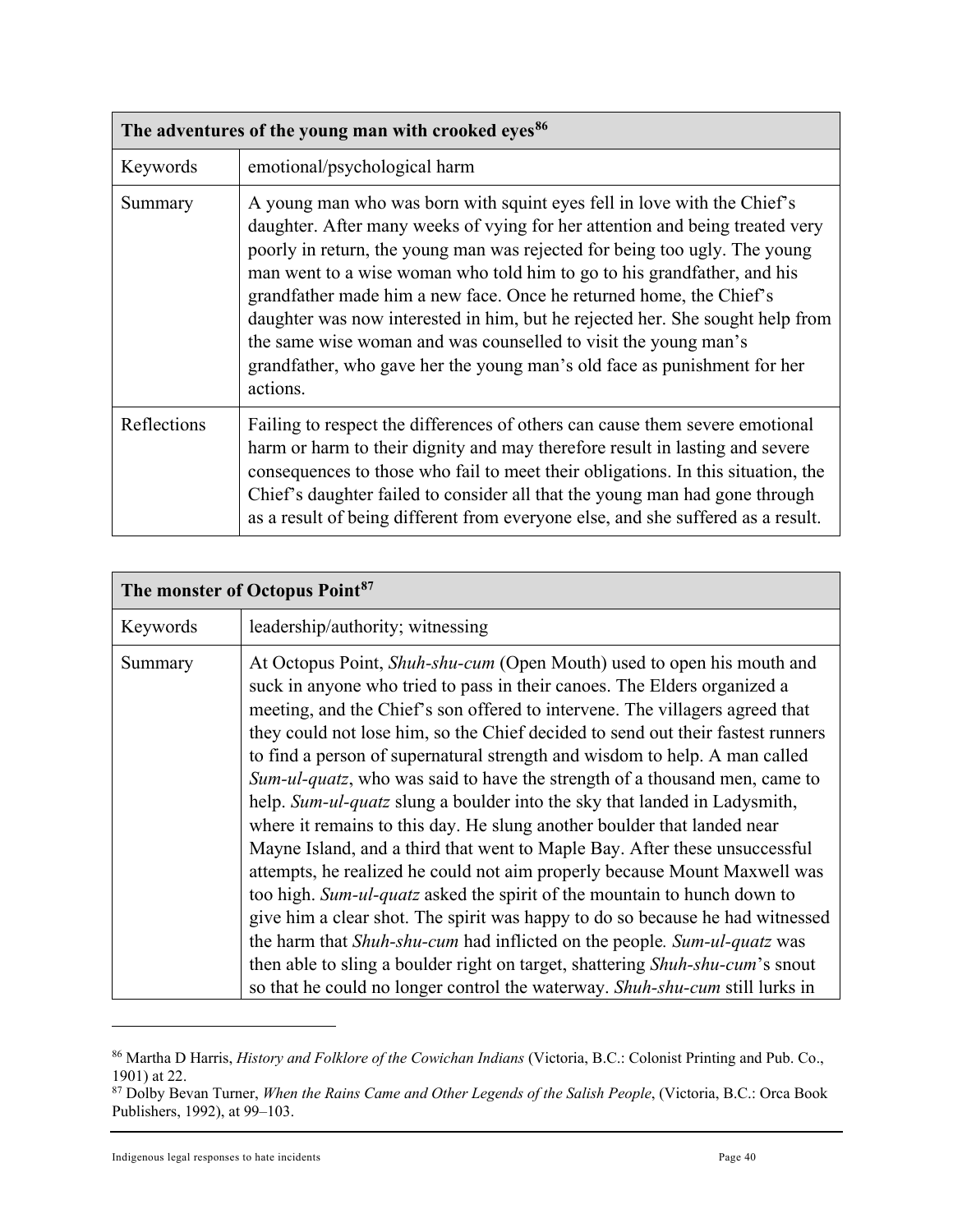|             | the waters. You can see when he is nearby because of the great whirlpools he<br>causes. Caution is needed to avoid the swirls, but with care, canoes can travel<br>safely through the Sansum Narrows.                                                                                                                                                                                                                                                                                                                 |
|-------------|-----------------------------------------------------------------------------------------------------------------------------------------------------------------------------------------------------------------------------------------------------------------------------------------------------------------------------------------------------------------------------------------------------------------------------------------------------------------------------------------------------------------------|
| Reflections | Those with specialized skills and authority occupy positions of privilege and<br>respect in relation to others and have an important role to play in responding<br>to harm. Such individuals may be required to respond appropriately,<br>contributing their skills and authority within the restitutionary process. In this<br>situation, Sum-ul-quatz may have recognized that he had knowledge and<br>abilities the others did not and that he had a responsibility to use his skills to<br>help protect everyone. |

|             | <b>Whatever happened to greedy Raven<sup>88</sup></b>                                                                                                                                                                                                                                                                                                                                                                                                                                                                                                                                                                                                                                                                                                                                                                                                                                                                                                                                                   |  |  |
|-------------|---------------------------------------------------------------------------------------------------------------------------------------------------------------------------------------------------------------------------------------------------------------------------------------------------------------------------------------------------------------------------------------------------------------------------------------------------------------------------------------------------------------------------------------------------------------------------------------------------------------------------------------------------------------------------------------------------------------------------------------------------------------------------------------------------------------------------------------------------------------------------------------------------------------------------------------------------------------------------------------------------------|--|--|
| Keywords    | emotional/psychological harm; honesty/truth; witnessing                                                                                                                                                                                                                                                                                                                                                                                                                                                                                                                                                                                                                                                                                                                                                                                                                                                                                                                                                 |  |  |
| Summary     | A group of lady birds were going berry picking, and Raven asked if he could<br>join. He stayed behind in the canoe and devised a plan to get all the berries<br>for himself, using his spirit power to make it so that when bundles of moss<br>touched the water, each bundle would turn into a war canoe. When the<br>women came back and they all began to paddle away, Raven dropped the<br>bundles over the water, and they turned into a line of war canoes with<br>fighting men chasing them. Raven told the women to head ashore and hide,<br>and when they were gone, he began to eat all the berries. When he was<br>finished, he rubbed berry juice all over his feathers to look like blood. When<br>the women returned, they thought Raven had been attacked and all their<br>berries stolen. But Snail, who had been watching, told the women the truth<br>about what had happened. The women listened to this story and then took<br>Raven and threw him far into the water to swim home. |  |  |
| Reflections | Island Hul'qumi'num Mustimuhw owe obligations to others to be honest and<br>truthful and to expose the truth when others do not meet those obligations. In<br>this situation, although Snail was a stranger to the women, he recognized his<br>obligation to reveal the truth, as a witness to the harm done to the community<br>by Raven.                                                                                                                                                                                                                                                                                                                                                                                                                                                                                                                                                                                                                                                              |  |  |

<span id="page-40-0"></span><sup>88</sup> Beryl Mildred Cryer, *Two Houses Half-Buried in Sand: Oral Traditions of the Hul'qumi'num Coast Salish of Kuper Island and Vancouver Island*, (Vancouver, B.C.: Talonbooks, 2007) at 324.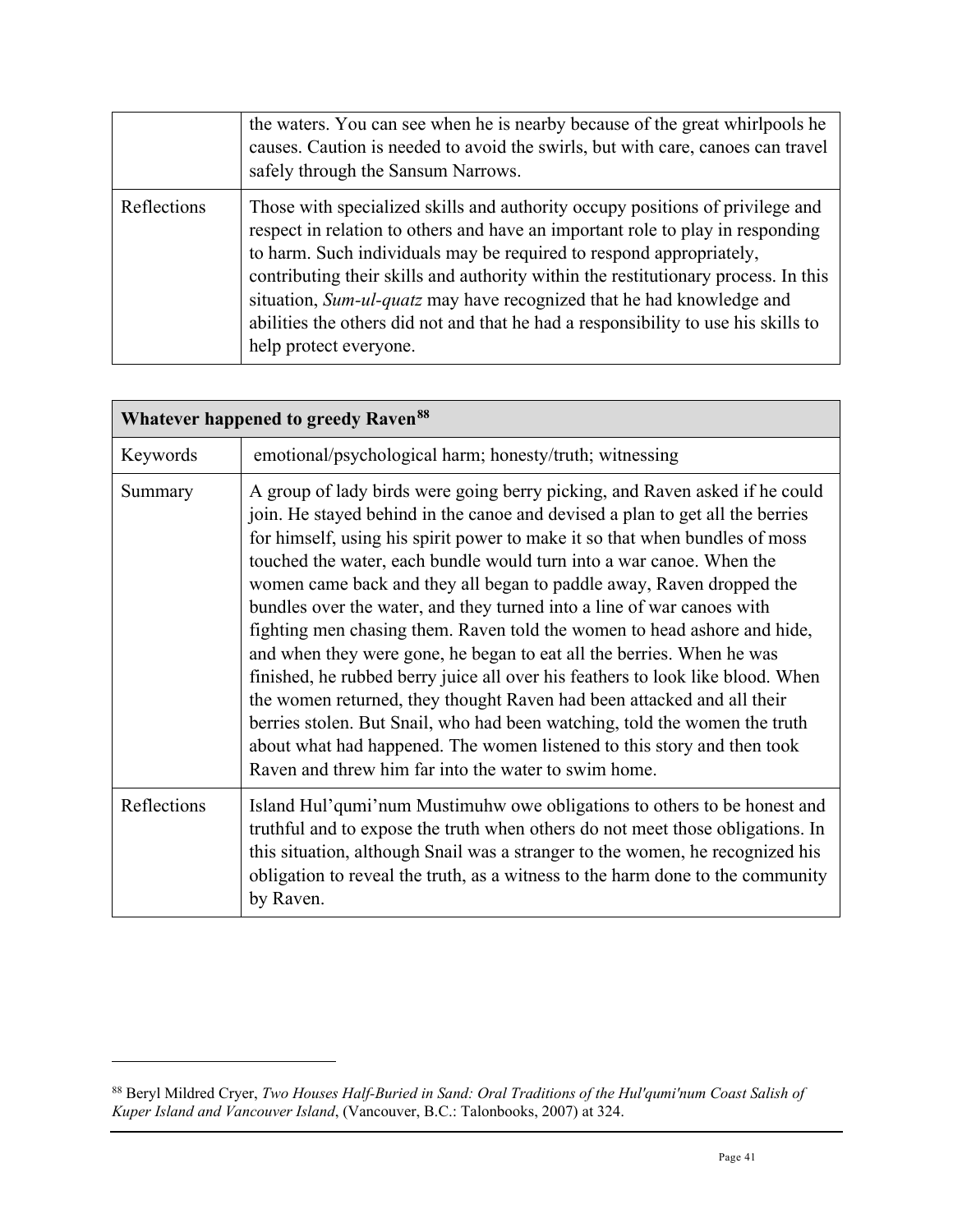| Xeel's makes Raven a bird <sup>89</sup> |                                                                                                                                                                                                                                                                                                                                                                                                                                                                                                                                                                                                                                                                                                                                                                                                                                                                        |
|-----------------------------------------|------------------------------------------------------------------------------------------------------------------------------------------------------------------------------------------------------------------------------------------------------------------------------------------------------------------------------------------------------------------------------------------------------------------------------------------------------------------------------------------------------------------------------------------------------------------------------------------------------------------------------------------------------------------------------------------------------------------------------------------------------------------------------------------------------------------------------------------------------------------------|
| Keywords                                | children; vulnerable persons                                                                                                                                                                                                                                                                                                                                                                                                                                                                                                                                                                                                                                                                                                                                                                                                                                           |
| Summary                                 | <i>Satite</i> , the north wind, blew so hard that Raven, a big man, could not keep his<br>house warm. He and Mink went over to the house of <i>Satitc</i> and stole his<br>daughter. Raven then instructed one of his sons to poke her with a lighted<br>stick every time the wind was strong. The boy listened, and the girl<br>screamed. Then the wind died down as <i>Satitc</i> and his people came to save<br>her. Satite offered anything in exchange for his daughter, but Raven only<br>instructed his son to poke her again, causing her to scream. When Satitc<br>asked again, Raven told him he wanted refuge from the wind, and Satitc<br>complied. But <i>Xeel's</i> , the Transformer, was so disgusted with Raven's<br>behaviour that he turned him into a bird. Xeel's said, "Hereafter, everyone<br>who uses bad words shall be called by your name." |
| Reflections                             | This situation illustrates the severity of the response when harm is caused to<br>children. As children are particularly vulnerable, Island Hul'qumi'num<br>Mustimuhw have a responsibility to prevent harm to children. When harm is<br>done to children, the response will be proportionate to the harm.                                                                                                                                                                                                                                                                                                                                                                                                                                                                                                                                                             |

# <span id="page-41-0"></span>**Anishinaabe oral histories**

| Butterflies <sup>90</sup> |                                                                                                                                                                                                                                                                                                                                                                                                                                                                                                                                                                                                                                                                                                                                                                                                                                                                         |
|---------------------------|-------------------------------------------------------------------------------------------------------------------------------------------------------------------------------------------------------------------------------------------------------------------------------------------------------------------------------------------------------------------------------------------------------------------------------------------------------------------------------------------------------------------------------------------------------------------------------------------------------------------------------------------------------------------------------------------------------------------------------------------------------------------------------------------------------------------------------------------------------------------------|
| Keywords                  | emotional/psychological harm; vulnerable persons; witnessing                                                                                                                                                                                                                                                                                                                                                                                                                                                                                                                                                                                                                                                                                                                                                                                                            |
| Summary                   | At one point, the birds would eat nothing but butterflies, because they were<br>very tasty and easy to catch, but the butterflies were terrified and could not<br>eat, sleep or rest for fear of birds catching them. One day, a butterfly hid<br>from the birds under the leaf of a milkweed plant. The manitou (spirit) of the<br>milkweed told the butterfly to drink its nectar, as it was medicine and would<br>cause the birds to leave it alone. The butterfly did so, forgetting about the<br>birds entirely until a crow came along and snatched the butterfly in its beak.<br>But the crow quickly spit the butterfly back out, exclaiming that it tasted like<br>rotten fish or poison. The crow spread the word, and soon no birds were<br>eating butterflies anymore. Ever since then, monarch butterflies have taken<br>most of their food from milkweed. |
| Reflections               | In this situation, butterflies were suffering ongoing physical and<br>emotional/psychological harm as a result of being constantly sought after by                                                                                                                                                                                                                                                                                                                                                                                                                                                                                                                                                                                                                                                                                                                      |

<sup>89</sup> Barnett Richling, ed., *The WSANEC and their Neighbours*, (Rock's Mills Press, 2016) at 136.

<span id="page-41-2"></span><span id="page-41-1"></span><sup>90</sup> Basil H. Johnston, *Honour Earth Mother: Mino-Audjaudauh Mizzu-Kummik-Quae,* (Cape Croker Reserve, Wiarton ON: Kegedonce Press, 2003) at 72.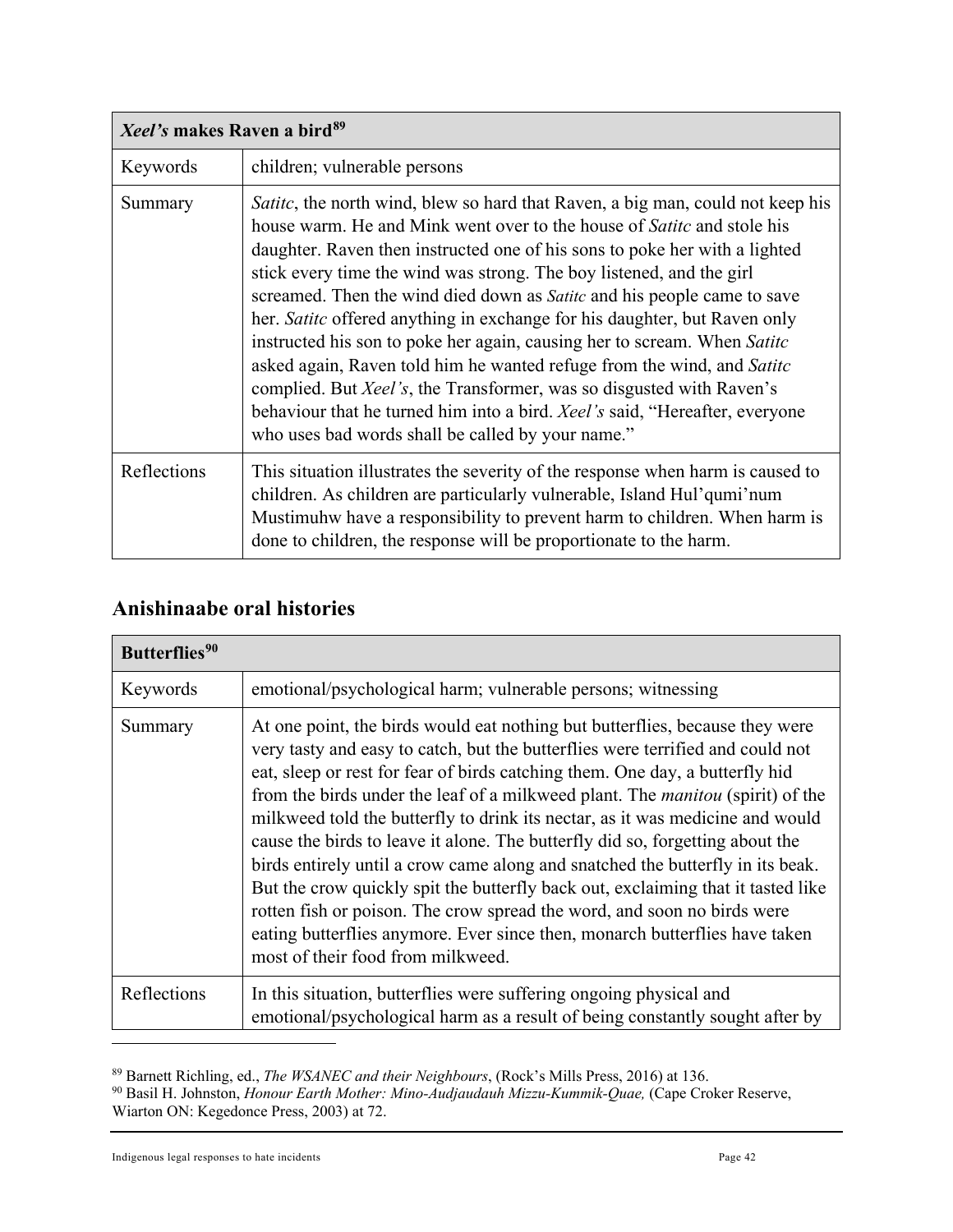| the birds. The manitou of the milkweed, a stranger to the butterfly, offered its |
|----------------------------------------------------------------------------------|
| own medicine, perhaps recognizing an obligation to help or protect those         |
| who are more vulnerable with the resources available to us.                      |

| Mosquitos <sup>91</sup> |                                                                                                                                                                                                                                                                                                                                                                                                                                                                                                                                                                                                                                                                                                                                                                                                                                                                                                                                                                                                                                                                                                                                                                                                                                                                                                                                                                                                                                                                                                                                                                                                                                                                                                                                                                                                                                                                                 |
|-------------------------|---------------------------------------------------------------------------------------------------------------------------------------------------------------------------------------------------------------------------------------------------------------------------------------------------------------------------------------------------------------------------------------------------------------------------------------------------------------------------------------------------------------------------------------------------------------------------------------------------------------------------------------------------------------------------------------------------------------------------------------------------------------------------------------------------------------------------------------------------------------------------------------------------------------------------------------------------------------------------------------------------------------------------------------------------------------------------------------------------------------------------------------------------------------------------------------------------------------------------------------------------------------------------------------------------------------------------------------------------------------------------------------------------------------------------------------------------------------------------------------------------------------------------------------------------------------------------------------------------------------------------------------------------------------------------------------------------------------------------------------------------------------------------------------------------------------------------------------------------------------------------------|
| Keywords                | emotional/psychological harm; honesty/truth                                                                                                                                                                                                                                                                                                                                                                                                                                                                                                                                                                                                                                                                                                                                                                                                                                                                                                                                                                                                                                                                                                                                                                                                                                                                                                                                                                                                                                                                                                                                                                                                                                                                                                                                                                                                                                     |
| Summary                 | The mosquitos and their brothers, including the blackflies, were driving a<br>Cree man named Crying Dog, from James Bay, mad. When they left in the<br>fall and winter, Crying Dog would work extra hard so he wouldn't have to<br>hunt and find food when they came back in the spring. One day Crying Dog<br>had an idea to get rid of the mosquitos and their brothers for good. He went<br>to the Chief and asked him to call all Indigenous nations to a great battle.<br>But when they arrived and realized that Crying Dog only wanted to kill<br>mosquitos and other flies, they vowed to kill Crying Dog instead, for making<br>a mockery of the Chief. So, Crying Dog fled, and worked on his own to<br>make thousands of bags and baskets, using them to catch mosquitoes and the<br>other flies until no more could be found. Then he constructed several<br>longhouses to store them in and gathered wood to build fires and keep them<br>warm and comfortable. Finally, on the coldest day in February, Crying Dog<br>went and retrieved the bags, taking them out to the middle of the bay, where<br>he released them. The mosquitos and other flies rose into the air before<br>falling to the ice, dead. Crying Dog was very happy until, one day in spring,<br>he heard the buzzing of a mosquito. All of a sudden, they were swarming<br>and biting him everywhere. Crying Dog dove into the water to try to save<br>himself, but he soon became exhausted from trying to escape them and lay<br>almost unconscious. The mosquitoes and other flies flew Crying Dog<br>somewhere far away, making a bag to keep him in and building a longhouse<br>for him to stay and fires to keep him warm. Then, on the coldest day of<br>winter, they took him back out, flew him away and dropped him in the bay,<br>where his community members later found his body. |
| Reflections             | Crying Dog kept the mosquitoes and other flies comfortable in the<br>longhouses all winter long, knowing that he was going to kill them. When he<br>did, the response was proportional to the harm $-$ Crying Dog suffered the<br>same fate as the mosquitoes and other flies he killed. This situation<br>illustrates a potential Anishinaabe response when harm is intentionally<br>inflicted on others.                                                                                                                                                                                                                                                                                                                                                                                                                                                                                                                                                                                                                                                                                                                                                                                                                                                                                                                                                                                                                                                                                                                                                                                                                                                                                                                                                                                                                                                                      |

<span id="page-42-0"></span><sup>91</sup> *Ibid.* at 76.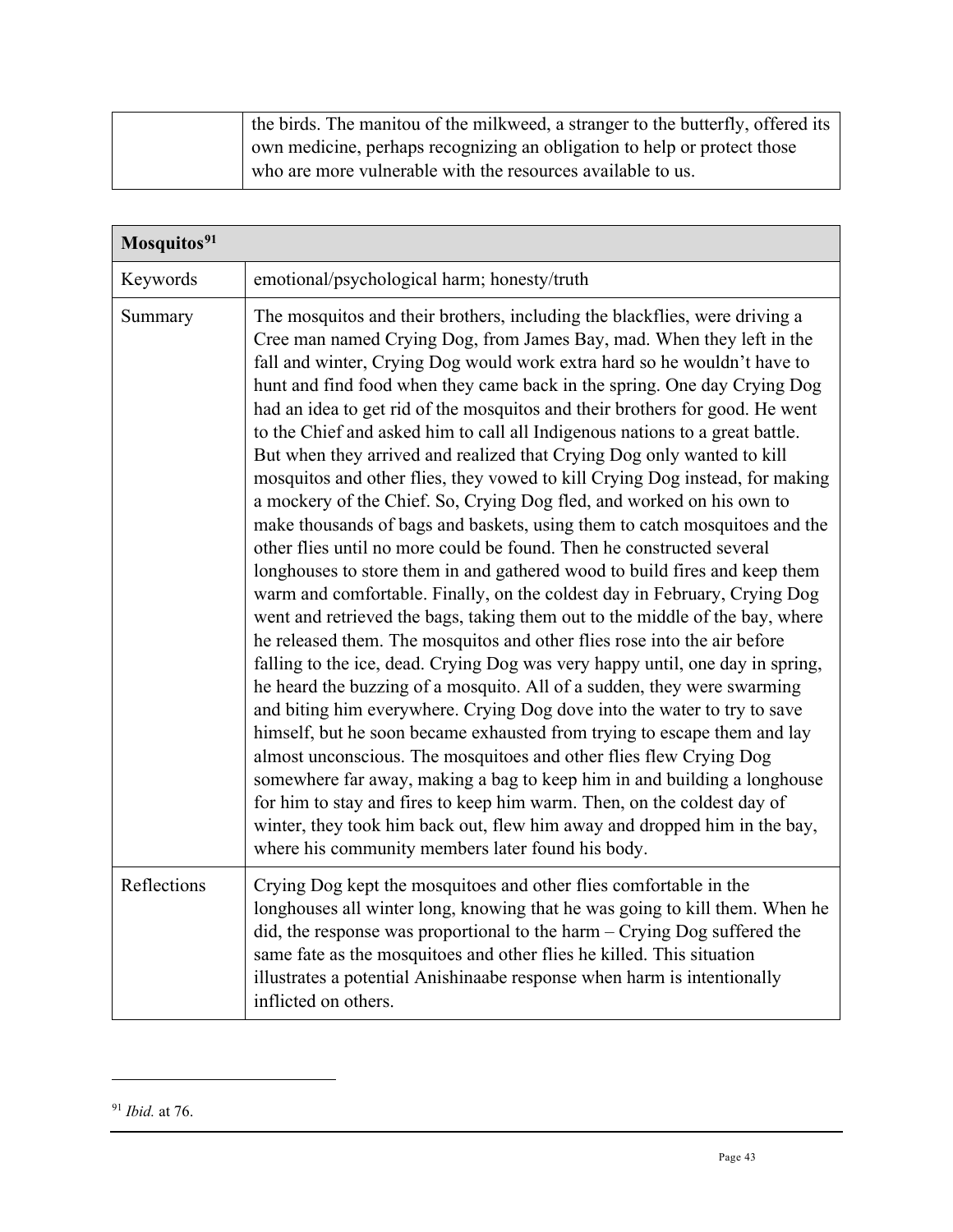| The old woman becomes a woodpecker <sup>92</sup> |                                                                                                                                                                                                                                                                                                                                                                                                                                                                                                                                                                                                                                                                                                                                                                                                                                                                                                                                                                                                                                                                                                                                                                                                                                                                                                                                                                                                                                                                                                                                                                                                       |
|--------------------------------------------------|-------------------------------------------------------------------------------------------------------------------------------------------------------------------------------------------------------------------------------------------------------------------------------------------------------------------------------------------------------------------------------------------------------------------------------------------------------------------------------------------------------------------------------------------------------------------------------------------------------------------------------------------------------------------------------------------------------------------------------------------------------------------------------------------------------------------------------------------------------------------------------------------------------------------------------------------------------------------------------------------------------------------------------------------------------------------------------------------------------------------------------------------------------------------------------------------------------------------------------------------------------------------------------------------------------------------------------------------------------------------------------------------------------------------------------------------------------------------------------------------------------------------------------------------------------------------------------------------------------|
| Keywords                                         | emotional/psychological harm; honesty/truth                                                                                                                                                                                                                                                                                                                                                                                                                                                                                                                                                                                                                                                                                                                                                                                                                                                                                                                                                                                                                                                                                                                                                                                                                                                                                                                                                                                                                                                                                                                                                           |
| Summary                                          | One day an old woman was baking when she saw a man who she<br>recognized to be <i>Nanabush</i> (trickster) walking toward her house. She<br>resolved not to give him even a crumb of food, because she thought<br>he was lazy, going from place to place begging for food. When<br>Nanabush arrived, he told her that he had been hunting for days but<br>had not found a single animal and asked for only a crust of bread to<br>get him through. The woman showed him a ball of dough the size of<br>an apple, saying that she would give him half. While Nanabush slept,<br>the woman took half the dough and put it by the fire. It swelled and<br>swelled until it was brown and the size of a large pumpkin. The<br>woman thought she shouldn't have to share such fortune with a<br>beggar, who deserved no more than a crust, and hid it in the<br>wigwam. She broke another piece off of the remaining dough and put<br>it by the fire. Again, it swelled to be the size of a large pumpkin, and<br>the woman hid it in the wigwam. So, she took what was left of the<br>dough, a piece no larger than an acorn, and put it by the fire. But<br>again, it swelled to the size of a large pumpkin, so the woman hid the<br>loaf. When Nanabush awoke and asked for a crust, she told him all<br>of the dough fell into the fire. But Nanabush knew she was lying and<br>told her she would be punished for her selfishness. Then he turned<br>her into a woodpecker, destined to never again eat a meal in comfort,<br>having to peck instead for grubs and termites, and the sap from trees. |
| Reflections                                      | The woman was punished for failing to share what she could with<br>someone who needed it. It may also be important that she was<br>dishonest in the process, lying to Nanabush about all she had. This<br>situation illustrates an Anishinaabe response to harm caused by<br>selfish and dishonest behaviour.                                                                                                                                                                                                                                                                                                                                                                                                                                                                                                                                                                                                                                                                                                                                                                                                                                                                                                                                                                                                                                                                                                                                                                                                                                                                                         |

<span id="page-43-0"></span><sup>92</sup> Basil H. Johnston, *Honour Earth Mother: Mino-Audjaudauh Mizzu-Kummik-Quae,* (Cape Croker Reserve, Wiarton ON: Kegedonce Press, 2003) at 96.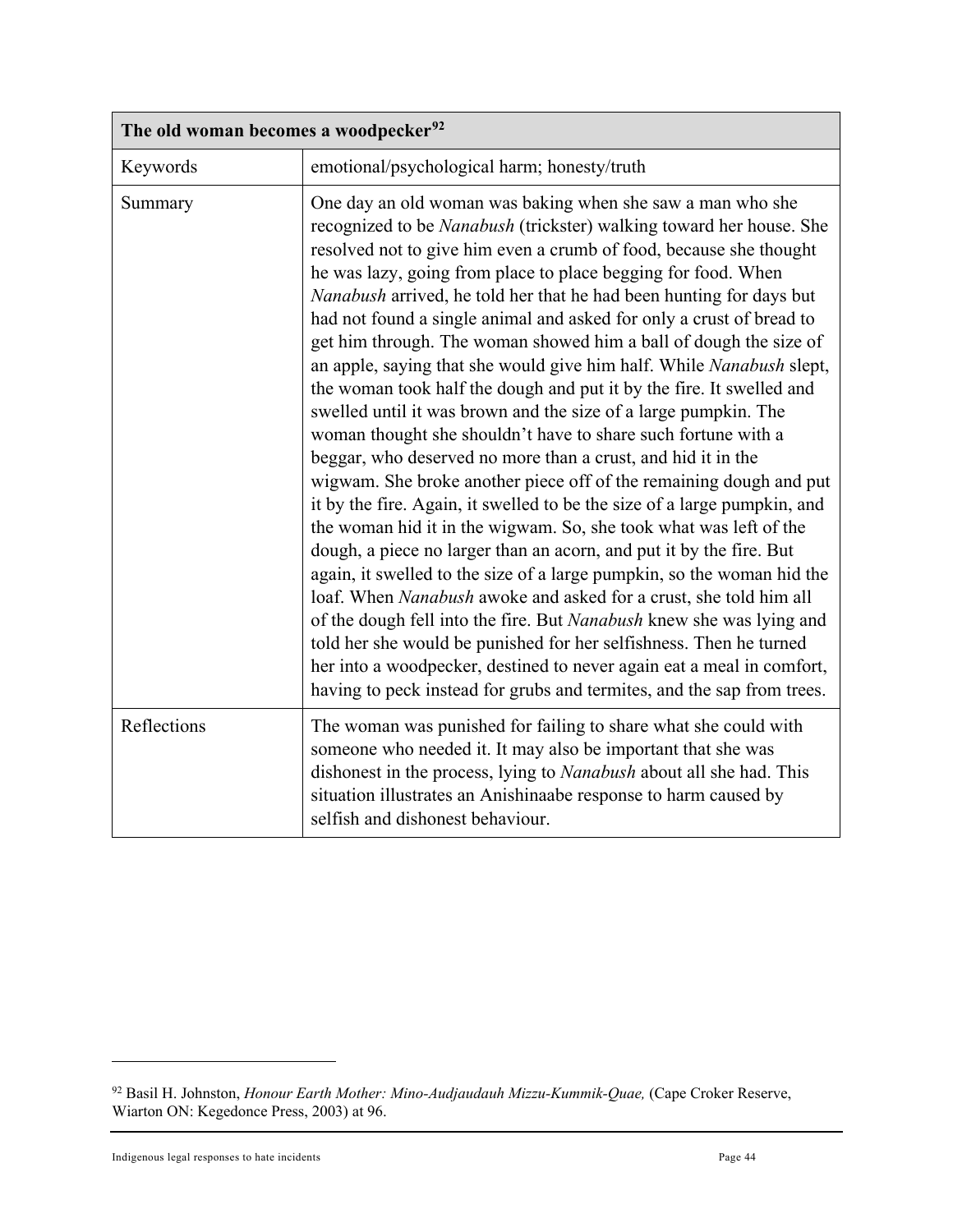# <span id="page-44-0"></span>**Gitxsan oral histories**

| <i>Wiigvet</i> brings light to the world <sup>93</sup> |                                                                                                                                                                                                                                                                                                                                                                                                                                                                                                        |
|--------------------------------------------------------|--------------------------------------------------------------------------------------------------------------------------------------------------------------------------------------------------------------------------------------------------------------------------------------------------------------------------------------------------------------------------------------------------------------------------------------------------------------------------------------------------------|
| Keywords                                               | children; vulnerable persons                                                                                                                                                                                                                                                                                                                                                                                                                                                                           |
| Summary                                                | The Chief found a baby boy all alone and took him in. He and his<br>wife raised the boy alongside their baby son. The first son was<br>named <i>Lagabuula</i> and was put in charge of <i>Xsi'veen</i> (Skeena), while<br>the adopted son was named <i>Wiigyet</i> and was put in charge of<br>Xsitxemsem (Nass). The entire community/world was rewarded for<br>this kindness when <i>Wiigyet</i> brought light to the world, which had<br>previously been in near darkness, making life challenging. |
| Reflections                                            | This situation illustrates the importance of taking responsibility for<br>the protection of children. The Chief and his wife demonstrated the<br>level of obligation that may be owed by taking in <i>Wiigyet</i> and<br>treating him the same as their first son.                                                                                                                                                                                                                                     |

# <span id="page-44-1"></span>**Cree oral histories**

| $E$ -hep <sup>94</sup> |                                                                                                                                                                                                                                                                                                                                                                                                                                                                         |
|------------------------|-------------------------------------------------------------------------------------------------------------------------------------------------------------------------------------------------------------------------------------------------------------------------------------------------------------------------------------------------------------------------------------------------------------------------------------------------------------------------|
| Keywords               | children; vulnerable persons                                                                                                                                                                                                                                                                                                                                                                                                                                            |
| Summary                | Two young lovers wanted to find a place for themselves. E-hep (the<br>Spider) agreed to help lower them to a private area, but they rushed<br>him despite his warning that he needed time to prepare. They got<br>stuck at the top of a tall tree because of their impatience. They called<br>to the Bear and the Wolf to help them. The Wolf and Bear worked<br>together to lower the youths back to the ground, and that is how<br>humans began to stay on the earth. |
| Reflections            | <i>E-hep</i> , the Bear and the Wolf helped the youths whenever they could.<br>Even though the youths did not listen to <i>E-hep</i> and caused<br>themselves to be stuck, the Wolf and the Bear assisted them. This<br>demonstrates the high standard of the duty to help children and<br>vulnerable people in the Cree legal order.                                                                                                                                   |

<sup>93</sup> Neil J. Sterritt, *Mapping My Way Home*, (Smithers, B.C.: Creekstone Press, 2016).

<span id="page-44-3"></span><span id="page-44-2"></span><sup>94</sup> Louis Bird, *Telling our Stories: Omushkego Legends & Histories from Hudson Bay*, (North York, ON: University of Toronto Press, 2011), at 69.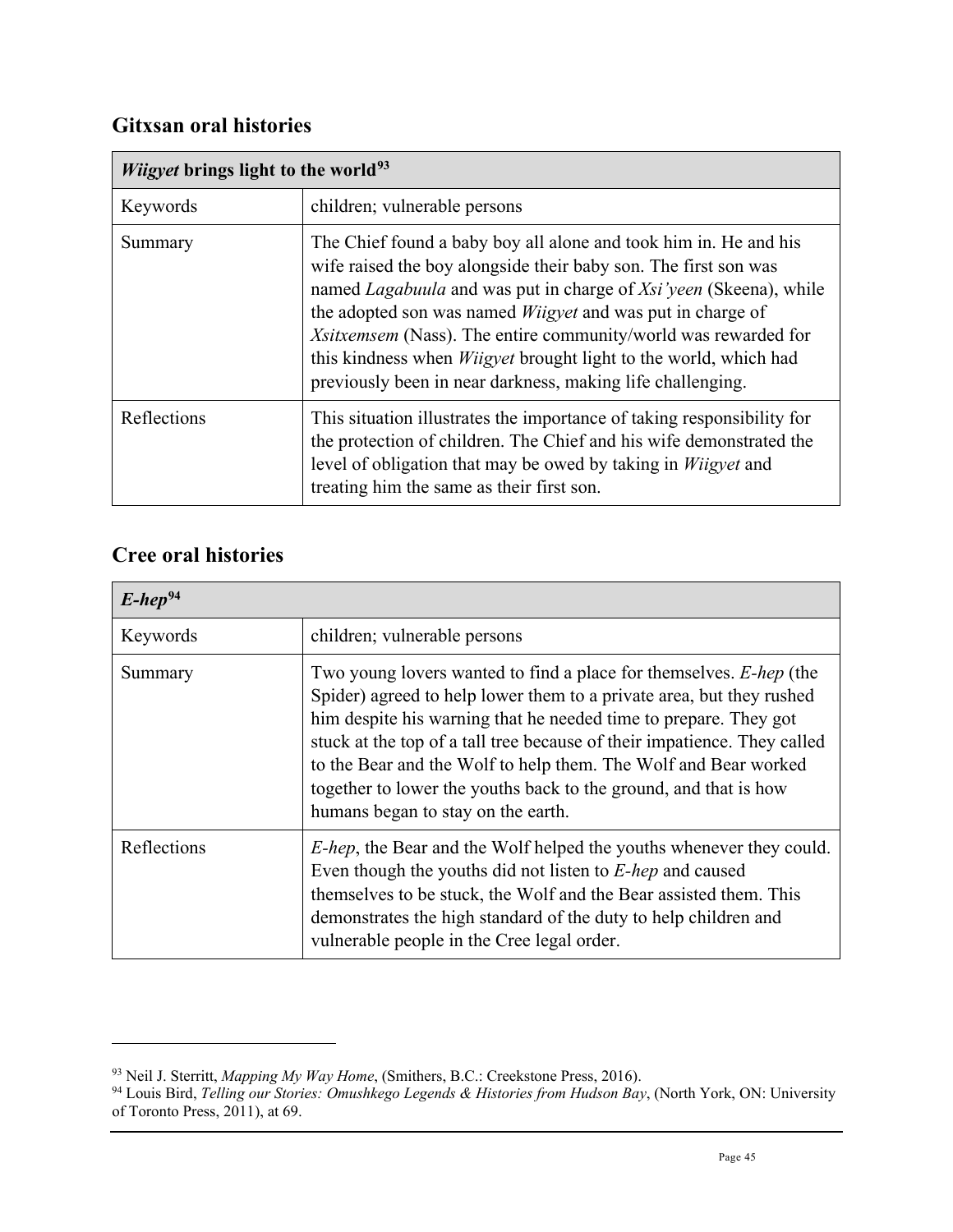| I cannot have anything from these We-mis-ti-go-si-wak <sup>95</sup> |                                                                                                                                                                                                                                                                                                                                                                                                                                             |
|---------------------------------------------------------------------|---------------------------------------------------------------------------------------------------------------------------------------------------------------------------------------------------------------------------------------------------------------------------------------------------------------------------------------------------------------------------------------------------------------------------------------------|
| Keywords                                                            | elders; vulnerable persons                                                                                                                                                                                                                                                                                                                                                                                                                  |
| Summary                                                             | During the time of a famine, an old man who was blind and frail<br>realized he was not able to travel anymore with the group. He<br>decided the family should leave him behind so they could survive<br>without him. He was left behind in a place where he had requested,<br>but by some reason he could not explain, he constantly found food<br>and water beside where he laid. It kept him alive until the season<br>changed to spring. |
| Reflections                                                         | The old man did not want to burden his family and acted in their best<br>interests so they could survive. As a result, he was provided with<br>what he needed to make it through the winter. By doing what was<br>best for others, the old man was rewarded.                                                                                                                                                                                |

| <i>Mi-she-shek-kak</i> (the Giant Skunk) <sup>96</sup> |                                                                                                                                                                                                                                                                                                                                                                                            |
|--------------------------------------------------------|--------------------------------------------------------------------------------------------------------------------------------------------------------------------------------------------------------------------------------------------------------------------------------------------------------------------------------------------------------------------------------------------|
| Keywords                                               | children; vulnerable persons                                                                                                                                                                                                                                                                                                                                                               |
| Summary                                                | All the animals feared the Giant Skunk, who threatened their lives.<br>The animals banded together to lay a trap to kill it. When it came<br>time to make a stand and fight against the Giant Skunk, the animals<br>sent away the Elders and children. The animals carried out their plan<br>to kill the Giant Skunk. Wolverine held down its tail, and the Big Cat<br>jumped on its neck. |
| Reflections                                            | The animals used their skills to kill the Giant Skunk but recognized<br>the need to protect the vulnerable people such as the Elders and the<br>children. They were not expected to participate in the dangerous<br>activity, which illustrates the duty to protect the vulnerable.                                                                                                        |

<span id="page-45-0"></span><sup>95</sup> Louis Bird, *Telling our Stories: Omushkego Legends & Histories from Hudson Bay*, (North York, ON: University of Toronto Press, 2011), at 147.

<span id="page-45-1"></span><sup>96</sup> *Ibid.* at 69.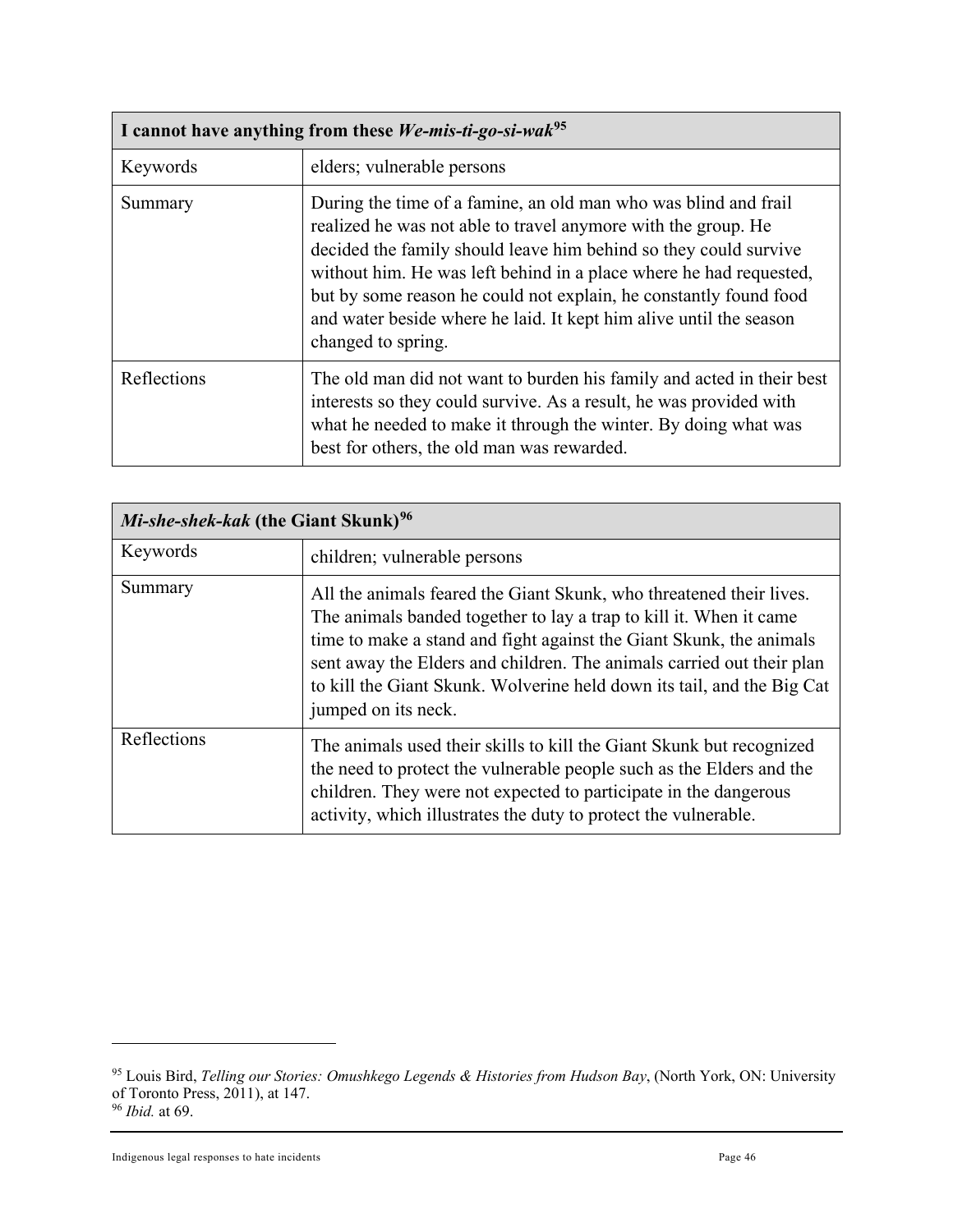| <i>Wisahketchek</i> and the magic headgear <sup>97</sup> |                                                                                                                                                                                                                                                                                                                                                                                                                                                                                                                                                |
|----------------------------------------------------------|------------------------------------------------------------------------------------------------------------------------------------------------------------------------------------------------------------------------------------------------------------------------------------------------------------------------------------------------------------------------------------------------------------------------------------------------------------------------------------------------------------------------------------------------|
| Keywords                                                 | honesty                                                                                                                                                                                                                                                                                                                                                                                                                                                                                                                                        |
| Summary                                                  | <i>Wisahketchek</i> was wandering when he found a tipi. His older brother<br>was inside and offered to feed him. His brother had magic headgear<br>that helped him catch game for food. <i>Wisahketchek</i> ate the food and<br>later tried to steal the headgear during the night. The headgear caused<br>him to sleepwalk back to his brother. <i>Wisahketcheck</i> tried multiple<br>times to steal the headgear in the night, but each time he sleepwalked<br>back. He ate a final meal with his brother and left without the<br>headgear. |
| Reflections                                              | <i>Wisahketchek</i> acted dishonestly by trying to steal the headgear and<br>putting his own needs above his brother's. Wisahketchek's brother<br>continued to feed him despite his multiple attempts to steal,<br>demonstrating the value of sharing and supporting one another.                                                                                                                                                                                                                                                              |

# <span id="page-46-0"></span>**Kwakwaka'wakw oral histories**

| Speaking blind <sup>98</sup> |                                                                                                                                                                                                                                                                                                                                                                                                                                                                |
|------------------------------|----------------------------------------------------------------------------------------------------------------------------------------------------------------------------------------------------------------------------------------------------------------------------------------------------------------------------------------------------------------------------------------------------------------------------------------------------------------|
| Keywords                     | emotional/psychological harm                                                                                                                                                                                                                                                                                                                                                                                                                                   |
| Summary                      | The Transformer approached two blind ladies digging roots in a mud<br>flat. One lady stated that she smelled something awful and made a<br>joke that it was "he that is supposed to be coming." Both women<br>laughed. The Transformer confronted them and asked them if they'd<br>like to see. When they could both see, they realized that it was him.<br>He turned them into mallard ducks who would feed in the smelly<br>mud for the rest of their lives. |
| Reflections                  | This situation illustrates the importance of taking care with our<br>words to avoid causing harm to others. The women made a joke and<br>laughed at the Transformer's expense, failing to show him respect.                                                                                                                                                                                                                                                    |

<span id="page-46-1"></span><sup>97</sup> Leonard Bloomfield, *Sacred Stories of the Sweet Grass Cree*, (Ottawa, ON: Fitzhenry & Whiteside Publishing, 1930), at 55.

<span id="page-46-2"></span><sup>98</sup> Chief James Wallas & Pamela Whitaker, *Kwakiutl Legends: as told to Pamela Whitaker by Chief James Wallas,*  (Surrey, B.C.: Hancock House Publishers, 1989) at 26.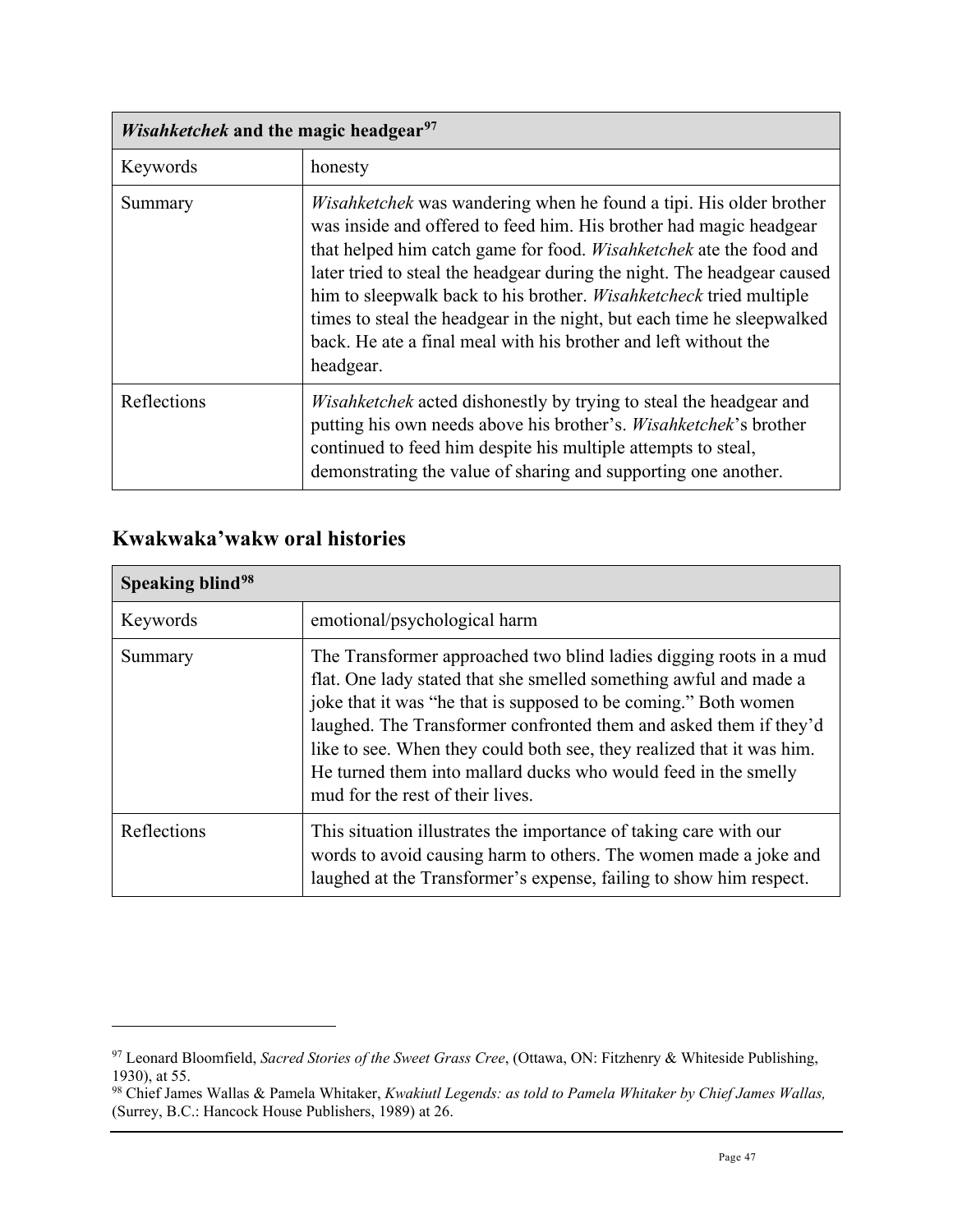# <span id="page-47-0"></span>**Appendix B: Engaging with oral histories[99](#page-47-2)**

Indigenous law can have sacred, natural, positive, customary and deliberative sources. Regardless of the origin, it is imperative to engage seriously with these sources of law. Many methods can be used to engage law as we work toward our societal goals, obligations, responsibilities and concepts of justice, fairness and peace. These include the community embedded method, land-based learning, ceremonial practice, the linguistic method, relational governance method, interviews and focus groups in community with Elders and Knowledge Holders, story-based methods and the story analysis (Indigenous Law Research Unit (ILRU) method).

The ILRU method is an analytical framework that poses a series of questions that help us organize large amounts of information in a consistent, convenient format but does not change the information. By engaging with this method, stories can be brought together in a way consistent with how lawyers engage with cases for legal research. This method can be built on, added to, or adapted as needed.

Engaging in this method requires a summary of the relevant facts of a selected story, a statement of the decision, a list of reasons for the decision and a bracketing of any other aspects of the story that were noteworthy but not particularly relevant to the issue at hand. It involves asking questions such as:

- *1) Issue: What is the main human problem the story focuses on?*
- *2) Relevant Facts: What facts matter?*
- *3) Response: What is decided or how is the issue resolved?*
- *4) Reason: What is the reason behind the decision or resolution?*
- *5) Bracket: What are noteworthy aspects should we take record of?*

Once this groundwork is completed, the information can be synthesized to provide a broader framework to address the issue in question.

# <span id="page-47-1"></span>**Example: The monster of Octopus Point**

Summary: At Octopus Point, *Shuh-shu-cum* (Open Mouth) used to open his mouth and suck in anyone who tried to pass in their canoes. The Elders organized a meeting, and the Chief's son offered to intervene. The villagers agreed that they could not lose him, so the Chief decided to send out their fastest runners to find a person of supernatural strength and wisdom to help. A man called *Sum-ul-quatz*, who was said to have the strength of a thousand men, came to help. *Sum-ul-quatz* slung a boulder into the sky that landed in Ladysmith, where it remains to this day. He slung another boulder that landed near Mayne Island and a third that went to Maple Bay.

<span id="page-47-2"></span><sup>99</sup> Hadley Friedland, "Working with Indigenous Law Today" (Workshop delivered at the Cowichan Tribes Family Justice Workshop, 29 May 2019) [unpublished].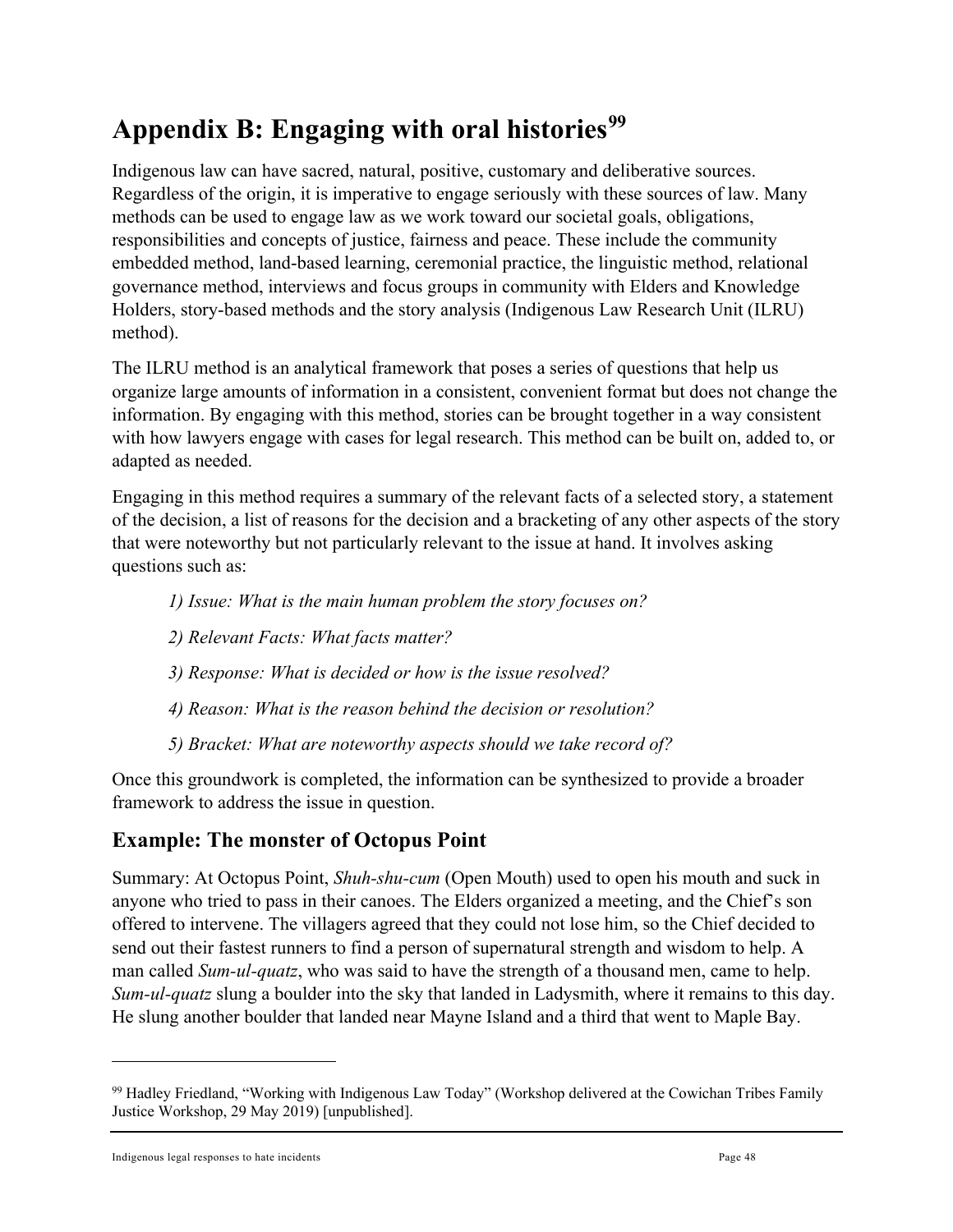After these unsuccessful attempts, he realized he could not aim properly because Mount Maxwell was too high. *Sum-ul-quatz* asked the spirit of the mountain to hunch down to give him a clear shot. The spirit was happy to do so because he had witnessed the harm that *Shuh-shu-cum* had inflicted on the people. *Sum-ul-quatz* was then able to sling a boulder right on target, shattering *Shuh-shu-cum*'s snout so that he could no longer control the waterway. *Shuh-shu-cum* still lurks in the waters. You can see when he is nearby because of the great whirlpools he causes. Caution is needed to avoid the swirls, but with care, canoes can travel safely through the Sansum Narrows.

- 1) Issue: How do you respond when someone is causing harm to the community?
- 2) Relevant Facts:
	- *Shuh-shu-cum* was opening his mouth and sucking in anyone who tried to pass through Octopus Point in their canoes.
	- Everyone, including Elders and the Chief, met to decide what to do.
	- The Chief sent runners to seek out a person of supernatural strength and wisdom to help.
	- A runner found *Sum-ul-quatz*, who agreed to help.
- 3) Response: *Sum-ul-quatz* slung several boulders, eventually shattering *Shuh-shu-cum*'s snout so he could no longer control the waterway.
- 4) Reason: Everyone, including Elders, had input in the decision. The Chief ultimately decided on the response. A person external to the community who had skills that the community members didn't have was able to help them by incapacitating *Shuh-shucum*.
- 5) Bracket: The role of the natural world (Mount Maxwell) in the response.

Reflection: Those with specialized skills and authority occupy positions of privilege and respect in relation to others and have an important role to play in responding to harm. Such individuals may be required to respond appropriately, contributing their skills and authority within the restitutionary process. In this situation, *Sum-ul-quatz* may have recognized that he had knowledge and abilities the others did not and that he had a responsibility to use his skills to help protect everyone.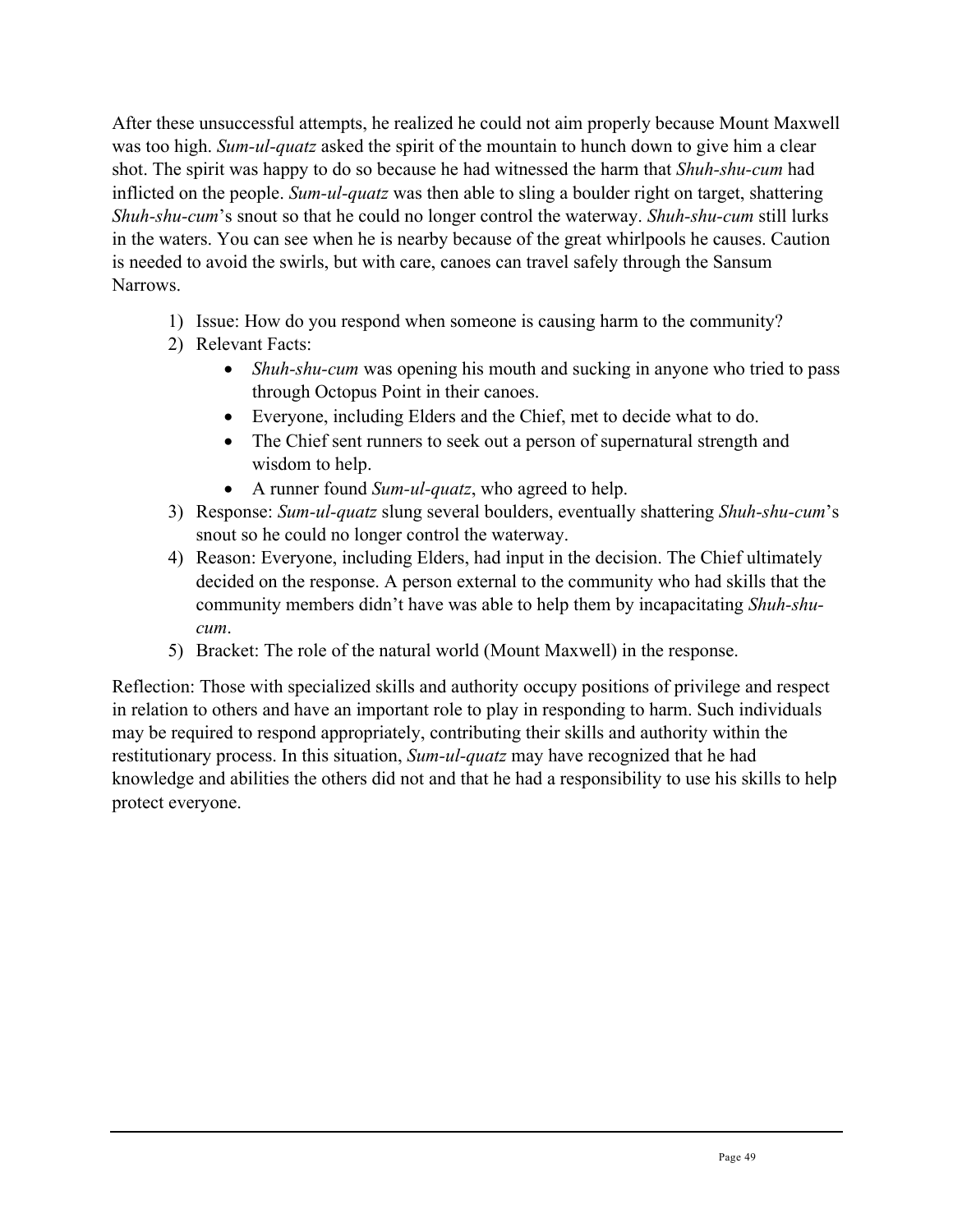# <span id="page-49-0"></span>**Additional resources for engaging with Indigenous law**

# <span id="page-49-1"></span>**Indigenous law & methodology**

Borrows, John, *Canada's Indigenous Constitution*, (Toronto: University of Toronto Press, 2010).

- Borrows, John, ed., "Special Issue: Indigenous Law, Lands and Literature" (2016) 33:1 Windsor Y B Access Just.
- Clifford, Robert YELḰÁTTE, "Saanich Law and the Trans Mountain Pipeline Expansion" (4 July 2019), online: *Centre for International Governance Innovation* [https://www.cigionline.org/articles/saanich-law-and-trans-mountain-pipeline-expansion/.](https://www.cigionline.org/articles/saanich-law-and-trans-mountain-pipeline-expansion/)
- Clifford, Robert YELḰÁTTE, "WSÁNEĆ Legal Theory and the Fuel Spill at SELEKTEL (Goldstream River)" (2016) 61:4 McGill LJ 755, online: [https://lawjournal.mcgill.ca/article/wsnea%E2%80%A0-legal-theory-and-the-fuel-spill](https://lawjournal.mcgill.ca/article/wsnea%E2%80%A0-legal-theory-and-the-fuel-spill-at-selektel-goldstream-river/)[at-selektel-goldstream-river/.](https://lawjournal.mcgill.ca/article/wsnea%E2%80%A0-legal-theory-and-the-fuel-spill-at-selektel-goldstream-river/)
- Craft, Aimee "Ki'inaakonigewin: Reclaiming Space for Indigenous Laws" (2015) Working Paper, online (pdf): [https://www.cerp.gouv.qc.ca/fileadmin/Fichiers\\_clients/Documents\\_deposes\\_a\\_la\\_Com](https://www.cerp.gouv.qc.ca/fileadmin/Fichiers_clients/Documents_deposes_a_la_Commission/P-317.pdf) [mission/P-317.pdf.](https://www.cerp.gouv.qc.ca/fileadmin/Fichiers_clients/Documents_deposes_a_la_Commission/P-317.pdf)
- Craft, Aimee, "Treaty interpretation: A tale of two stories" (2011) Working Paper, online (pdf): [http://www.cba.org/CBA/cle/PDF/ABOR11\\_Craft\\_Paper.pdf.](http://www.cba.org/CBA/cle/PDF/ABOR11_Craft_Paper.pdf)
- Drake, Karen, "Finding a Path to Reconciliation: Mandatory Indigenous Law, Anishinaabe Pedagogy, and Academic Freedom" (2017) 95:1 Can B Rev 9.
- Friedland, Hadley, "Reflective Frameworks: Methods for Accessing, Understanding and Applying Indigenous Law" (2012) 11:1 Indigenous Law Journal.
- Friedland, Hadley, and Val Napoleon, "Gathering the Threads: Developing a Methodology for Researching and Rebuilding Indigenous Legal Traditions" (2015) 1:1 Lakehead Law Journal 16.
- Hewitt, Jeffery G., "Indigenous Restorative Justice: Approaches, Meaning & Possibility" (2016) 67 UNBLJ 313.
- Lindberg, Darcy, *Wahkotowin, Corporate Separateness and Potential Futures for Indigenous Laws* (July 2019), online: Centre for International Governance Innovation [https://www.cigionline.org/articles/wahkotowin-corporate-separateness-and-potential](https://www.cigionline.org/articles/wahkotowin-corporate-separateness-and-potential-futures-indigenous-laws/)[futures-indigenous-laws/.](https://www.cigionline.org/articles/wahkotowin-corporate-separateness-and-potential-futures-indigenous-laws/)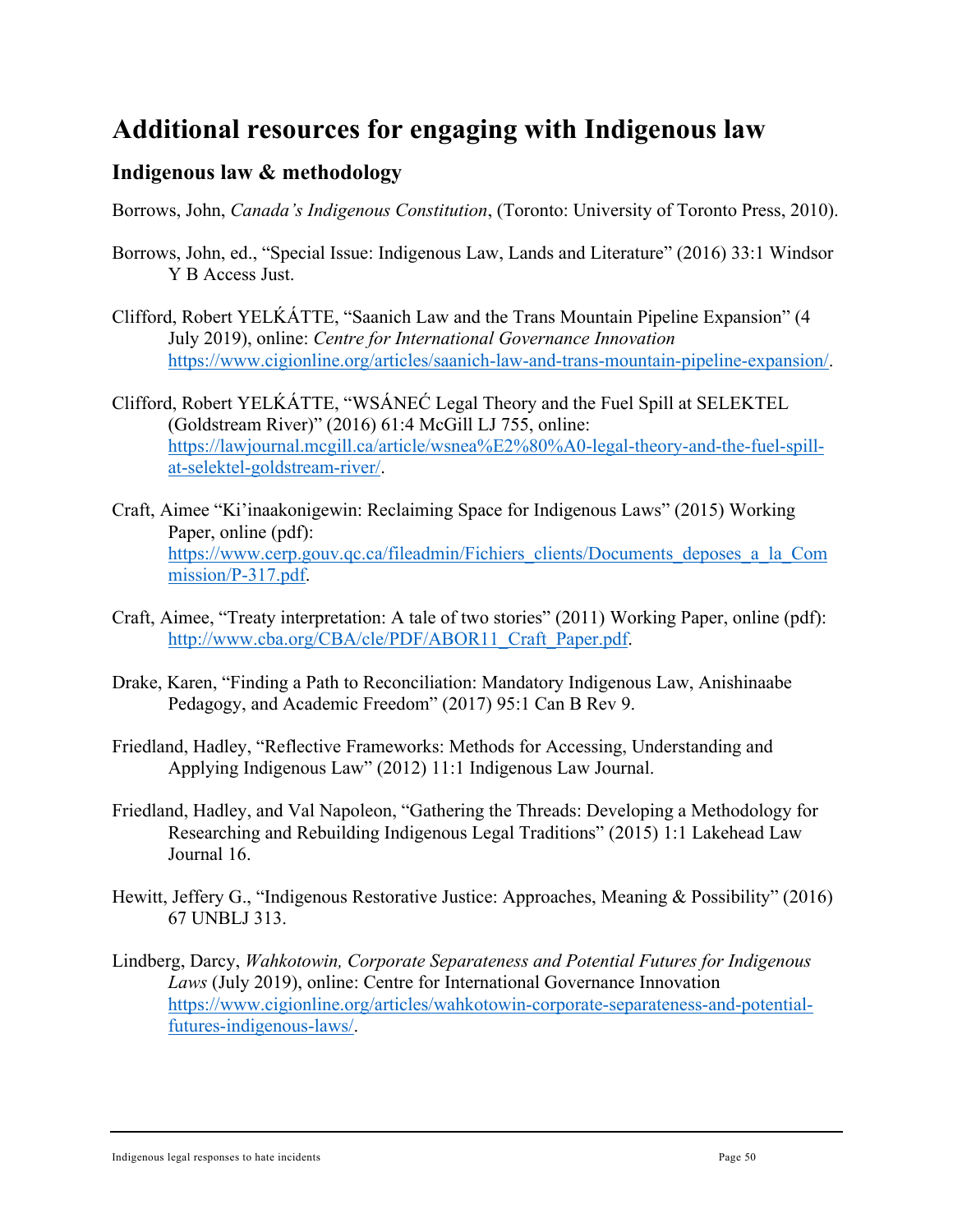- Morales, Sarah, "Locating Oneself in One's Research: Learning and Engaging with Law in the Coast Salish World" (2018) 30:1 CJWL 144, online (pdf): [https://www.utpjournals.press/doi/full/10.3138/cjwl.30.1.144.](https://www.utpjournals.press/doi/full/10.3138/cjwl.30.1.144)
- Morales, Sarah, "*Stl'ul nup*: Legal Landscapes of the Hul'qumi'num Mustimuhw" (2016) 33:1 Windsor Y B Access Just 103, online: [https://wyaj.uwindsor.ca/index.php/wyaj/article/view/4813.](https://wyaj.uwindsor.ca/index.php/wyaj/article/view/4813)
- Mills, Aaron, "The Lifeworlds of Law: On Revitalizing Indigenous Legal Orders Today" (2016) 61:4 McGill Law Journal.
- Napoleon, Val, "An Inside Job: Engaging with Indigenous Legal Traditions through Stories" (2016) 61:4 McGill LJ 725, online (pdf): [https://www.erudit.org/en/journals/mlj/1900-v1](https://www.erudit.org/en/journals/mlj/1900-v1-n1-mlj02883/1038487ar.pdf) [n1-mlj02883/1038487ar.pdf.](https://www.erudit.org/en/journals/mlj/1900-v1-n1-mlj02883/1038487ar.pdf)
- Napoleon, Val and Richard Overstall, "Indigenous Laws: Some Issues, Considerations and Experiences" (2007), opinion paper prepared for the Centre for Indigenous Environmental Resources, online (pdf): [https://ir.lib.uwo.ca/cgi/viewcontent.cgi?article=1163&context=aprci.](https://ir.lib.uwo.ca/cgi/viewcontent.cgi?article=1163&context=aprci)
- Stark, Heidi Kiiwteinespinesiik, James Niigaanwewidam Sinclair and Jill Doerfler, eds., *Centering Anishinaabeg Studies: Understanding the World Through Stories* (East Lansing: Michigan State University Press, 2013).
- University of Victoria, *Indigenous Law / Indigenous Legal Traditions,* (Victoria: University of Victoria, 2021), online: [https://libguides.uvic.ca/iluvic.](https://libguides.uvic.ca/iluvic)
- Wahkotowin Law and Governance Lodge, *Indigenous Law* (Edmonton: University of Alberta, 2021), online: [https://www.ualberta.ca/wahkohtowin/research.html?1=IndigenousLaw.](https://www.ualberta.ca/wahkohtowin/research.html?1=IndigenousLaw)

#### <span id="page-50-0"></span>**Anishinaabe resources**

Johnston, Basil H., *Honour Earth Mother: Mino-Audjaudauh Mizzu-Kummik-Quae,* (Cape Croker Reserve, Wiarton, ON: Kegedonce Press, 2003).

# <span id="page-50-1"></span>**Coast Salish resources**

- Cryer, Beryl Mildred, *Two Houses Half-Buried in Sand: Oral Traditions of the Hul'qumi'num Coast Salish of Kuper Island and Vancouver Island*, (Vancouver, B.C.: Talonbooks, 2007).
- Marshall, Daniel P., *Those who fell from the sky: a history of the Cowichan peoples*, (Duncan, B.C.: Cowichan Tribes Cultural & Education Centre, 1999).
- Turner, Dolby Bevan, *When the Rains Came and Other Legends of the Salish People*, (Victoria, B.C.: Orca Book Publishers, 1992).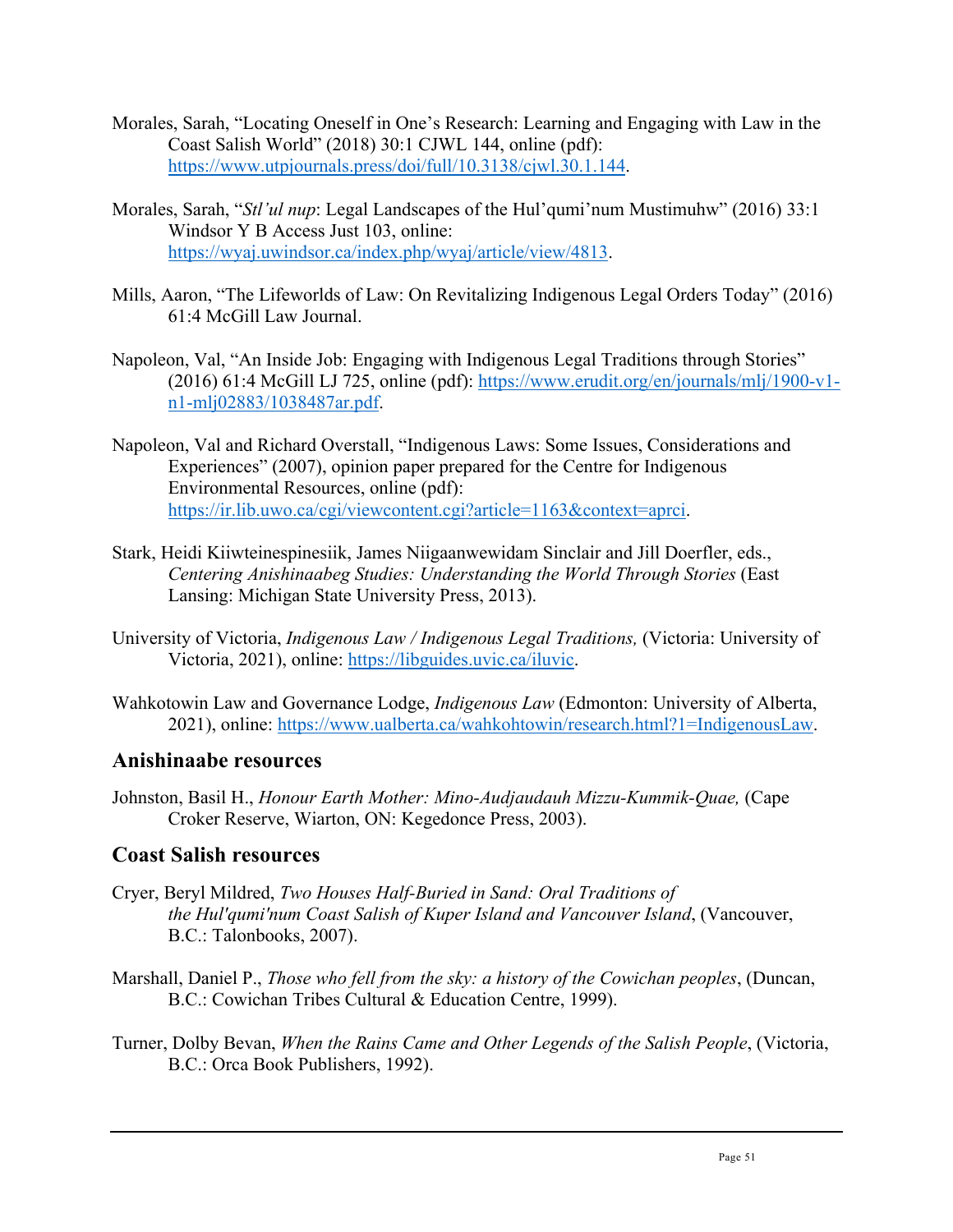White, Ellen Rice, *Legends and Teachings of Xeel's the Creator*, (Penticton, B.C.: Theytus Books, 2018).

#### <span id="page-51-0"></span>**Cree resources**

- Bird, Louis, *Telling our Stories: Omushkego Legends & Histories from Hudson Bay*, (North York, ON: University of Toronto Press, 2011).
- Bloomfield, Leonard, *Sacred Stories of the Sweet Grass Cree*, (Ottawa, ON: Fitzhenry & Whiteside Publishing, 1930).

#### <span id="page-51-1"></span>**Gitxsan resources**

Sterritt, Neil J., *Mapping My Way Home*, (Smithers, BC: Creekstone Press, 2016).

#### <span id="page-51-2"></span>**Kwakwaka'wakw resources**

Wallas, Chief James and Pamela Whitaker, *Kwakiutl Legends: as told to Pamela Whitaker by Chief James Wallas,* (Surrey, B.C.: Hancock House Publishers, 1989).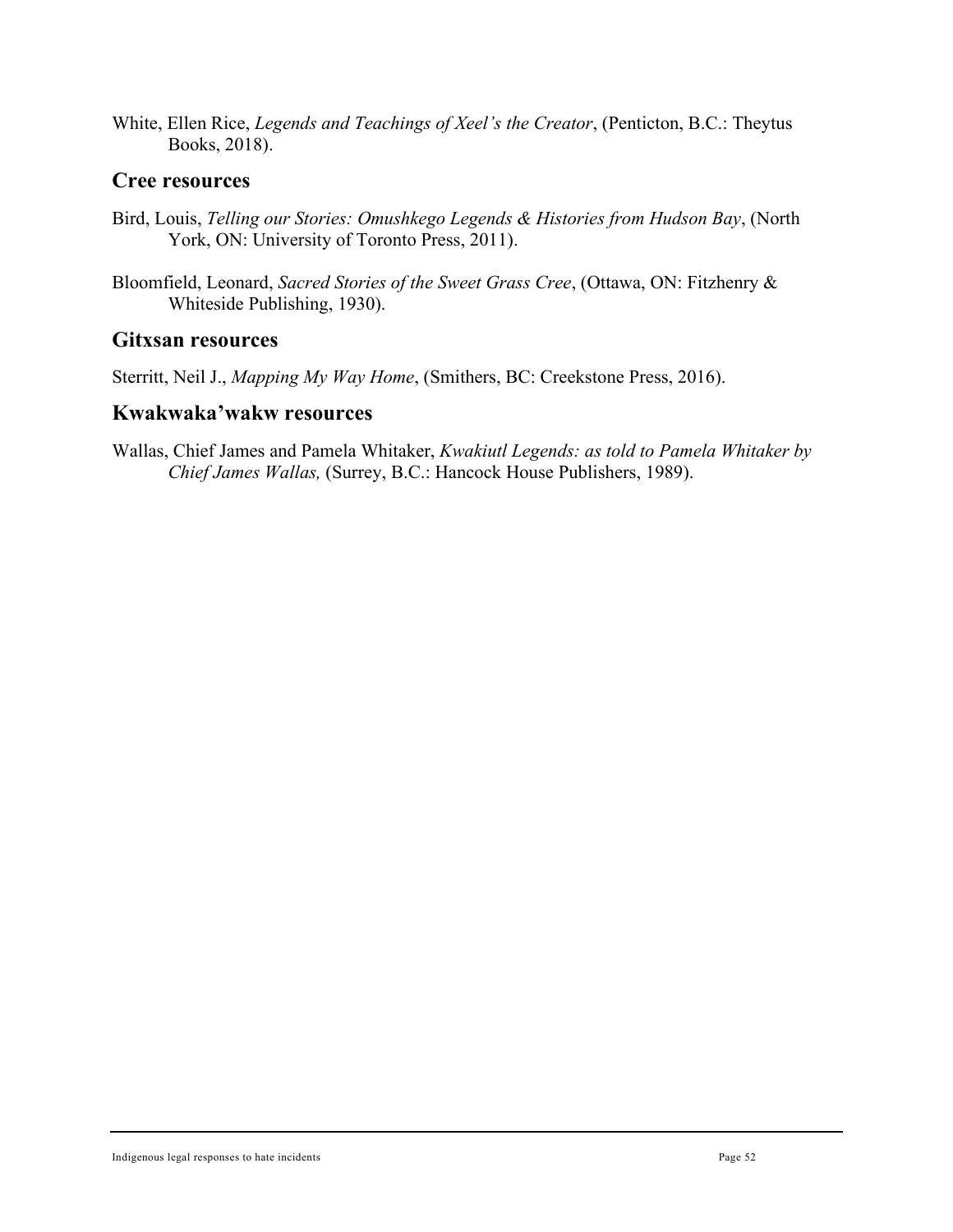# <span id="page-52-0"></span>**Bibliography**

# <span id="page-52-1"></span>**International materials**

*United Nations Declaration on the Rights of Indigenous Peoples Act*, SC 2021, c 14.

# <span id="page-52-2"></span>**Jurisprudence**

*Dagenais v. Canadian Broadcasting Corp.* [1994] 3 SCR 835, 120 DLR (4th) 12. *R v. Keegstra* [1990] 3 SCR 697, [1991] 2 WWR 1.

# <span id="page-52-3"></span>**Secondary materials: Articles**

- Borrows, John "Heroes, Tricksters, Monsters, and Caretakers: Indigenous Law and Legal Education" (2016) 61:4 McGill LJ 795.
- Friedland, Hadley and Val Napoleon, "Gathering the Threads: Developing a Methodology for Researching and Rebuilding Indigenous Legal Traditions" (2015–2016) 1:1 *Lakehead Law Journal* 16.
- Morales, Sarah, "Speakers, Witnesses and Blanketing: The Need to Look Beyond the Courts to Achieve Reconciliation" (2017) 78(2d) SCLR.
- Napoleon, Val, "What is Indigenous Law? A Small Discussion," online (pdf): *University of Victoria Indigenous Law Research Unit*, [https://www.uvic.ca/law/assets/docs/ilru/What%20is%20Indigenous%20Law%20Oct%2](https://www.uvic.ca/law/assets/docs/ilru/What%20is%20Indigenous%20Law%20Oct%2028%202016.pdf) [028%202016.pdf.](https://www.uvic.ca/law/assets/docs/ilru/What%20is%20Indigenous%20Law%20Oct%2028%202016.pdf)

# <span id="page-52-4"></span>**Secondary materials: Books and book chapters**

Borrows, John, *Canada's Indigenous Constitution*, (Toronto: University of Toronto Press, 2010).

Bierwert, Crisca, *Brushed by Cedar, Living by the River: Coast Salish Figures of Power* (Tucson: University of Arizona Press, 1999).

Brown, Robert and John Hayman, *Robert Brown and the Vancouver Island Exploring Expedition*, (Vancouver: University of British Columbia Press, 1989).

- Cryer, Beryl Mildred, *Two Houses Half-Buried in Sand: Oral Traditions of the Hul'qumi'num Coast Salish of Kuper Island and Vancouver Island*, (Vancouver, B.C.: Talonbooks, 2007).
- Fournier, Suzanne, *Stolen from our embrace: the abduction of First Nations children and the restoration of aboriginal communities* (Vancouver, B.C.: Douglas & McIntyre, 1997).
- Harris, Martha D., *History and Folklore of the Cowichan Indians* (Victoria, B.C.: Colonist Printing and Pub. Co., 1901).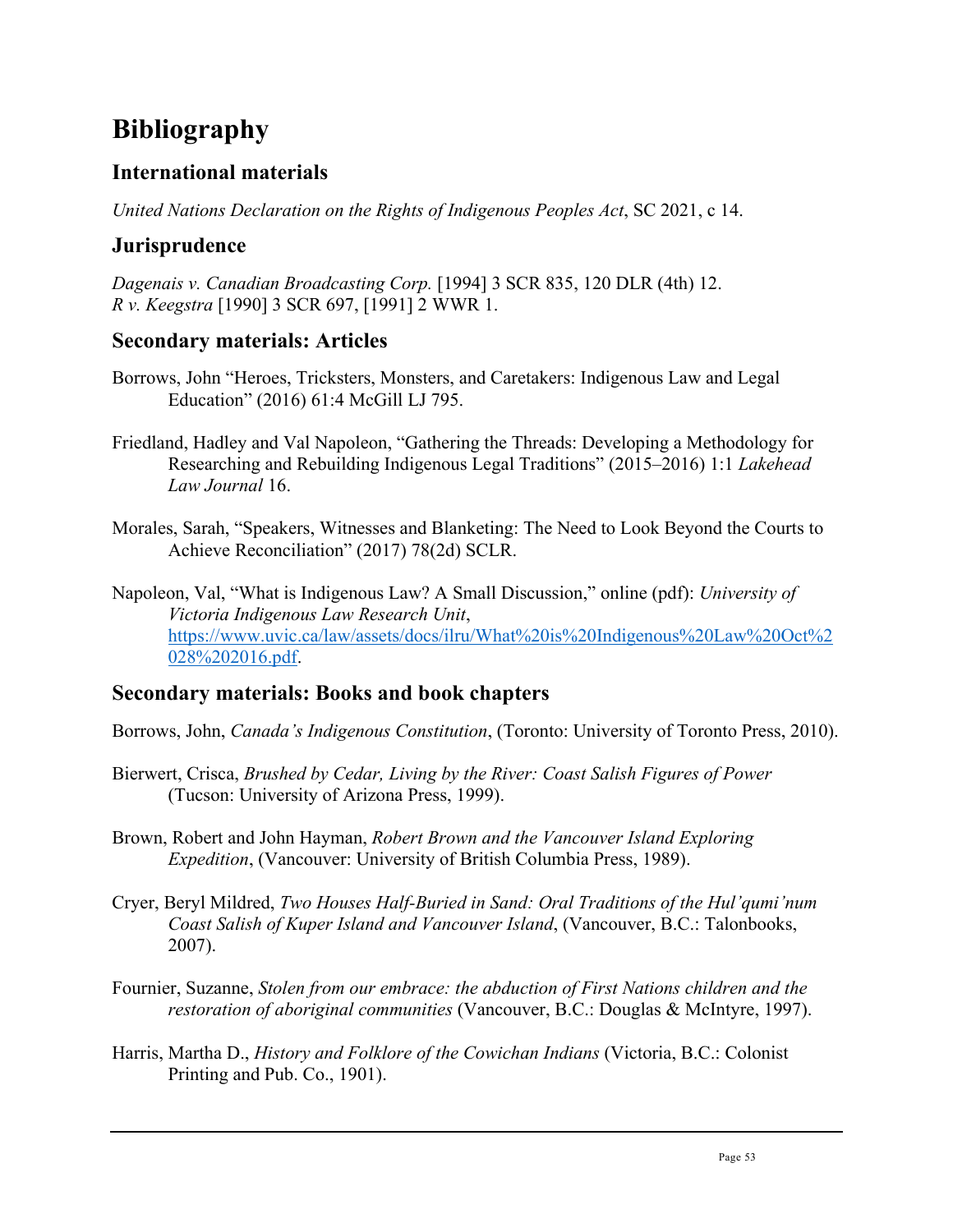- Jackson, Michael, *Locking up natives in Canada: a report of the Committee of the Canadian Bar Association on Imprisonment and Release*, (Ottawa: The Association, 1988).
- Jenness, Diamond, *Faith of a Coast Salish Indian: Memoirs in Anthropology no 3* (Victoria, B.C.: British Columbia Provincial Museum, 1955).
- Miller, Bruce, *The Problem of Justice: Tradition and Law in the Coast Salish World* (Lincoln: University of Nebraska Press, 2001).
- Morales, Sarah, "Braiding the Incommensurable: Indigenous Legal Traditions and the Duty to Consult," in Brenda L. Gunn et al., *UNDRIP Implementation: Braiding International, Domestic and Indigenous Laws*, (Waterloo, ON: Centre for International Governance Innovation, 2017) 63, online: [https://www.cigionline.org/publications/undrip](https://www.cigionline.org/publications/undrip-implementation-braiding-international-domestic-and-indigenous-laws/)[implementation-braiding-international-domestic-and-indigenous-laws/.](https://www.cigionline.org/publications/undrip-implementation-braiding-international-domestic-and-indigenous-laws/)
- Napoleon, Val, "Thinking About Indigenous Legal Orders" (revised) in Colleen Shepard and Kirsten Anker, eds., *Dialogues on Human Rights and Legal Pluralism* (Dordrecht, Heidelberg, New York, London: Springer, 2012) 229.
- Richling, Barnett, ed., *The WSANEC and their Neighbours*, (Rock's Mills Press, 2016).
- Turner, Dolby Bevan, *When the Rains Came and Other Legends of the Salish People*, (Victoria, B.C.: Orca Book Publishers, 1992).
- White, Dr. Ellen Rice (Kwulasulwut), "The Boys Who Became a Killer Whale," in Dr. Ellen Rice White (Kwulasulwut), *Legends and Teachings of Xeel's, The Creator*, (Penticton, B.C.: Theytus Books, 2018).

#### <span id="page-53-0"></span>**Secondary materials: Reports**

- Alberta, Task Force on the Criminal Justice System and Its Impact on the Indian and Métis People of Alberta, *Justice on Trial: Report of the Task Force on the Criminal Justice System and Its Impact on the Indian and Métis People of Alberta* (Edmonton: Province of Alberta, 1991).
- Canada, National Inquiry into Missing and Murdered Indigenous Women and Girls, *Reclaiming Power and Place: The Final Report of the National Inquiry into Missing and Murdered Indigenous Women and Girls*, (Vancouver, B.C.: Privy Council Office, 2019).
- ---, Royal Commission on Aboriginal Peoples, *Bridging the Cultural Divide: A Report on Aboriginal People and Criminal Justice Canada* (Ottawa: Minister of Supply and Services, 1996).
- ---, Royal Commission on Aboriginal Peoples, *Report of the Royal Commission on Aboriginal Peoples*, (Ottawa: Canada Communication Group – Publishing, 1996).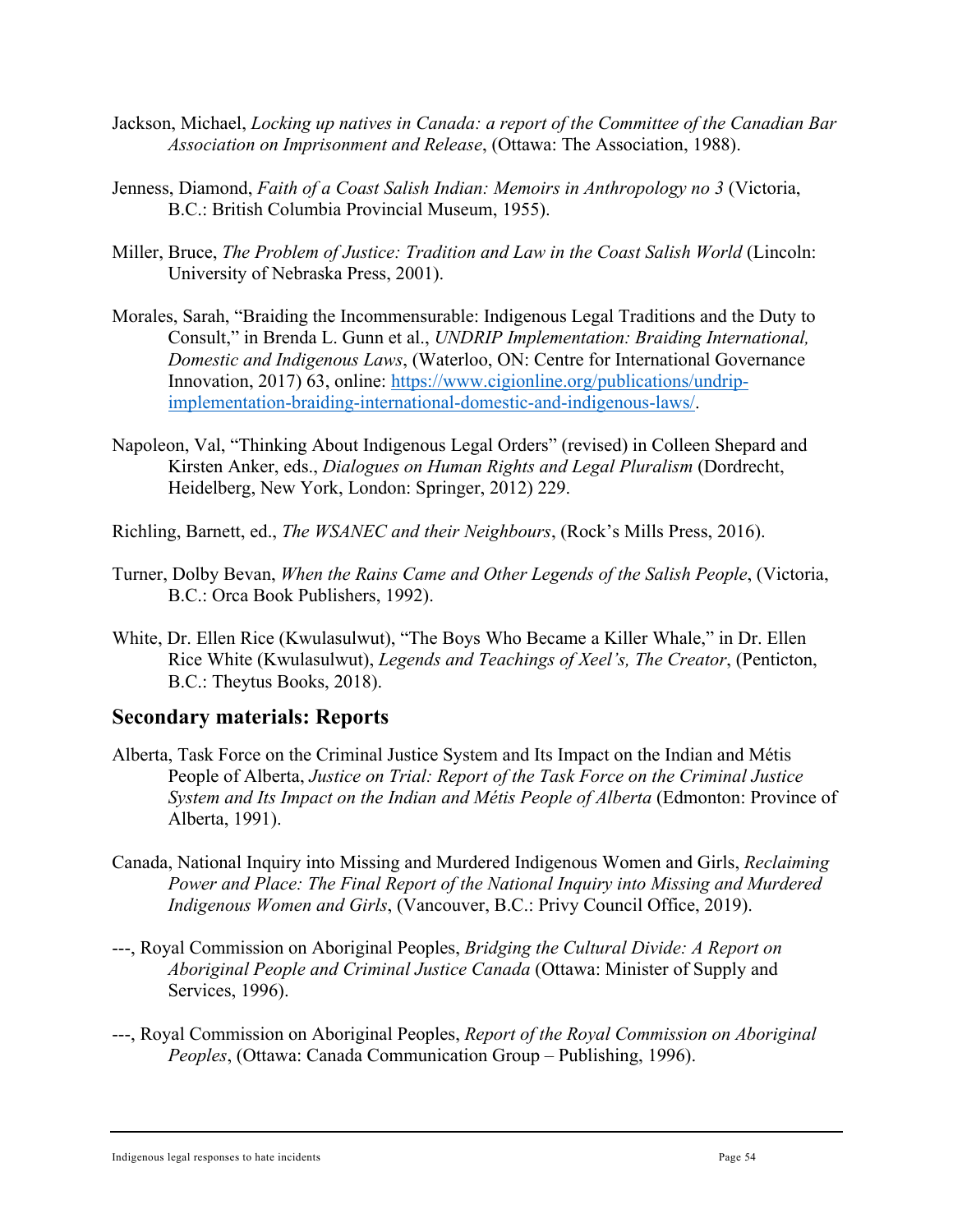- Manitoba, Aboriginal Justice Implementation Commission, *Aboriginal Justice Implementation Commission Recommendation on Policing*, (Winnipeg: Queen's Printer, 1991).
- McLay, Eric, et al., *'A'lhut tut* et *Sulhween* "Respecting the Ancestors": Report of the Hul'qumi'num Heritage Law Case Study (Ladysmith: Hul'qumi'num Treaty Group, 2004).
- Rudin, Jonathan, *Aboriginal Peoples and the Criminal Justice System*, (Toronto: Ipperwash Inquiry, 2005).
- Saskatchewan, Commission of Inquiry into Matters Relating to the Death of Neil Stonechild, *Report of the Commission of Inquiry into Matters Relating to the Death of Neil Stonechild* (Regina: Queen's Printer, 2004).
- ---, Commission on First Nations and Métis Peoples and Justice Reform, *Final Report of the Commission on First Nations and Métis Peoples and Justice Reform: Legacy of Hope: An Agenda for Change*, vol 1 (Regina: Queen's Printer, 2004).
- Statistics Canada, *Police-reported crime statistics in Canada, 2020*, by Greg Moreau, Catalogue No 85-002-X (Ottawa: Statistics Canada, 27 July 2021).
- Truth and Reconciliation Commission of Canada, *Truth and Reconciliation Commission of Canada: Calls to Action*, (Winnipeg: Truth and Reconciliation Commission of Canada, 2015).

#### <span id="page-54-0"></span>**Secondary materials: Other**

- British Columbia's Office of the Human Rights Commissioner, "1 in 4 British Columbians have experienced or witnessed hate incidents since start of pandemic" (2 February 2022), online: *BCHumanRights* [https://bchumanrights.ca/news/1-in-4-british-columbians-have](https://bchumanrights.ca/news/1-in-4-british-columbians-have-experienced-or-witnessed-hate-incidents-since-start-of-pandemic/)[experienced-or-witnessed-hate-incidents-since-start-of-pandemic/.](https://bchumanrights.ca/news/1-in-4-british-columbians-have-experienced-or-witnessed-hate-incidents-since-start-of-pandemic/)
- ---, "Inquiry Details," online: *BCHumanRights* [https://hateinquiry.bchumanrights.ca/inquiry](https://hateinquiry.bchumanrights.ca/inquiry-details/)[details/.](https://hateinquiry.bchumanrights.ca/inquiry-details/)
- Cunningham, Scott, "Treat everyone equally: Island First Nation faces spike in racism as COVID-19 cases climb," *CTV News* (11 January 2021), online: [https://vancouverisland.ctvnews.ca/treat-everyone-equally-island-first-nation-faces-spike](https://vancouverisland.ctvnews.ca/treat-everyone-equally-island-first-nation-faces-spike-in-racism-as-covid-19-cases-climb-1.5262742)[in-racism-as-covid-19-cases-climb-1.5262742.](https://vancouverisland.ctvnews.ca/treat-everyone-equally-island-first-nation-faces-spike-in-racism-as-covid-19-cases-climb-1.5262742)

Interview with Arvid Charlie (23 June 2010).

Interview with Florence James (19 July 2010).

Interview with Joe Norris (1 July 2010).